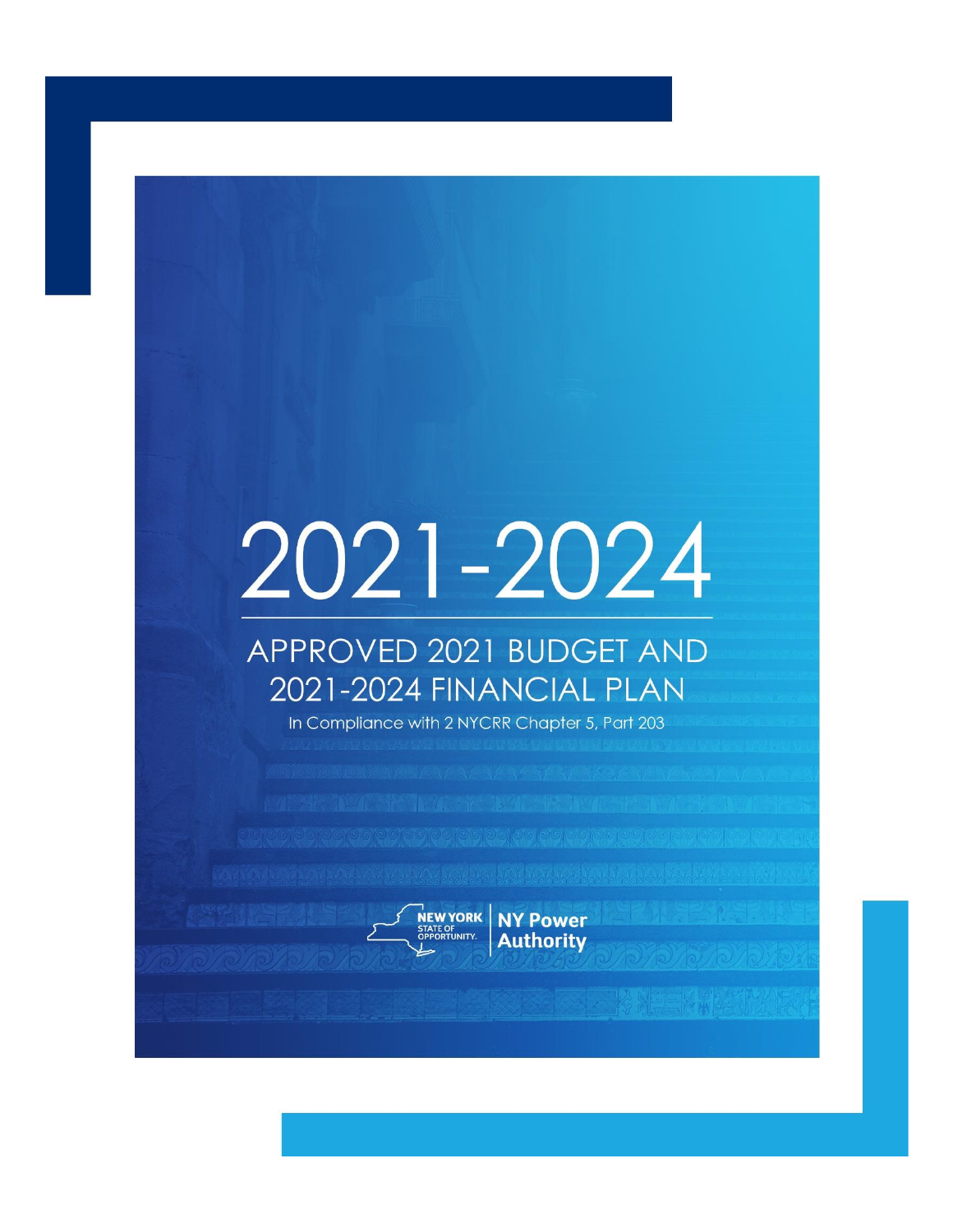# Approved 2021 Budget and 2021–2024 Financial Plan

| Mission and Background of the Power Authority of the State of New York 1 |
|--------------------------------------------------------------------------|
| Documentation and Exhibits Supporting the Budget and Financial Plan 6    |
|                                                                          |
|                                                                          |
|                                                                          |
|                                                                          |
|                                                                          |
| (f) Reconciliation of 2020 Budget and 2020 Revised Forecast 30           |
|                                                                          |
|                                                                          |
|                                                                          |
|                                                                          |
|                                                                          |
|                                                                          |
|                                                                          |
|                                                                          |
| Certificate of Assumptions and Method of Estimation 45                   |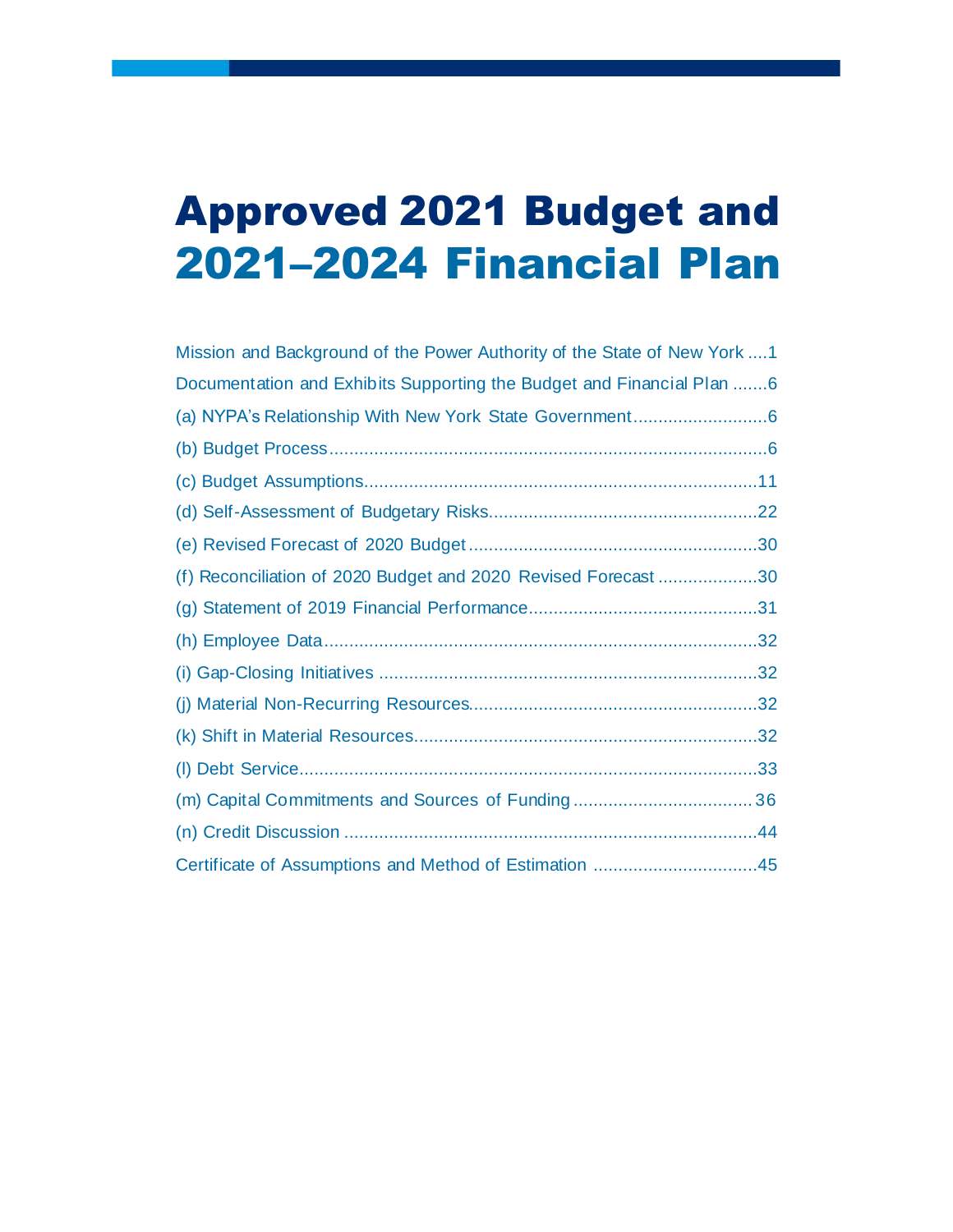#### **Mission of the Power Authority of the State of New York**

The new mission of the Power Authority of the State of New York ("NYPA" or the "Authority,") which is expected to be ratified by our Trustees in their December 2020 meeting, is to "Lead the transition to a carbon -free, economically vibrant New York through customer partnerships, innovative energy solutions, and th e responsible supply of affordable, clean, and reliable electricity."

The new mission statement adheres to maintaining NYPA's core operating businesses while also moving to support the energy goals of New York State, codified in the Clean Energy Standard, New York State Climate Leadership and Community Protection Act, our Enhanced Authority under changes to the Power Authority Act enacted in 2019, and the Accelerated Renewable Energy Growth and Community Benefit Act, outlined below.

The Authority's financial performance goal is to maintain a strong financial position to have the resources necessary to achieve its mission.

#### **Clean Energy Standard**

On Aug. 1, 2016, the New York Public Service Commission ("NYPSC", "PSC") issued an order establishing a Clean Energy Standard (the "CES Order") to implement the clean energy goals of the State Energy Plan. Pursuant to the CES Order, load-serving entities identified in the order are required to purchase "Zero Emission Credits" ("ZECs") from the New York State Energy Research Development Authority ("NYSERDA") to support the preservation of existing at-risk zero emissions nuclear generation. The Authority is not subject to NYPSC jurisdiction for purposes of the CES Order but has assumed an obligation to purchase ZECs consistent with the terms of the CES Order and intends to seek recovery of such costs from the Authority's customers.

On Jan. 31, 2017, the Authority's Trustees authorized (a) participation in the NYPSC's ZEC program and (b) execution of an agreement with NYSERDA to purchase ZECs associated with the Authority's applicable share of energy sales. On April 1, 2020, the Authority and NYSERDA executed an agreement under which the Authority committed to purchase ZECs in a quantity based on its proportional load in the New York control area. The agreement is in effect until April 1, 2029.

As of October 2020, the Authority estimates that it will incur ZEC purchase costs associated with participation in the ZEC program of approximately \$298.2 million in aggregate over the 2021-2024 period, of which approximately \$20.3 million is not expected to be recovered under customer contracts that predate the adoption of the CES Order. As of June 30, 2020, the Authority has paid \$167.5 million in ZEC purchase costs.

#### **New York State Climate Leadership and Community Protection Act**

On July 18, 2019, the state enacted the "New York State Climate Leadership and Community Protection Act" as Chapter 106 of the Laws of 2019 ("Chapter 106"). Chapter 106 directs the New York State Department of Environmental Conservation (the "NYDEC") to develop regulations to reduce statewide greenhouse gas emissions ("GHG") to 60 percent of 1990 levels by 2030 and 15 percent of 1990 levels by 2050. Chapter 106 also requires that the state offset the remaining 15 percent of 1990 GHG emissions in 2050. NYDEC is drafting regulations that would implement these goals.

Several provisions of Chapter 106 could potentially impact the Authority's business and operations, such as th e following: (1) a requirement that specified state entities, including the Authority, adopt regulations to contribute to achieving statewide GHG emissions; (2) a requirement that state entities, including the Authority, assess and implement strategies to reduce GHG emissions; (3) consideration of whether actions that the Authority would undertake in the course of its operations are consistent with state GHG emission limits that will be established pursuant to the enactment; and (4) potential allocation or realignment of resources to support the state's clean energy and energy efficiency goals for disadvantaged communities.

As part of the 2020-2021 Enacted State Budget, legislation was enacted that is expected to significantly speed up the siting and construction of clean energy projects to combat climate change in an effort to improve the state's economic recovery from the COVID-19 health crisis.

The Accelerated Renewable Energy Growth and Community Benefit Act (the "CBA Act") will create an Office of Renewable Energy Siting to improve and streamline the process for environmentally responsible and cost-effective

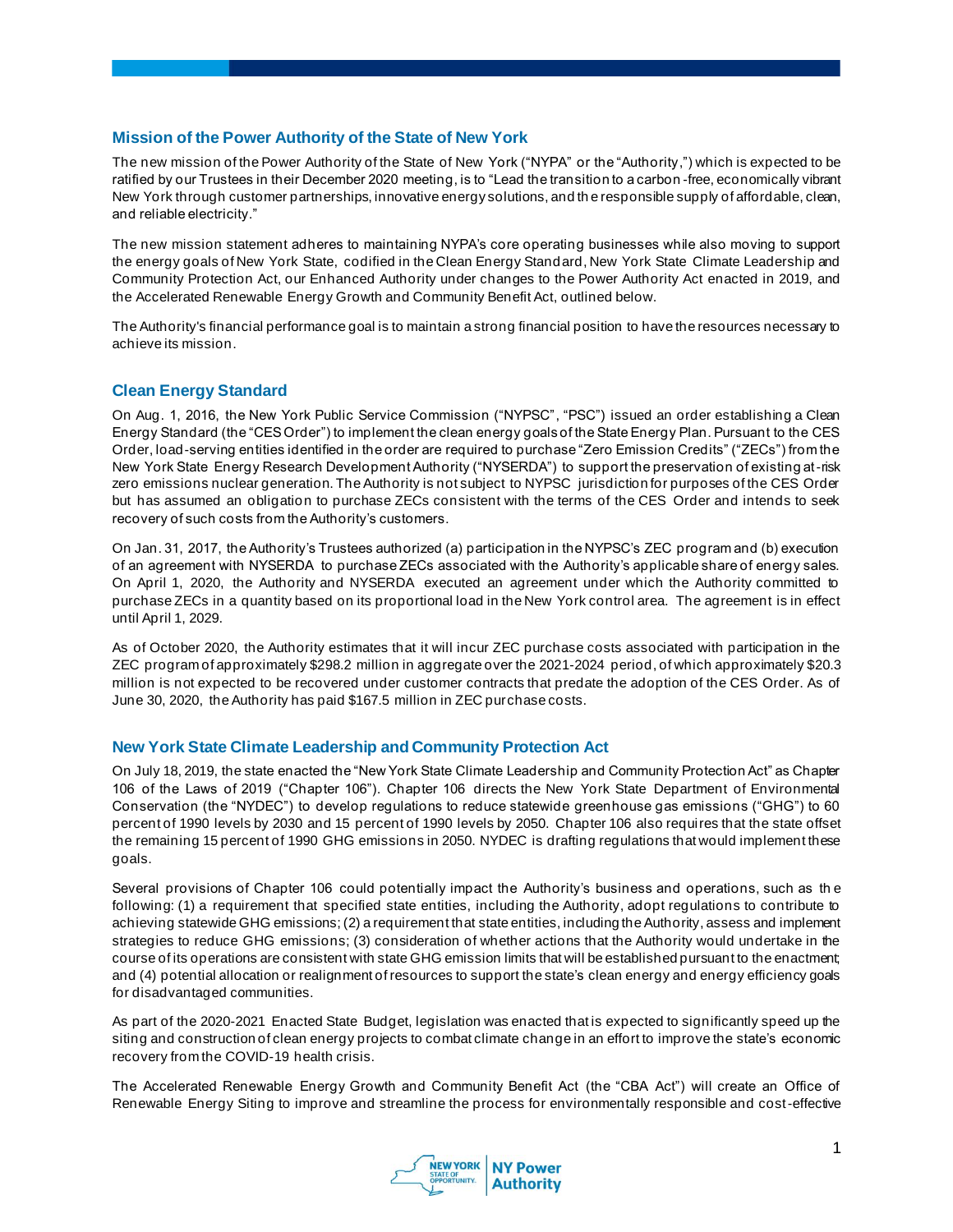siting of large-scale renewable energy projects across the state while delivering significant benefits to local communities. The CBA Act, which will be implemented by the Authority and New York State Department of State, NYSERDA, the Department of Public Service (the "DPS"), NYDEC and the Empire State Development Corporation, will accelerate progress towards the state's clean energy and climate goals, including the goal to obtain 70 percent of the state's electricity from renewable sources by 2030.

# **Enhanced Authority**

Chapter 58 of the Laws of 2019 (Parts KK and LL), enacted April 12, 2019, amended the Power Authority Act to give the Authority enhanced powers to continue to support New York State energy policies and priorities, and offer additional energy products to entities who desire to purchase power from the Authority. In summary, the enactment authorizes the Authority to:

- 1) Design, finance, develop, construct, install, lease, operate and maintain electric vehicle charging stations throughout the state for use by the public;
- 2) Plan, finance, construct, acquire, operate, improve and maintain transmission facilities to transmit power and energy generated from renewable wind energy generation in state territorial waters and waters under the jurisdiction or regulation of the U.S;
- 3) Supply power and energy from competitive market sources to any Authority power customer, public entities (e.g. state entities, municipalities, public school districts), and community choice aggregation communities (Affected Entities);
- 4) Sell renewable power, energy, or related attributes (Energy Products) procured from competitive market and other qualifying sources to Affected Entities; and
- 5) Finance the development of renewable energy generating projects in the state in U.S. property/waters, including up to six projects with a generating capacity in excess of 25 megawatts, and sell Energy Products produced from such projects to Affected Entities.

The enhanced authority summarized in items 3-5 is subject to conditions and limitations specified in the enactment and is scheduled to repeal on June 30, 2024. The enactment does not impact the Authority's legal authority existing under any other provision of law.

Leveraging this enactment, NYPA is developing new power products for customers, including green and blended power products, through rate structures intended to meet the energy, sustainability, and financial goals of its customers. No financial estimates related to these product offerings have been incorporated into this plan.

# **Accelerated Renewable Energy Growth and Community Benefit Act**

The Accelerated Renewable Energy Growth and Community Benefit Act (the "Renewable Energy Act") was enacted as part of the 2020-21 Enacted State Budget and amends state law with respect to the siting of major utility transmission facilities to (1) establish a 12-month target timeframe for the siting of major utility transmission facilities ("MUTFs"); and (2) authorizes the PSC to establish in regulation an expedited nine-month target timeframe for MUTFs that: (a) are constructed within existing rights-of-way, or (b) would not result in any significant adverse environmental impacts considering current uses and conditions existing at the site, as determined by the PSC, in consultation with the NYDEC, or (c) would necessitate expanding the existing rights-of-way where the expansion is for the purpose of complying with law, regulations or industry practices relating to electromagnetic fields.

This new, expedited siting process will be administered through a new siting office to be established within the Department of State. The Renewable Energy Act also establishes a new "Clean Resources Development and Incentives Program" pursuant to which NYSERDA will establish "build -ready" sites that would be made available to renewables developers through a competitive process, and a host community benefits program to be established by PSC pursuant to which renewable developers would fund programs to provide benefits to communities that host new renewable generation projects.

The Renewable Energy Act also contains provisions to facilitate new and upgraded distribution and transmission projects that are necessary for the state to avoid congestion and reach the Chapter 106 targets (the "Transmission Component").

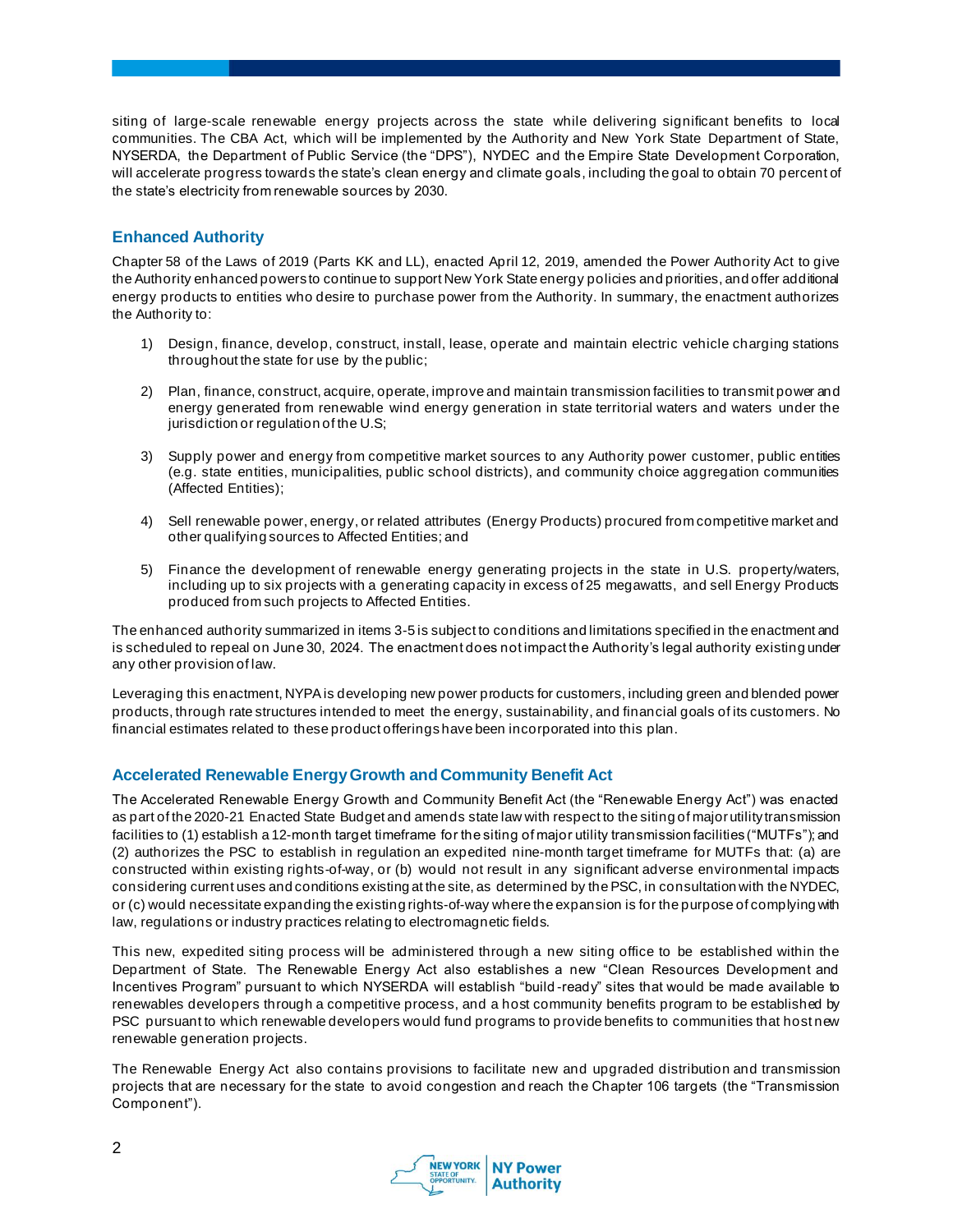The Legislature found that the Authority owns and operates backbon e electric transmission assets in the state, has rights of way that can support in whole or in part bulk transmission investment projects, and has the financial stability, access to capital, technical expertise and experience to effectuate expeditious development of bulk transmission investments needed to help the state meet its targets under Chapter 106. As such, the Transmission Component grants the Authority the ability to develop projects which the PSC determines should be pursued expeditiously to promo te the state's public policy goals ("Priority Transmission Projects.")

After the completion of a comprehensive study for the purpose of identifying distribution upgrades, local transmission upgrades and bulk transmission investments that are necessary or appropriate to facilitate the timely achievement of Chapter 106 targets (collectively, "Grid Study") undertaken by the DPS in consultation with the Authority, NYSERDA, the New York Independent System Operator ("NYISO"), and jurisdictional utilities and transmission operators, the PSC will establish a distribution and local transmission capital plan for each utility in whose service territory the Grid Study identified distribution upgrades and local transmission upgrades that DPS determines are necessary or appropriate to achieve targets set forth in Chapter 106.

The upgrade programs shall establish a prioritized schedule upon which each such upgrade shall be accomplished. The PSC will also establish a bulk transmission system investment program that identifies bulk transmission investments it determines to be necessary or appropriate to achieve the Chapter 106 targets. PSC will identify Priority Transmission Projects to meet the Chapter 106 targets utilizing the NYISO's policy transmission planning process.

Pursuant to the Renewable Energy Act, the Authority is authorized to solicit interest from potential co -participants in each Priority Transmission Project it agrees to develop, and assess whether any joint development would provide for significant additional benefits in achieving the Chapter 106 targets. The Authority may then undertake the development of the Priority Transmission Project on its own or undertake the Priority Transmission Project jointly with one or more other parties.

A joint development of a Priority Transmission Project may be accomplished through agreements on such terms and conditions as the Authority finds to be appropriate and necessary to undertake and complete timely development of the Priority Transmission Project. For those Priority Transmission Projects that the Authority determines to undertake, and which are not substantially within its rights of way, the Authority will select private sector participants through a competitive bidding process. Excluded from these Priority Transmission Projects are generation lead lines, and repairs to, replacement of or upgrades to the Authority's transmission assets.

#### **Background of the Power Authority of the State of New York**

The Authority generates, transmits, purchases and sells electric power and energy as authorized by law. The Authority's customers include municipal and rural electric cooperatives, investor-owned utilities, high load factor industrial customers, commercial/industrial and not-for-profit businesses, public entities and Community Choice Aggregation Communities located throughout New York State, local towns, villages, school districts, fire departments, etc. located in Southeastern New York within the metropolitan area of New York City ("SENY governmental customers"), and certain neighboring states.

Legislation enacted in 2019, amended the Power Authority Act to give the Authority enhanced powers to continue to support New York State energy policies and priorities, and offer additional energy products to entities who desire to purchase power from the Authority. In addition to contractual sales to customers, NYPA also sells power into the wholesale electricity market operated by the NYISO.

To provide electric service, the Authority owns and operates five major generating facilities, 11 small gas-fired electric generating facilities, and four small hydroelectric facilities in addition to a number of transmission lines, including major 765 kilovolt (kV), 345kV, 230kV and 115kV transmission facilities. NYPA's five major generating facilities consist of two large hydroelectric facilities: Niagara Power Project ("Niagara") and St. Lawrence-Franklin D. Roosevelt Power Project ("St. Lawrence-FDR"); Blenheim-Gilboa Pumped Storage Power Project ("Blenheim-Gilboa") a large pumped-storage hydroelectric facility, and two combined-cycle electric generating plants: the Eugene W. Zeltmann Power Project ("Zeltmann") located in Queens, New York and the Richard M. Flynn Power Plant ("Flynn") located on Long Island.

As a component of NYPA's strategic plan, there are ongoing efforts to modernize NYPA's generation and transmission infrastructure to increase flexibility and resiliency, to serve customers' needs in an increasingly dynamic energy marketplace, and to support the state's clean energy goals.

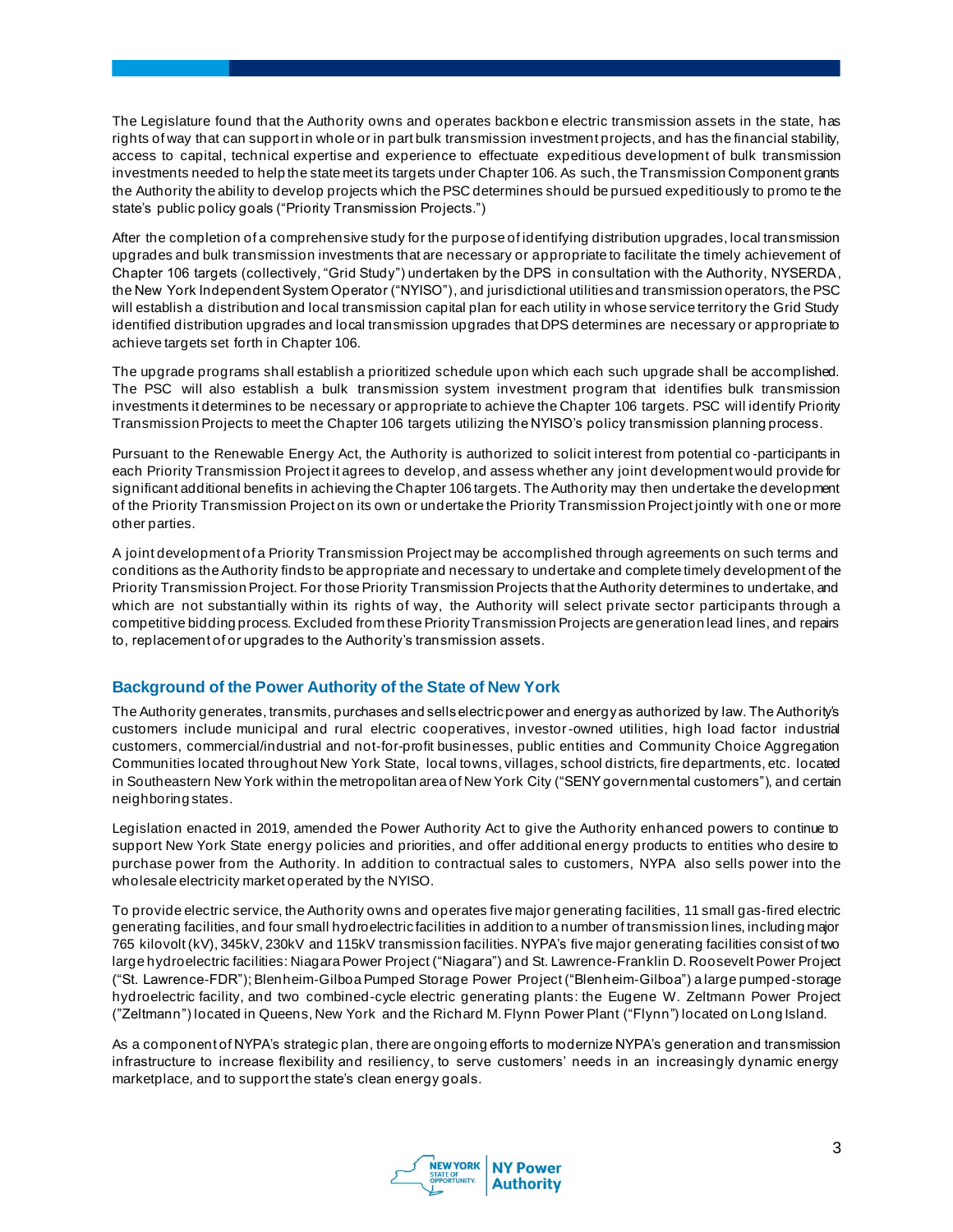On April 29, 2020, NYPA came to market with the largest issuance in its nearly 90-year existence and its inaugural Green Bond issuance of approximately \$792 million. NYPA's \$1.2 billion April financing is a major stepping stone in achieving the country's most ambitious decarbonization agenda as set out by New York's Climate Leadership and Community Protection Act ("CLCPA"), which Gov. Andrew M. Cuomo signed into law on July 18, 2019.

The issuance of the 2020 bonds continues to support NYPA's Strong Governance Practices, including supporting NYPA's capital plan and its goal of avoiding deferred maintenance, keeping assets in good repair, and investing in IT infrastructure projects to protect against cyber threats. The Authority owns and operates the Niagara Power Project , which provides up to 2.6 million kilowatts of clean electricity generated by two facilities, the Robert Moses Power Plant ("RMPP") and the Lewiston Pump-Generating Plant ("LPGP.")

Because a majority of the RMPP equipment is nearly 60 years old, NYPA is undertaking a Life Extension & Modernization (LEM) program for it and its associated infrastructure. The program, called Next Generation Niagara, is focused on modernizing the 13 units at RMPP, digitization of controls and providing for security and reliability of the RMNPP and its integrated infrastructure.

The Authority provides customers with wide-ranging on-site energy solutions, including energy data analytics, planning, operations and the development of capital projects such as energy efficiency, distributed generation, advanced technologies and renewables. NYPA also has the responsibility for implementation of: (a) the Governor's Executive Order No. 88, known as BuildSmart NY, to improve energy efficiency at state-owned and managed buildings; (b) the Five Cities Energy Efficiency Implementation Plans (the cities of Albany, Buffalo, Rochester, Syracuse and Yonkers) to reduce overall energy costs and consumption, strengthen the reliability of energy infrastr ucture, create jobs in local clean energy industries and contribute to a cleaner environment.

From January 2013 through December 2019, NYPA provided approximately \$651 million in financing for energy efficiency projects covered by Executive Order 88. Overall financing from January 2013 through December 2019 for energy efficiency projects for all customers (including Executive Order 88 facilities) amounted to \$1.68 billion.

To achieve its goal of promoting clean energy and efficiency, NYPA implements energy services for the benefit of its power supply customers and for various other public entities throughout the state. Under these programs, the Authority finances the installation of energy-saving measures and equipment, which is owned by the customers and public entities upon their installation and which focus primarily on energy efficiency, renewables, resiliency and sustainability.

These programs provide funding for, among other things, high-efficiency lighting technology conversions, highefficiency heating, ventilating and air conditioning systems and controls, boiler conversions, replacement of inefficient refrigerators with energy-efficient units in public housing projects, electric vehicles and charging stations, distributed generation technologies and clean energy technologies, and installation of non -electric energy-saving measures. The Authority has authorized, as of September 2019, the expenditure of an aggregate of \$5.4 billion on these programs.

Effective Jan. 1, 2017, the New York State Canal Corporation (the "Canal Corporation") became a subsidiary of the Authority, and NYPA assumed certain powers and duties relating to the Canal System (as defined below) to be exercised through the Canal Corporation. The Canal Corporation is responsible for a 524-mile canal system consisting of the Erie, Champlain, Oswego and Cayuga-Seneca canals (the "Canal System"). See "(c) Budget Assumptions, Canal Corporation" for more information.

In 2019, NYPA received ISO 55001 certification for asset management enterprise wide. Asset management is one of the critical components of the Authority' business strategy. ISO 55001 is an asset management system standard, the main objective of which is to help organizations manage the lifecycle of assets more effectively. By implementing ISO 55001, organizations will have better control over daily activities, achieve higher return s with their assets and reduce the total cost of risk.

In 2019, the Authority enrolled in the premier Bitsight cyber security ranking system to validate and monitor its external security posture. Bitsight is a web application that ranks companies based on external scans of their information technology environment. Since enrolling, NYPA has consistently ranked in the top 10 percent of all utilities in its peer group.

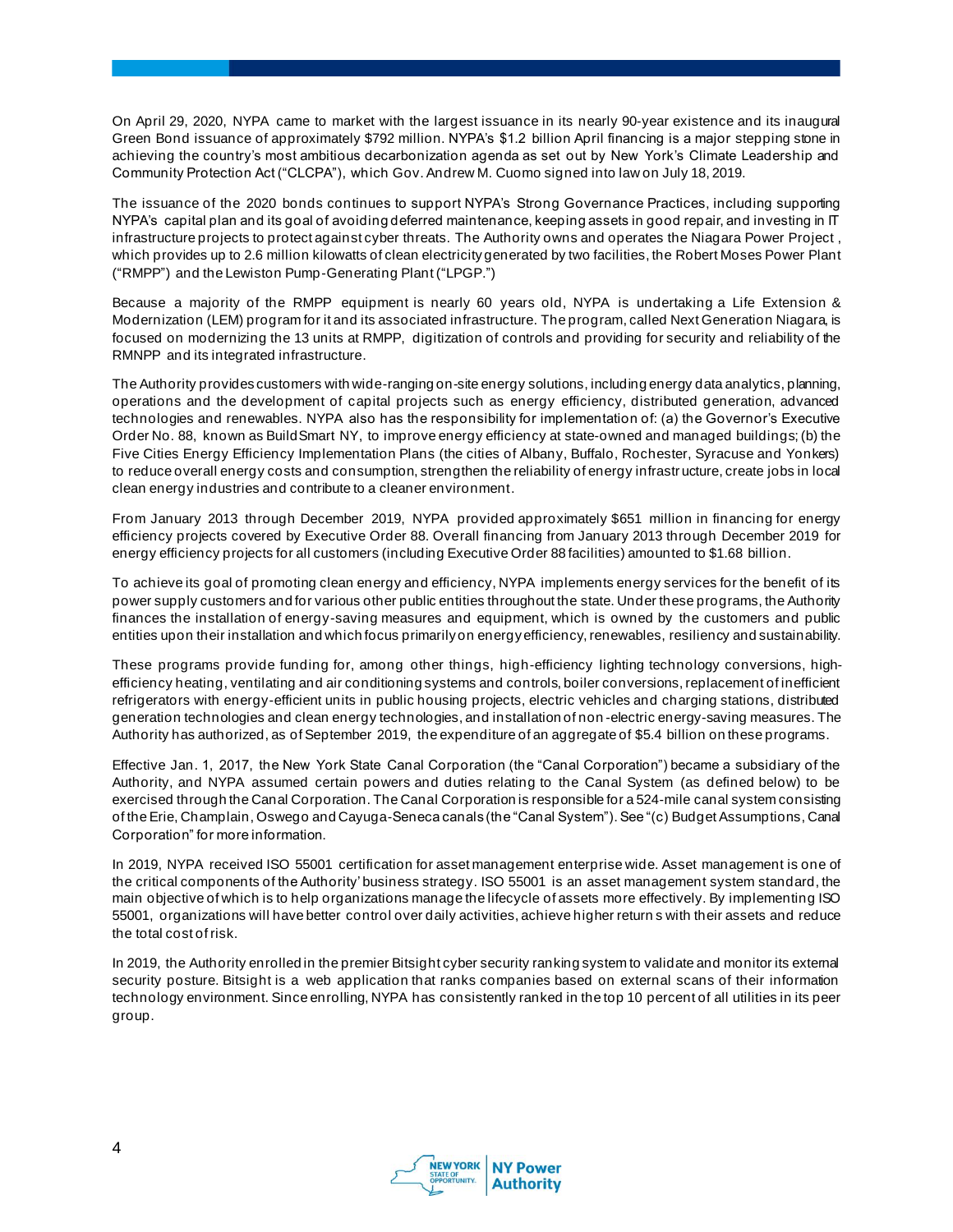#### **2021-2030 Strategic Plan**

The Authority is closing out the NYPA 2020 strategic plan, which encompassed Customer Empowerment, Infrastructure Modernization and Resource Alignment themes and saw accomplishments that included the achievement of ISO 55001 certification for asset management, significant progress on the transition to an all-digital utility, which allowed for a nearseamless transition to working remotely during the pandemic, and the buildout of a statewide electric vehicle charging infrastructure.

As part of the next strategic plan, VISION2030, the Authority is proposing strategic goals that will focus on preserving the value of our hydropower assets; rapidly developing new transmission assets to meet market needs; leading the transition away from natural gas while ensuring system reliability; and growing NYPA's business lines to fulfill customers' energy, resiliency and decarbonization goals. NYPA's proposed goals also will ensure the continuation of its evolution to an all-digital utility and the adoption of the rigorous Environment, Social, Governance and Economic (ESG&E) framework.

VISION2030 is anchored in helping achieve the greenhouse gas reduction targets in New York State's Climate Leadership and Community Protection Act, which was passed in 2019 and is the most ambitious climate change legislation in the country, while ensuring an equitable transition to a thriving clean energy economy in New York. This plan will be presented to the Authority's Board of Trustees for approval in December 2020 and the costs and revenues with respect with the plan are reflected in this final budget and financial plan.

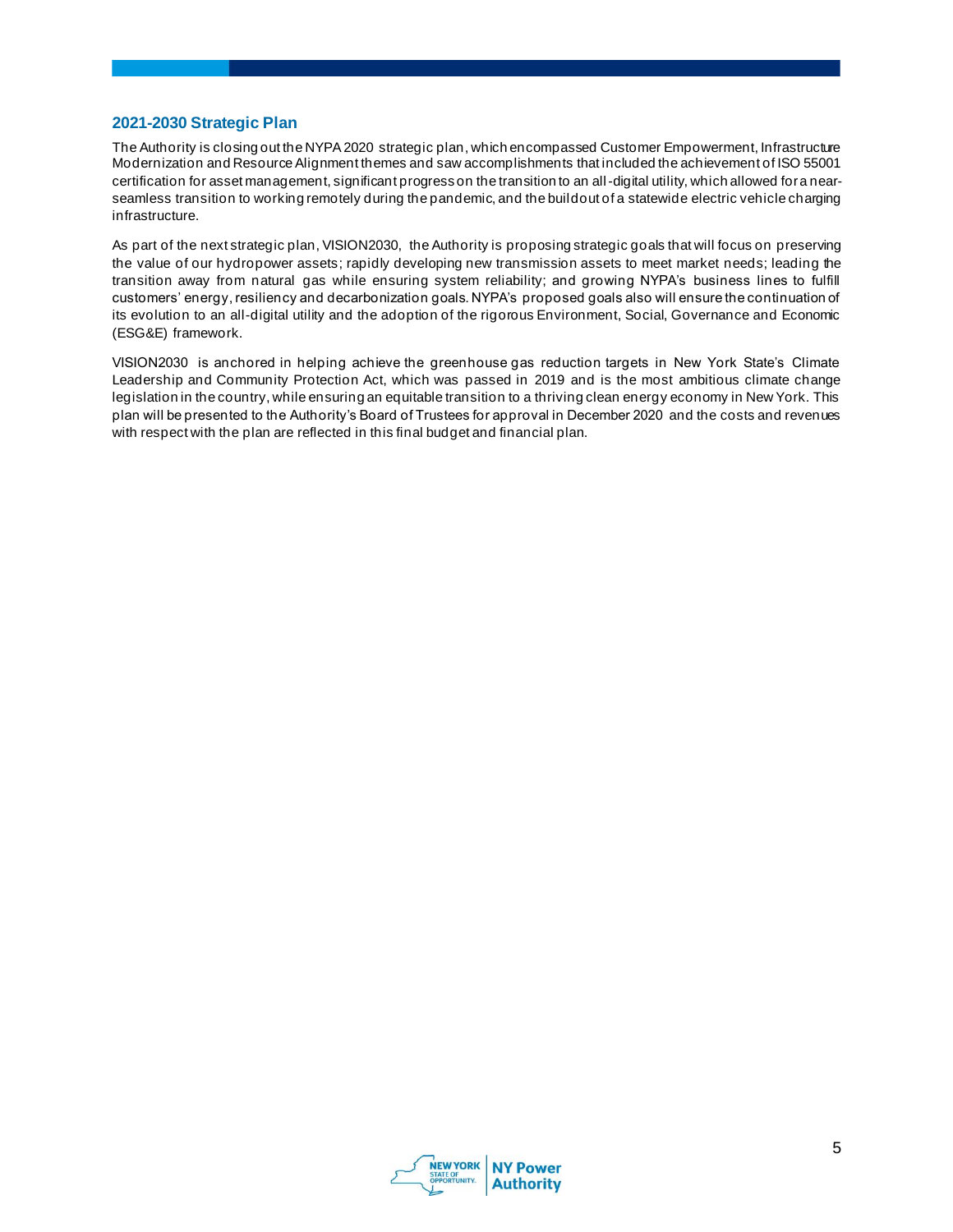# **Documentation and Exhibits Supporting the Budget and Financial Plan**

#### **(a) NYPA's Relationship With New York State Government**

The Authority is a corporate municipal instrumentality and political subdivision of the State of New York (the " state") created in 1931 by Title 1 of Article 5 of the Public Authorities Law, Chapter 43-A of the Consolidated Laws of the State, as amended from time to time (the "Act"), to help provide a continuous and adequate supply of dependable electric power and energy to the people of the state.

The Authority's operations are overseen by a Board of Trustees. NYPA's trustees are appointed by the governor of the state with the advice and consent of the state Senate. The Authority is a fiscally independent public corporation whose operations are not supported by state tax revenues. NYPA generally finances construction of new projects through internally generated funds and the sale of bonds and notes to investors, and it pays related debt service with revenues from the generation and transmission of electricity. Income of the Authority and properties acquired by it for its projects are exempt from taxation.

# **(b) Budget Process**

NYPA operates in a capital-intensive industry where operating revenues and expenses are significant and highly variable due to the volatility of electricity prices and fuel costs. NYPA's operations are subject to electric and fuel cost volatility, and changing water flows that have a direct effect on hydroelectric generation levels. This Approved 2021 Budget and 2021-2024 Financial Plan ("Approved Budget and Four-Year Plan") relies on data and projections developed through the following time frame:

- During July–November 2020, developed preliminary forecasts of electric prices (both energy and capacity), ancillary services revenue and expenses, and fuel expenses; customer power and energy use; customer rates; Annual Transmission Revenue Requirement; generation levels at NYPA power projects reflecting scheduled outages; and purchased energy and power requirements and sources
- During July–November 2020, developed preliminary operations and maintenance, and capital expense targets
- Nov. 2, 2020, posted Proposed Four-Year Plan for public inspection at five convenient locations and on NYPA's website
- During October–November 2020, updated and finalized all forecasts and cost estimates
- During November–December 2020, integrated input data to produce the 2021-2024 Final Budget and Financial Plan
- Seek authorization of NYPA's Board of Trustees to approve the 2021-2024 Final Budget and Financial Plan at their meeting scheduled for Dec. 9, 2020
- Submit the approved 2021-2024 Budget and Financial Plan to the state Comptroller's Office; and make the approved document available for public inspection at five convenient locations and on NYPA's website upon Board of Trustee approval.

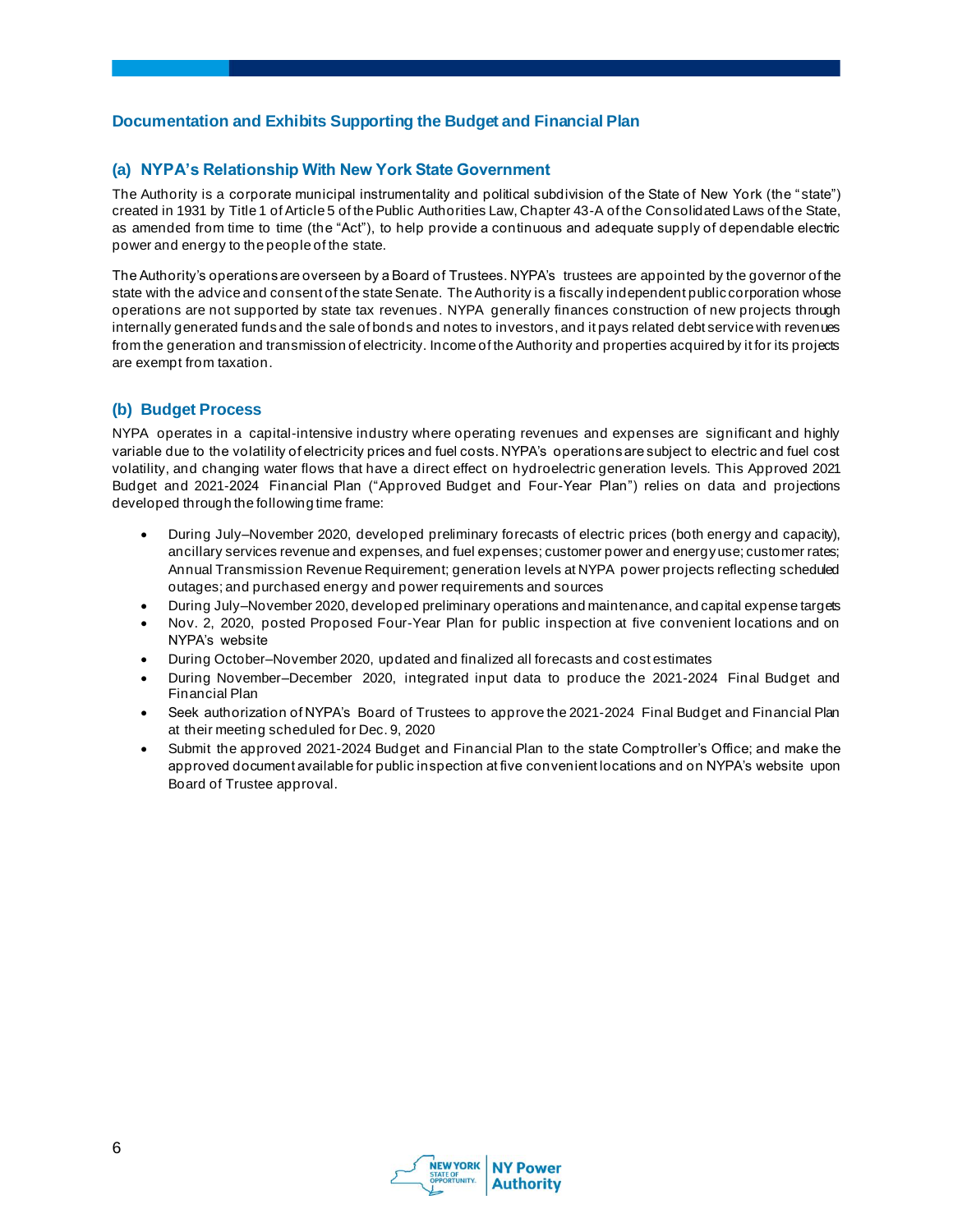# **NYPA's Four-Year Projected Income Statements**

*(In \$ Millions)*

| <b>NYPA</b>                                        | 2021      | 2022        | 2023       | 2024       |
|----------------------------------------------------|-----------|-------------|------------|------------|
| <b>Operating Revenue</b>                           |           |             |            |            |
| <b>Customer Revenue</b>                            | \$1,817.6 | \$1,820.4   | \$1,844.1  | \$1,830.6  |
| <b>Market-Based Power Sales</b>                    | 430.5     | 439.9       | 466.6      | 547.0      |
| <b>Ancillary Service Revenue</b>                   | 27.7      | 28.5        | 28.6       | 29.1       |
| NTAC and Other                                     | 237.5     | 247.5       | 270.1      | 297.9      |
| Non Utility Revenue                                | 26.0      | <u>28.1</u> | 30.1       | 31.9       |
| <b>Operating Revenue Total</b>                     | 2,539.3   | 2,564.4     | 2,639.5    | 2,736.5    |
|                                                    |           |             |            |            |
| <b>Operating Expense</b>                           |           |             |            |            |
| <b>Purchase Power</b>                              | (629.3)   | (642.0)     | (656.6)    | (676.8)    |
| <b>Ancillary Service Expense</b>                   | (62.5)    | (64.3)      | (63.4)     | (62.7)     |
| <b>Fuel Consumed</b>                               | (119.2)   | (136.3)     | (146.7)    | (169.0)    |
| Wheeling                                           | (642.2)   | (642.4)     | (642.4)    | (642.4)    |
| Operations & Maintenance                           | (460.6)   | (467.8)     | (491.9)    | (537.5)    |
| Other Expense                                      | (129.7)   | (113.8)     | (100.1)    | (75.8)     |
| <b>Operating Expense Total</b>                     | (2,043.5) | (2,066.6)   | (2, 101.1) | (2, 164.2) |
|                                                    |           |             |            |            |
| <b>EBIDA</b>                                       | 495.8     | 497.8       | 538.4      | 572.3      |
| <b>Compounded Annual Growth Rate (CAGR)</b>        |           | 0%          | 4%         | 5%         |
|                                                    |           |             |            |            |
| <b>Non Operating Income &amp; Expenses</b>         |           |             |            |            |
| Depreciation & Amortization                        | (230.3)   | (252.1)     | (268.6)    | (291.6)    |
| Investment and Other Income                        | 19.6      | 14.7        | 16.8       | 17.0       |
| Mark to Market Adjustments                         | 0.0       | 0.0         | 0.0        | 0.0        |
| Interest & Other Expenses                          | (129.3)   | (111.7)     | (123.7)    | (128.0)    |
| Non Operating Income & Expenses Total              | (340.0)   | (349.1)     | (375.5)    | (402.6)    |
| <b>NYPA NET INCOME</b>                             |           |             |            |            |
|                                                    | \$155.8   | \$148.7     | \$162.9    | \$169.7    |
| <b>CANALS</b>                                      |           |             |            |            |
| <b>Operating Revenue</b>                           | \$1.5     | \$1.5       | \$1.5      | \$1.4      |
| <b>Operating Expense</b>                           | (88.2)    | (85.4)      | (82.7)     | (80.2)     |
|                                                    |           |             |            |            |
| <b>EBIDA</b>                                       | (86.7)    | (83.9)      | (81.2)     | (78.8)     |
|                                                    |           |             |            |            |
| <b>Non Operating Income &amp; Expenses</b>         | (28.1)    | (29.5)      | (32.7)     | (35.5)     |
|                                                    |           |             |            |            |
| <b>CANALS NET INCOME</b>                           | (114.8)   | (113.4)     | (113.9)    | (114.3)    |
|                                                    |           |             |            |            |
| <b>CONSOLIDATED NET INCOME (NYPA &amp; CANALS)</b> | \$41.0    | \$35.3      | \$49.0     | \$55.4\$   |

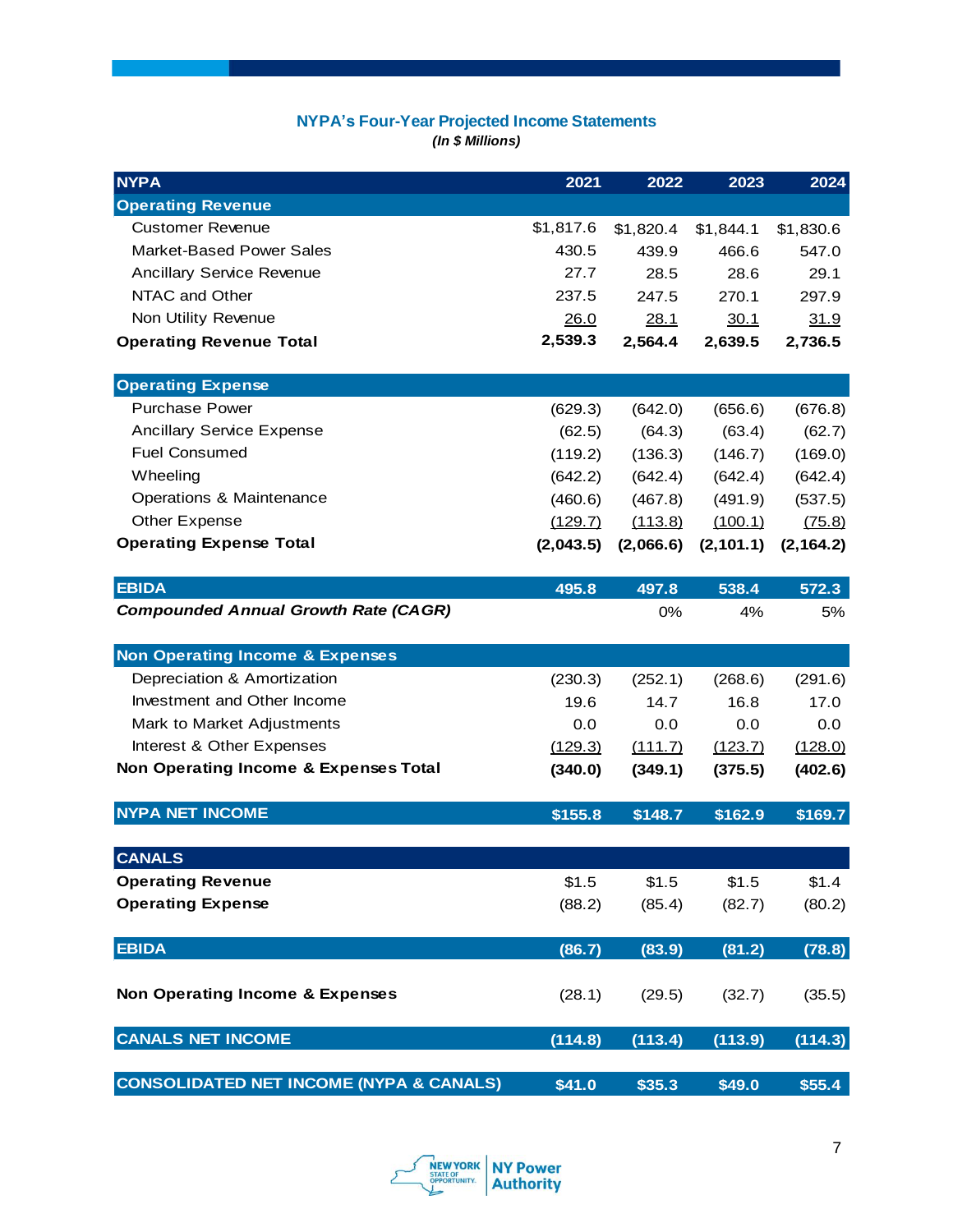#### **NYPA's Gross Margin Analysis\*** *(In \$ Millions)*

| <b>NYPA</b>                | 2021    | 2022    | 2023    | 2024    |
|----------------------------|---------|---------|---------|---------|
| Merchant Margin            | \$272.4 | \$249.7 | \$256.0 | \$278.8 |
| <b>Customer Margin</b>     | 593.2   | 595.8   | 613.1   | 605.1   |
| <b>Transmission Margin</b> | 187.6   | 194.4   | 217.0   | 247.7   |
| <b>Other Margin</b>        | 32.7    | 39.7    | 44.5    | 54.0    |
| <b>TOTAL MARGIN</b>        | 1,085.9 | 1,079.6 | 1,130.6 | 1,185.6 |
|                            |         |         |         |         |
| Operations & Maintenance   | (460.6) | (467.8) | (491.9) | (537.5) |
| <b>Other Expenses</b>      | (129.5) | (114.0) | (100.3) | (75.8)  |
|                            |         |         |         |         |
| <b>EBIDA</b>               | \$495.8 | \$497.8 | \$538.4 | \$572.3 |

*\*Excludes Canals*

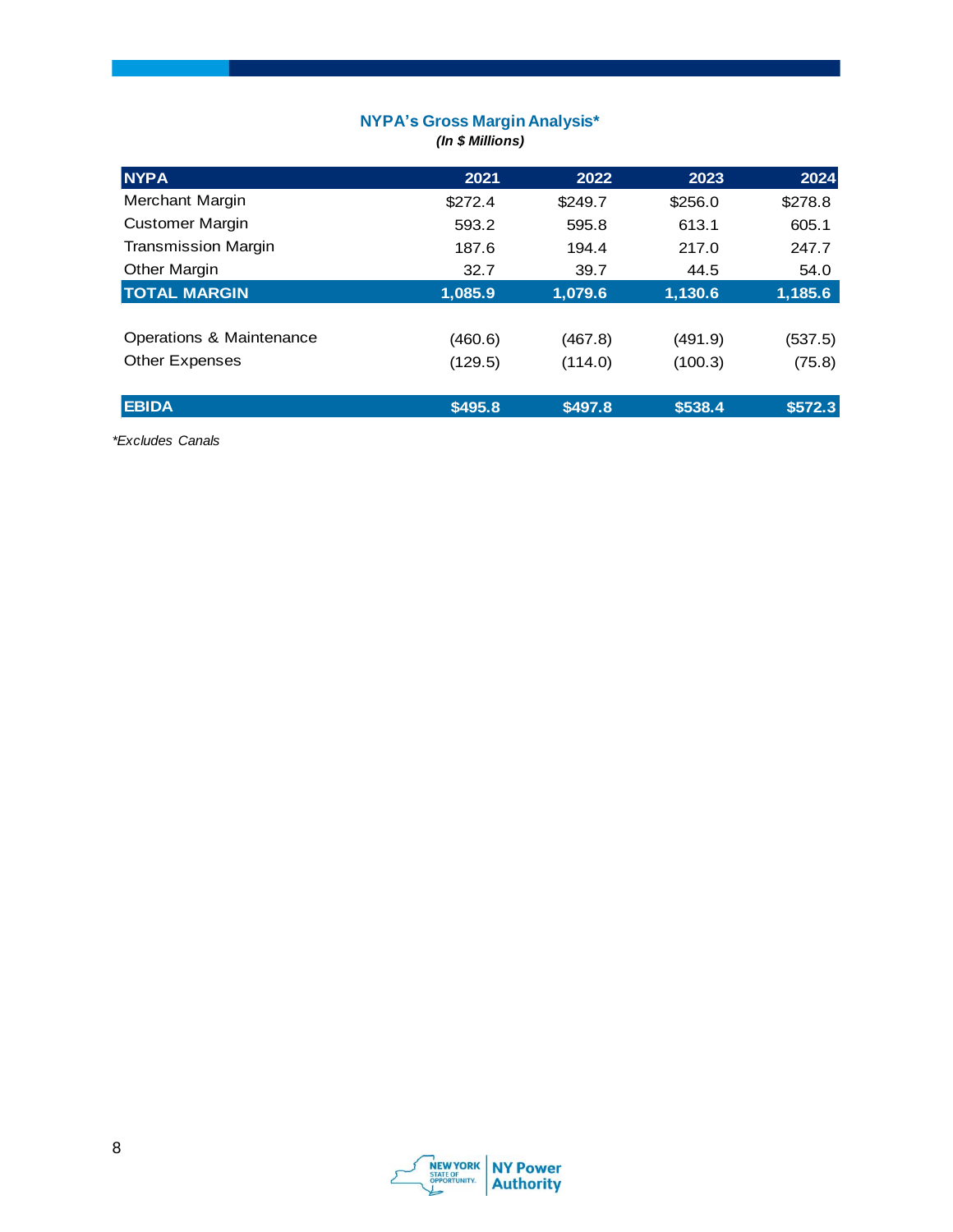

*\* Reflects NYPA's base O&M expenses plus administrative expenses less the Allocation to Capital.*

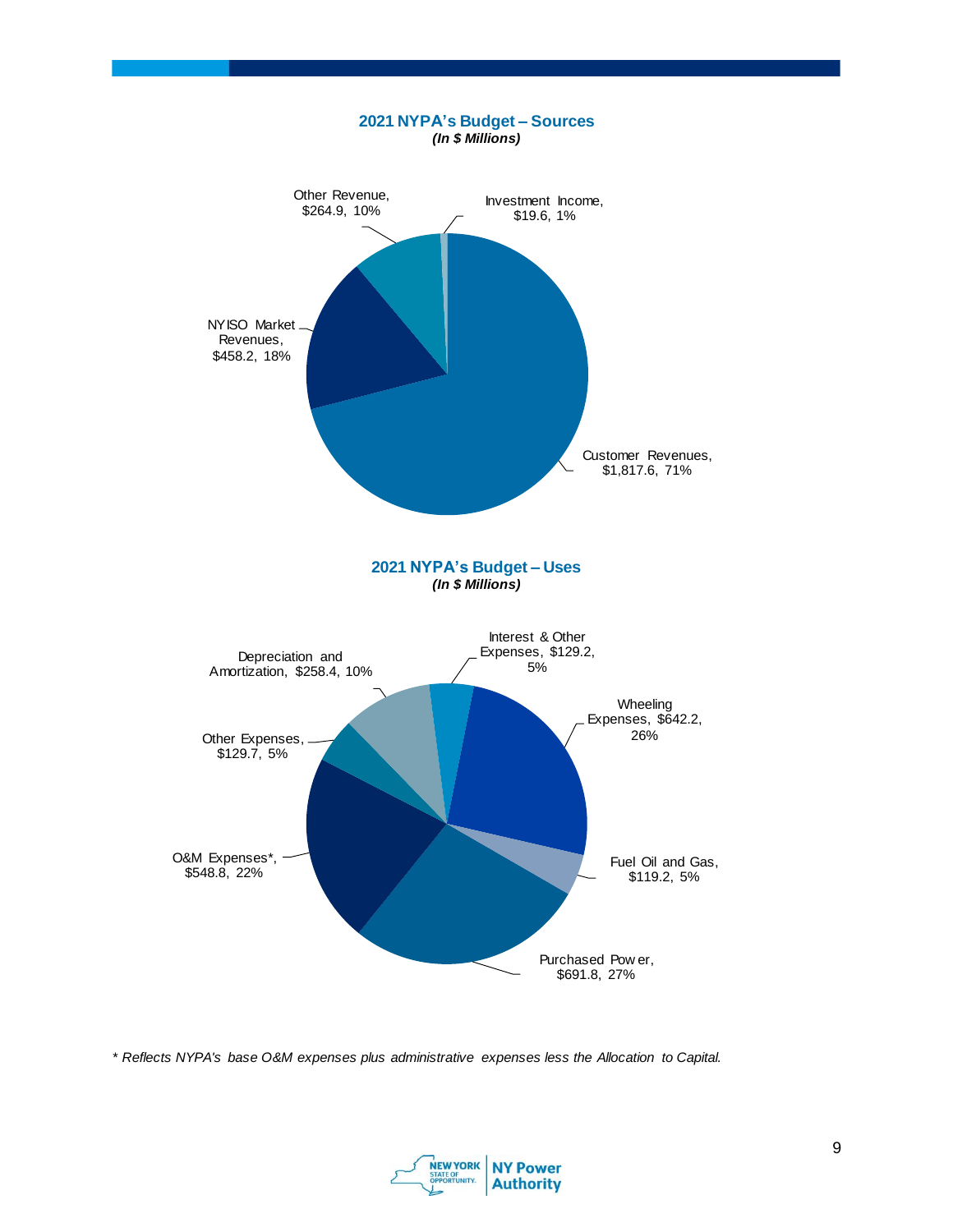# **NYPA's Statement of Cash Flows\***

*(In \$ Millions)*

|                                                    | 2019       | 2020      | 2021      | 2022                                                                    | 2023      | 2024        |
|----------------------------------------------------|------------|-----------|-----------|-------------------------------------------------------------------------|-----------|-------------|
| <b>Revenue Receipts:</b>                           |            |           |           |                                                                         |           |             |
| Sale of Power, Use of Transmission Lines,          |            |           |           |                                                                         |           |             |
| Wheeling Charges and other receipts                | \$2,355.7  | \$2,269.4 |           | \$2,528.8 \$2,561.9                                                     | \$2,645.5 | \$2,751.5   |
| Earnings on Investments and Time Deposits          | 18.3       | 22.6      | 19.6      | 14.7                                                                    | 16.8      | <u>17.0</u> |
| <b>Total Revenues</b>                              | 2,374.0    | 2,292.0   | 2,548.4   | 2,576.6                                                                 | 2,662.3   | 2,768.5     |
| <b>Expenses:</b>                                   |            |           |           |                                                                         |           |             |
| Operation and Maintenance, including Transmission  |            |           |           |                                                                         |           |             |
| of Electricity by others, Purchased Power and      |            |           |           |                                                                         |           |             |
| <b>Fuel Purchases</b>                              |            |           |           | $(2,113.3)$ $(2,088.4)$ $(2,258.7)$ $(2,302.1)$ $(2,334.1)$ $(2,398.9)$ |           |             |
| <b>Debt Service:</b>                               |            |           |           |                                                                         |           |             |
| Interest on Bonds and Notes                        | (52.8)     | (64.6)    | (41.4)    | (43.2)                                                                  | (65.1)    | (104.4)     |
| <b>Bonds and Notes Retired</b>                     | (349.0)    | (268.8)   | (0.9)     | (2.7)                                                                   | (0.9)     | (16.8)      |
| <b>Total Debt Service</b>                          | (401.8)    | (333.4)   | (42.3)    | (45.9)                                                                  | (66.0)    | (121.2)     |
| <b>Total Requirements</b>                          |            |           |           | $(2,515.1)$ $(2,421.8)$ $(2,301.0)$ $(2,348.0)$ $(2,400.1)$ $(2,520.1)$ |           |             |
| <b>Net Operations</b>                              | (141.1)    | (129.8)   | 247.4     | 228.6                                                                   | 262.2     | 248.4       |
| <b>Capital Receipts:</b>                           |            |           |           |                                                                         |           |             |
| Sale of Bonds, Promissory Notes & Commercial Paper | 294.4      | 1,234.6   | 0.0       | 0.0                                                                     | 119.8     | 106.6       |
| Less: Repayments                                   | 0.0        | 0.0       | 0.0       | 0.0                                                                     | 0.0       | 0.0         |
| Earnings on Construction Funds                     | 0.0        | 0.0       | 0.0       | 0.0                                                                     | 0.0       | 0.0         |
| <b>DSM Recovery Receipts</b>                       | 0.0        | 0.0       | 0.0       | 0.0                                                                     | 0.0       | 0.0         |
| Temporary Asset Transfer Return from NYS           | 43.0       | 0.0       | 43.0      | 43.0                                                                    | 43.0      | 0.0         |
| Other                                              | <u>0.0</u> | 0.0       | 0.0       | 0.0                                                                     | 0.0       | 0.0         |
| <b>Total Capital Receipts</b>                      | 337.4      | 1,234.6   | 43.0      | 43.0                                                                    | 162.8     | 106.6       |
| <b>Capital Additions &amp; Refunds:</b>            |            |           |           |                                                                         |           |             |
| Additions to Electric Plant in Service and         |            |           |           |                                                                         |           |             |
| Construction Work in Progress, and Other costs     | (391.4)    | (468.9)   | (805.1)   | (874.3)                                                                 | (695.1)   | (386.8)     |
| <b>Construction Funds - Net Transfer</b>           | 0.0        | 0.0       | 0.0       | 0.0                                                                     | 0.0       | 0.0         |
| <b>Total Capital Additions &amp; Refunds</b>       | (391.4)    | (468.9)   | (805.1)   | (874.3)                                                                 | (695.1)   | (386.8)     |
| <b>Net Capital</b>                                 | (54.0)     | 765.7     | (762.1)   | (831.3)                                                                 | (532.3)   | (280.2)     |
| Net Increase/(Decrease):                           | (\$195.1)  | \$635.9   | (\$514.7) | (\$602.7)                                                               | (\$270.1) | (\$31.8)    |

*\* This Statement of Cash Flows follows the format prescribed by §2801 of New York State Public Authorities Law and does not follow GASB financial statement standards.*

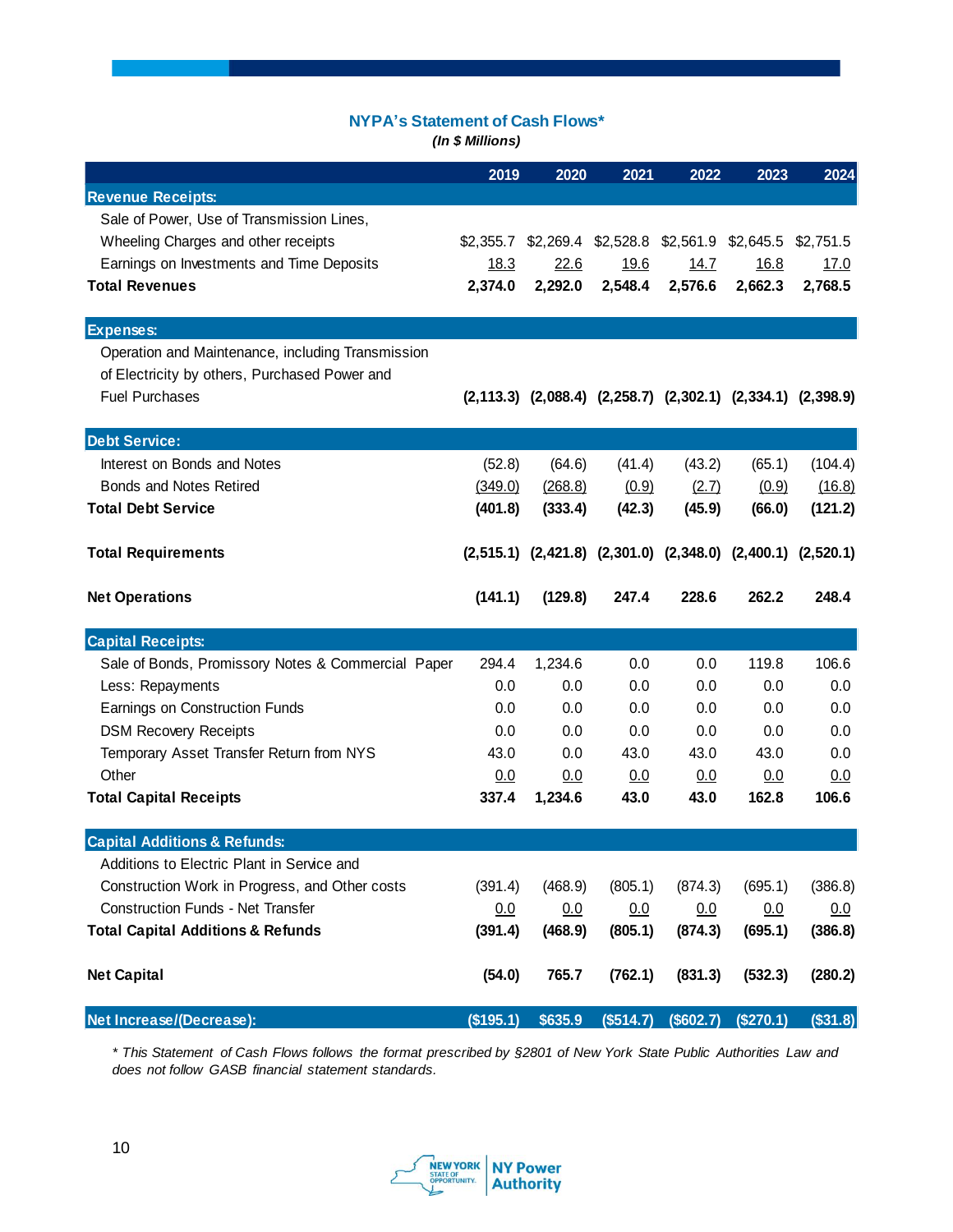## **(c) Budget Assumptions**

#### **NYISO Revenue and Expenses**

Based on scheduled customer power needs and available electricity generated by NYPA's operating assets, the Authority buys and sells capacity and energy through markets operated by the NYISO. Various NYISO -purchased power charges, in combination with generation-related fuel expenses, comprise a large portion of NYPA's operating expenses. A significant amount of the Authority's revenues result from sales of its generation into the NYISO market for which the energy revenues are projected based on available forward price curves and the capacity revenues are estimated using end-of-day price marks.

#### **Customer and Project Revenue**

The customers served by the Authority and the rates they pay vary within the NYPA Power Programs designated to serve such loads. NYPA's power supply customers are served under contracts and tariffs approved by the Board of Trustees.

#### **St. Lawrence-FDR and Niagara Customers**

Power and energy from the St. Lawrence-FDR and Niagara facilities are sold under contract to municipal electric systems, rural electric cooperatives, industrial and other business customers, certain public bodies, investor-owned utilities, and out-of-state customers. The balance is sold into the NYISO market.

The charges for firm and/or firm peaking power and associated energy sold by the Authority, as applicable, to the 51 municipal electric systems and rural electric cooperatives in New York State; two public transportation agencies; three investor-owned utilities for the benefit of rural and domestic customers; and seven out-of-state public customers have been established on the basis of the cost to serve these loads. This Approved Budget and Four-Year Plan models Board of Trustee-approved rate changes for customers and prospective rate changes.

Niagara and St. Lawrence-FDR's Expansion & Replacement Power, ReCharge New York and Preservation Power customers are allocated over 30 percent of the average generation capacity of the plants. Sale of expansion and replacement power historically had been handled on a sale-for-resale basis through National Grid and New York State Electric and Gas. However, the direct sale of low-cost hydropower to these customers commenced July 1, 2013. As a result, NYPA is now the load-serving entity for these transactions.

Legislation enacted in March 2011, effective July 2012, created a new economic development power program, the ReCharge New York Power Program ("RNYPP"), to replace two other econo mic development programs. RNYPP is a permanent power program administered by the Authority and the Economic Development Power Allocation Board ("EDPAB"). RNYPP utilizes up to 455 MW of hydropower from the Authority's Niagara and St. Lawrence-FDR projects combined with up to 455 MW of other power procured by the Authority from other sources. The 910 MW of power is available for allocations to eligible new and existing businesses and not-for-profit corporations under contracts of up to seven years.

The RNYPP legislation also authorizes the Authority, as deemed feasible and advisable by the Board of Trustees, to provide annual funding of \$30 million for a residential consumer discount program for those customers that had previously received this hydropower. Revenues earned from the sale of unused RNYPP power into the wholesale market may be used to offset the cost of these residential discounts.

The Board of Trustees have authorized the release of a total \$584 million for the period from August 2011 to December 2019 in support of this residential discount program. The Authority supplemented the market revenues used to fund the residential discount program with internal funds, totaling cumulatively \$64 million from August 2011 through June 30, 2020.

In March 2019, the Board of Trustees approved a seven-year extension of an agreement for the sale of firm hydroelectric power and energy from the St. Lawrence-FDR project to the Aluminum Company of America ("Alcoa") at its West Plant facilities. The existing contract with Alcoa, for an aggregate of 240 MW, has been executed effective April 1, 2019 through March 31, 2026, replacing prior long-term contracts. The contract extension provides for monthly Base Rate adjustments based upon on the price of aluminum on the London Metal Exchange and contains provisions for employment (450 jobs) and capital (\$14 million) commitments.

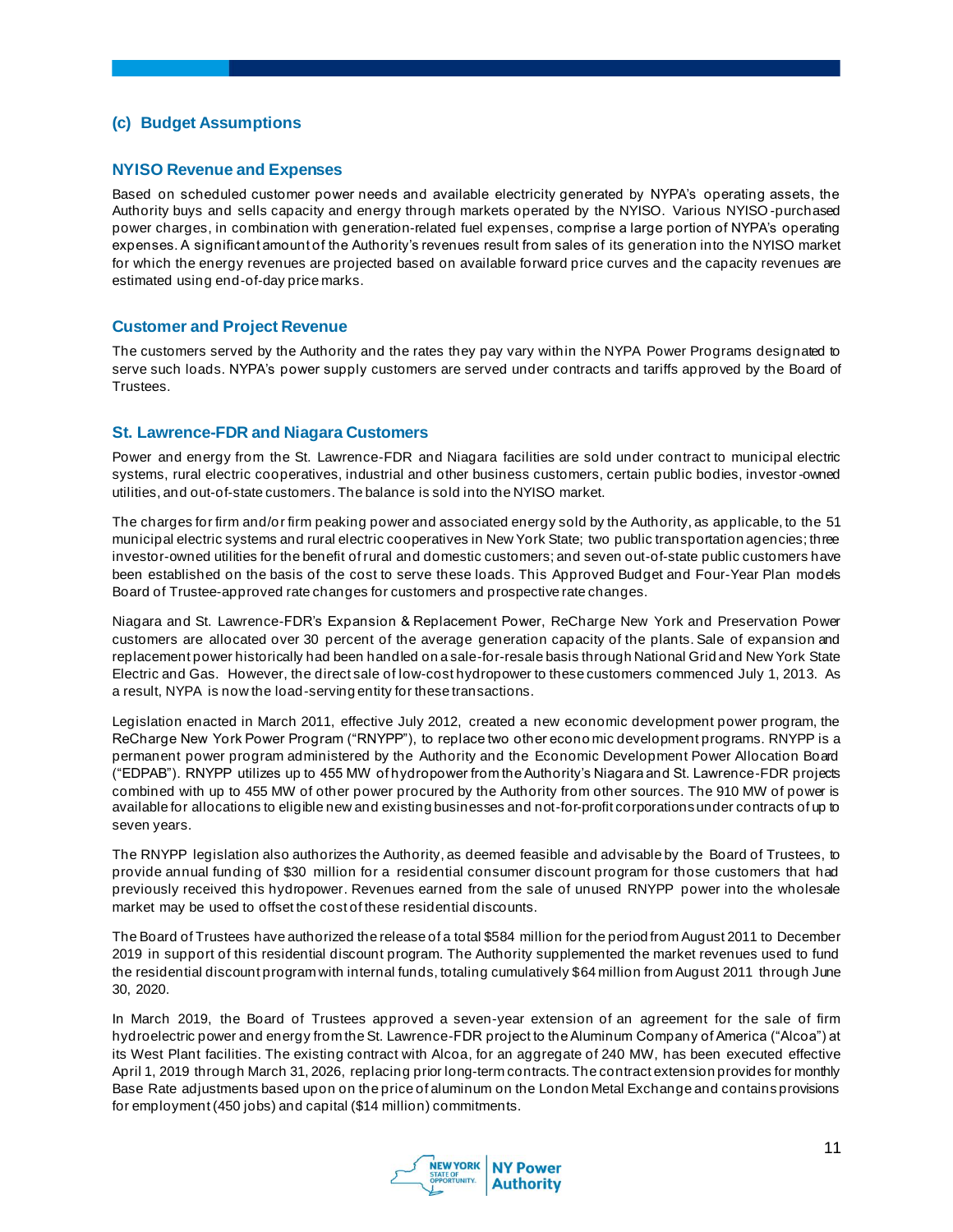Changes from the previous contract include: a reduced allocation of 240 MW, with the additional 5 MW being allocated to Arconic, a newly formed business independent of Alcoa, sold under a separate Preservation Power sale agreement; a monthly Clean Energy Standard ("CES") charge relating to Zero Emission Credits ("ZEC") and Renewable Energy Credits ("REC") that NYPA purchases which are attributable to Alcoa's load. The contract specifies a sharing mechanism for the CES charges between Alcoa, New York State and NYPA, whereby Alcoa's share increases as the aluminum price increases. The Authority has entered into hedging contracts on the price of aluminum to mitigate potential downside risk in that market and intends to continue to do so based upon prevailing economic conditions as appropriate.

The Authority estimates that the total costs associated with the rel icensing of the St. Lawrence-FDR Project in 2003 for a period of 50 years will be approximately \$224 million, of which approximately \$208 million has already been spent as of June 30, 2020. These total costs could increase in the future as a result of auth orities reserved by the Federal Energy Regulatory Commission (FERC) in the license for the St. Lawrence-FDR Project issued in 2003. The Authority is collecting in its rates for the sale of St. Lawrence-FDR power amounts necessary to fund such relicensing costs.

Chapter 545 of the laws of 2014 enacted the "Northern New York Power Proceeds Act" ("NNYPPA.") NNYPPA authorizes the Authority, as deemed feasible and advisable by the Board of Trustees, to deposit net earnings from the sale of unallocated St. Lawrence County Economic Development Power ("SLCEDP") by the Authority in the wholesale energy market into an account known as the Northern New York Economic Development Fund ("NNYED Fund") administered by the Authority, and to make awards to eligible applicants that propose eligible projects that satisfy applicable criteria. NNYPPA established a five-member allocation board appointed by the governor to review applications seeking NNYED Fund benefits and to make recommendations to the Authority concerning benefits awards.

SLCEDP consists of up to 20 MW of hydropower from the St. Lawrence-FDR Power Project which the Authority has made available for sale to the Town of Massena Electric Department ("MED") for MED to sub-allocate for economic development purposes in accordance with a contract between the parties entered into in 2012 (the "Authority -MED Contact").

NNYPPA defines "net earnings" as the aggregate excess of revenues received by the Authority from the sale of energy associated with SLCEDP sold by the Authority in the wholesale energy market over what revenues would have been received had such energy been sold to MED on a firm basis under the terms of the Authority -MED Contract. For the first five years after enactment, the amount of SLCEDP the Authority could use to generate net earnings may not exceed the lesser of 20 MW or the amount of SLCEDP that has not been allocated by the Authority pursuant to the Authority-MED contract. Thereafter, the amount of SLCEDP that the Authority could use for such purpose may not exceed the lesser of 10 MW or the amount of SLCEDP that has not been allocated. The Authority's estimates of payments from the Authority to the NNYED Fund have been incorporated into this Approved Budget and Four-Year Plan.

The Western New York Power Proceeds Act ("WNYPPA"), which was enacted on March 30, 2012, authorizes the Authority to deposit net earnings from the sale of unused Expansion Power and Replacement Power from the Authority's Niagara project into the Western New York Economic Development Fund ("WNY Fund") as deemed feasible and advisable by the Board of Trustees.

"Net earnings" are defined as any excess revenue earned from such power sold into the wholesale market over the revenue that would have been received had the power been sold at the Expansion Power and Replacement Power rates. Proceeds from the WNY Fund may be used to support eligible projects undertaken within a 30-mile radius of the Niagara project that qualify under the applicable criteria. The WNYPPA established a five-member allocation board appointed by the governor. NYPA's estimates of payments from the Authority to the WNY Fund have been incorporated into this Approved Budget and Four-Year Plan.

# **SENY Governmental Customers**

Various municipalities, school districts and public agencies in New York City are served by the Authority's combinedcycle Zeltmann plant, the contracted output of the Astoria Energy II plant, and capacity and energy purchased by the Authority in the NYISO markets.

In 2018 and 2019, the Authority executed new supplemental long-term electricity supply agreements (2018 LTAs) with its eleven NYC Governmental Customers, including the Metropolitan Transportation Authority, the City of New York, the Port Authority of New York and New Jersey (Port Authority), the New York City Housing Authority, and the New York State Office of General Services. Under the Supplemental LTAs, the NYC Governmental Customers agreed to

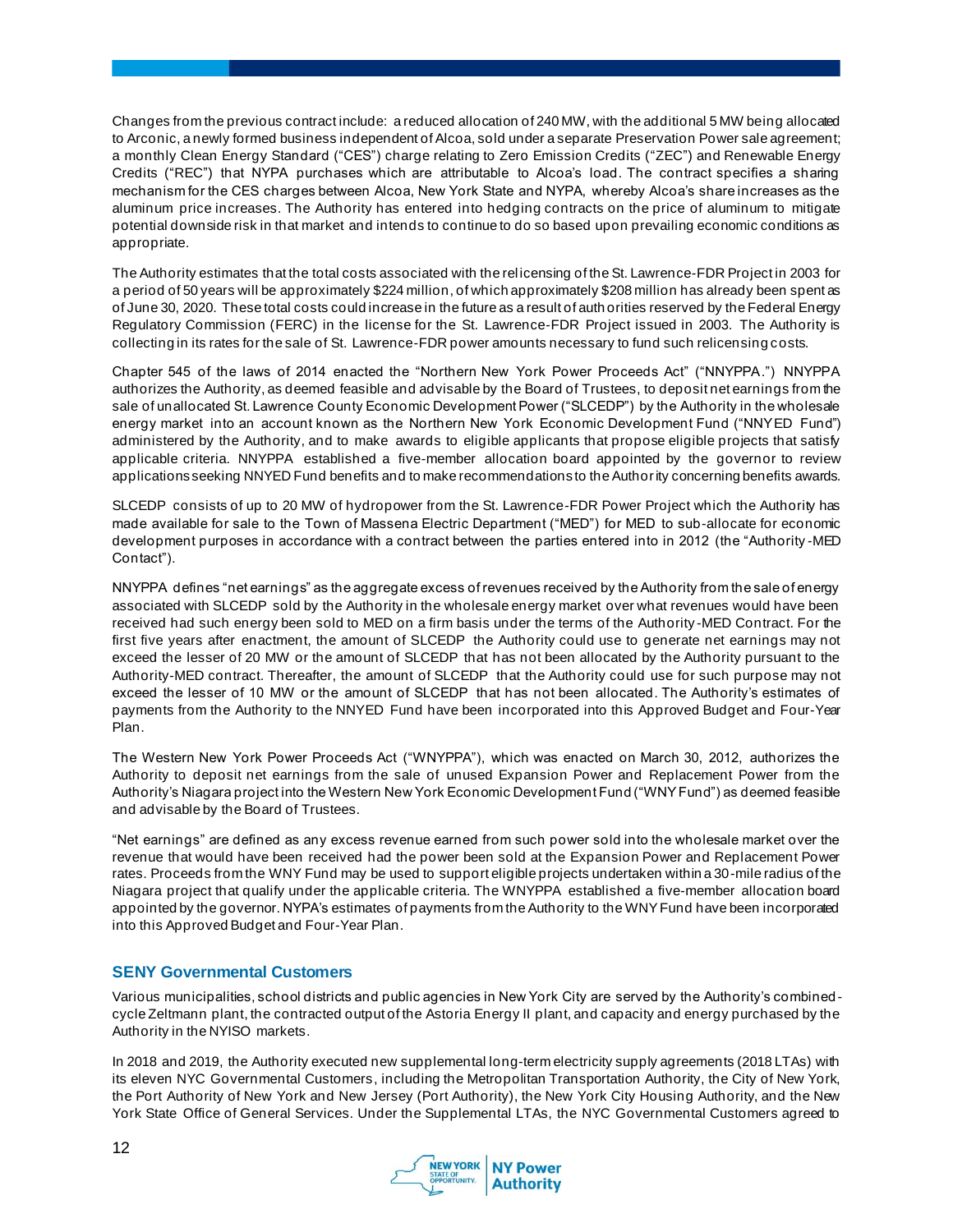purchase their electricity from the Authority through Dec. 31, 2027, with the NYC Governmental Customers having the right to terminate at any time upon at least 12 months' notice. Both the Authority and the NYC Governmental Customers may also terminate effective Dec. 31, 2022 upon at least six months' notice. Under the Supplemental LTAs, fixed costs were set for each customer and are subject to renegotiation after five years. Variable costs, including fuel, purchased power and NYISO related costs, are to be set on a pro-forma cost of service basis and reconciled as a pass-through to each customer by an energy charge adjustment.

In 2008, NYPA entered into a long-term power purchase agreement with Astoria Energy II LLC for the purchase of the output of Astoria Energy II, a 550 MW plant, which entered into commercial operation on July 1, 2011 in Astoria, Queens, for the sole benefit of the NYC Governmental Customers. Although the Astoria Energy II power purchase contract goes through to 2031 and is beyond the electricity supply agreement under the Supplemental LTA's, the Authority's contract with the NYC Governmental Customers served by the output of Astoria Energy II is coterminous with the power purchase agreement with Astoria Energy II LLC.

Energy generated by the Astoria Energy II and Zeltmann plants is sold into the NYISO markets, and proceeds are used to offset the cost associated with the production of energy and capacity from the plants. All net costs and benefits to the Authority for both facilities are directly passed through to the NYC Governmental customers. Approximately 26 percent and 20 percent of the NYC Governmental Customer load requirements are covered by Astoria Energy II and Zeltmann plants respectively, while the remainder – more than 53 percent -- remain open to be sourced from the open market.

The Authority's other Southeastern New York (SENY) Governmental Customers are Westchester County and numerous municipalities, school districts and other public agencies located in Westchester County (collectively, the "Westchester Governmental Customers.") NYPA has entered into an evergreen supplemental electricity supply agreement with all 103 Westchester Governmental Customers. Among other things, under the agreement, customers can partially terminate service from the Authority on at least two months' notice prior to the start of the NYISO capability periods. Full termination is allowed on at least one year's notice, effective no sooner than Jan . 1 following the one-year notice.

Westchester Governmental Customers are partially served by NYPA's four small hydroelectric plants. The remainder of the Westchester Governmental Customers' load requirements are supplied through energy and capacity purchased from the NYISO markets. Sales into the NYISO of energy generated by the small hydroelectric resources, as well as grandfathered and historic fixed priced transmission congestion contracts, all help to offset the cost of the energy purchased, with an energy charge adjustment mechanism in place for cost reconciliation.

#### **Blenheim-Gilboa Customers**

The Blenheim-Gilboa project operates as a merchant plant, with power and energy not committed to any customer, but primarily used to meet the requirements of the Authority's business and governmental customers and to provide services in the NYISO markets generally at the market-clearing price. The forecast assumes Blenheim-Gilboa will operate as a merchant plant for the upcoming four years.

# **Small Clean Power Plants ("SCPPs")**

In the summer of 2001, NYPA placed in operation 44 MW natural-gas-fueled SCPPs -- 10 in New York City and one on Long Island -- to address a potential local reliability deficiency in the New York City metropolitan area and its potential impact on statewide reliability. As a result of the settlement of litigation relating to certain SCPPs, the Authority has agreed under the settlement agreement to cease operations at the Vernon location, which houses two units, under certain conditions and if the mayor of New York City directs such cessation. No such cessation has occurred. The Vernon location is assumed to be operating during the forecast period pursuant to the terms of an agreement entered into at the time of construction.

For this Approved Budget and Four-Year Plan, it is assumed that the capacity of the SCPPs may be used to meet NYPA's customers' capacity requirements, sold to other users via bilateral arrangements and/or sold into the NYISO capacity auctions. NYPA sells the energy produced by the SCPPs into the NYISO energy markets.

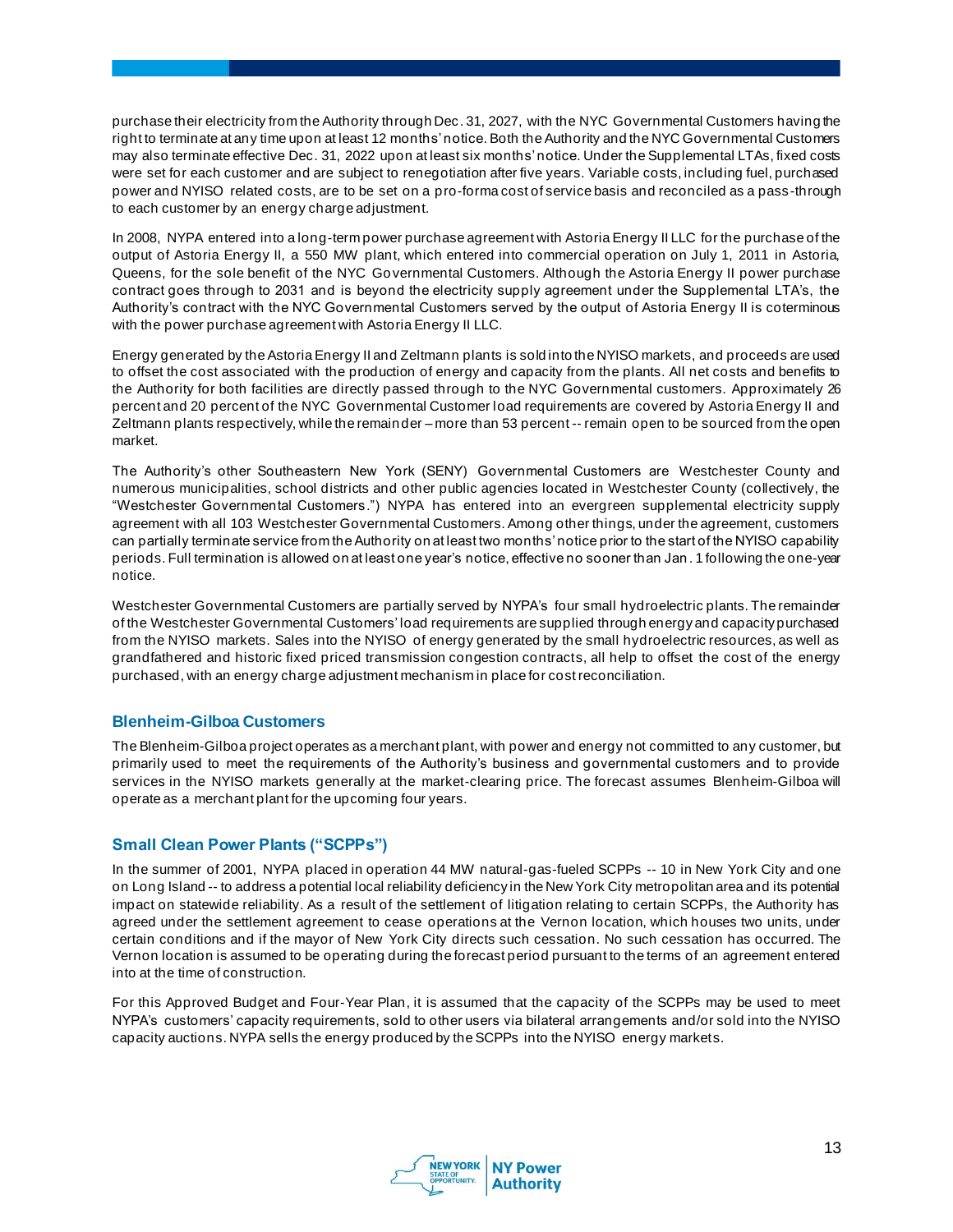# **Flynn**

The Flynn plant operates as a merchant plant, with capacity and energy output sold into the NYISO market. The forecast assumes Flynn operates as a merchant plant for the upcoming four years.

# **Transmission Projects**

The Authority owns approximately 1,400 circuit-miles of high-voltage transmission lines and associated substations operating at voltages of 115kV, 230kV, 345kV and 765kV. The Authority's Backbone Transmission System consists of a large subset of these transmission facilities, with major circuits such as:

#### **765kV**

- MSU1 (Marcy-Massena)
- MSC-7040 (Massena-Chateauguay)

#### **345kV**

- UE1-7 (Marcy-Edic)
- UNS-18 (Marcy-New Scotland)
- VU19 (Volney-Marcy)
- NR-2 (Niagara-Rochester)
- NS-1 (Niagara-Sommerset)
- Y-49 (Long Island Sound Cable)
- Q-35L&M (Queens-Manhattan)

#### **230kV**

- MA-1/MA-2 (Moses-Adirondack)
- MMS-1/MMS-2 (Moses-Massena)
- MW-1/MW-2 (Moses-Willis)

Since the formation of the NYISO in November 1999, cost recovery for the Authority's provision of transmission service over its facilities has been governed by the NYISO tariff, which included an annual transmission revenue requirement ("TRR") for NYPA of \$165.4 million. The Authority receives cost recovery through the NYISO tariff mechanism known as the NYPA Transmission Adjustment Charge ("NTAC,") recovering NYPA Backbone Transmission System costs on a statewide basis after accounting for NYPA's revenues received from pre-existing customer transmission service contracts, a Transmission Service Charge assessed on customers in NYPA's upstate load zone and other sources.

In July 2012, the Authority filed for its first TRR increase with FERC. The Authority's filing resulted in an uncontested settlement approved by FERC for a new, \$175.5 million TRR applicable to the Authority, effective Aug . 1, 2012. The increased TRR is necessary to cover increased operating and maintenance expenses of NYPA's bulk transmission system, and to make necessary capital improvements.

In January 2016, the Authority filed for a TRR formula rate with FERC. In March 2016, FERC accepted the filing and made it effective April 1, 2016, as requested, subject to hearing and settlement judge procedures. The Authority requested a formula rate to more efficiently recover its increased capital and operating expenditures needed to maintain the reliability of its transmission system.

The Authority filed an unopposed Offer of Settlement on Sept. 30, 2016 that fully resolves the issues raised by interested parties in settlement negotiations concerning the formula rate. Separately, the annual TRR under the formula of \$190 million initially made effective April 1 was updated on July 1, 2016 to \$198.2 million pursuant to the formula rate annual update process.

Effective July 1, 2020, the Transmission Revenue Requirement is \$276.7 million, which includes the revenue requirements for the Marcy South Series Compensation and AC Transmission projects. Annual updates commensurate with projected costs are assumed to continue throughout the forecast period.

NYPA is replacing a major section of the Moses Adirondack line, one of the Authority's Backbone Transmission System lines. The Smart Path Reliability Project covers 78 circuit-miles of 230kV transmission line from Massena to the Town of Croghan in Lewis County. The project includes the replacement of obsolete wood pole structures with higher, steel

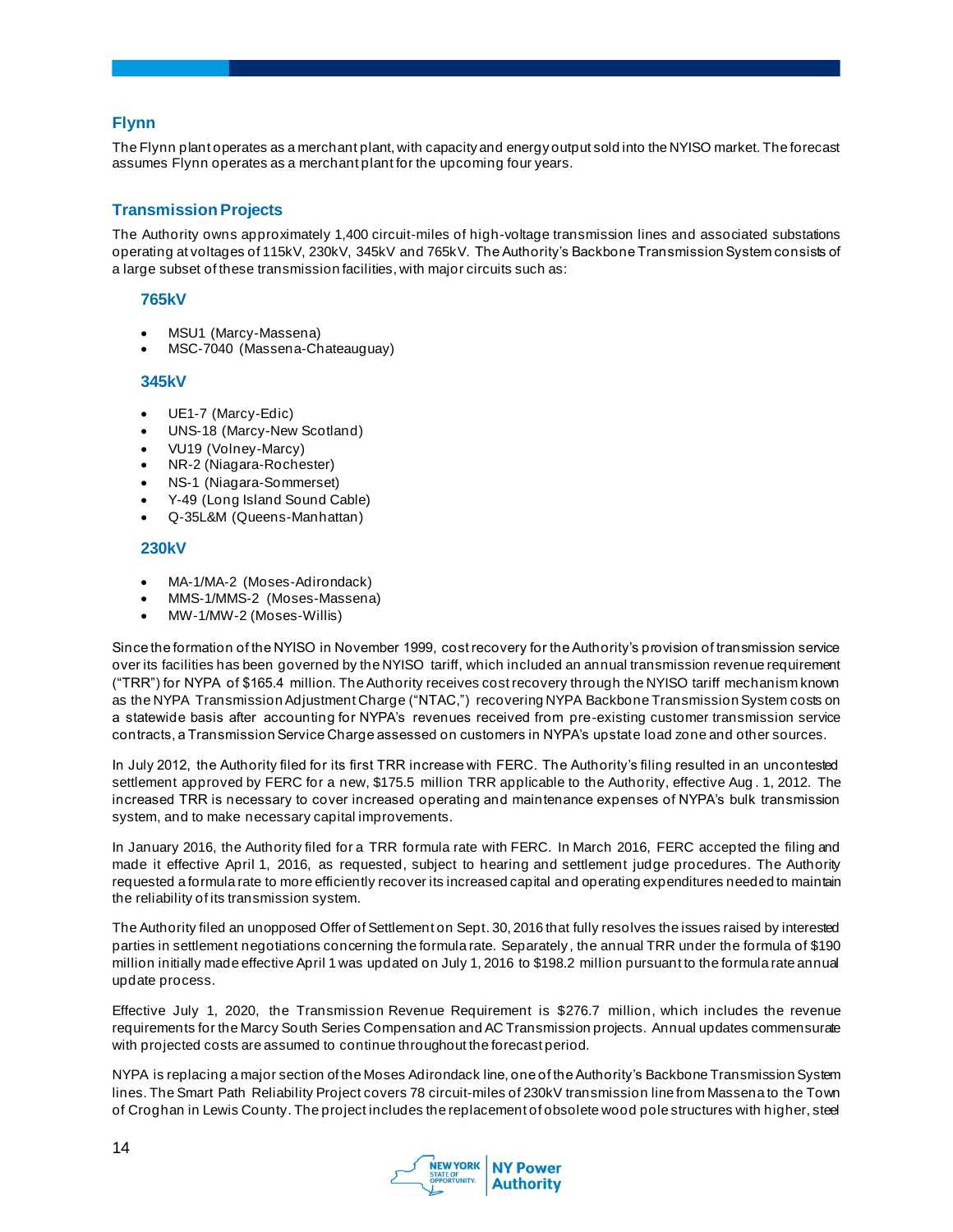pole structures, as well as replacement of failing conductors with new conductors and insulators. The line will initially operate at its current 230kV level, but the conductorsand insulators will accommodate 345kV operation.

In July 2017, the Authority received authorization under the NYISO tariff to include the costs of this replacement project in its NTAC mechanism for cost recovery of transmission system costs, whi ch means the costs will be allocated to all ratepayers in the state. On Nov. 14, 2019, the PSC granted the Authority's Article VII certificate for the project. The Authority estimates a project cost of \$484 million through project completion. This Approved Budget and Four-Year Plan includes revenues and costs associated with the Moses Adirondack project.

In October 2020, the PSC adopted criteria for identifying urgently needed transmission projects to meet the renewable energy goals of the Climate Leadership and Community Protection Act. The PSC identified the Authority's proposed Northern New York Project as a high-priority project and referred it to NYPA for development and construction in accordance with the Accelerated Energy Growth and Community Benefit Act.

The Northern NY Project is a multi-faceted project that includes completion of the second phase o[f NYPA's 86-mile](https://www.governor.ny.gov/news/governor-cuomo-announces-plan-rebuild-78-miles-power-transmission-infrastructure-north-country)  [Smart Path Moses-Adirondack rebuild](https://www.governor.ny.gov/news/governor-cuomo-announces-plan-rebuild-78-miles-power-transmission-infrastructure-north-country), rebuilding approximately 45 circuit miles of transmission eastward from Massena to the Town of Clinton, rebuilding approximately 55 circuit miles of transmission southward from Croghan to Marcy, and rebuilding and expanding several substations along the impacted transmission corridor.

The work falls largely within NYPA's existing transmission rights of way. NYPA identified the multi-pronged Northern NY Project earlier this year as work that is urgently needed to help unbottle existing renewable energy in the region. NYPA estimates it will result in significant production cost savings, emissions reductions and less transmission congestion.

The project is estimated to result in more than 1.16 million tons of carbon dioxide emissions avoided annually on a statewide basis, and an annual reduction of approximately 160 tons of nitrogen oxide emissions from downstate emissions sources. NYPA estimates the project would result in more than \$447 millio n in annual congestion savings in Northern New York and will create hundreds of jobs in the North Country during construction. The costs and revenues associated with the Northern New York Project are included as part of this plan.

On Aug. 1, 2014, the Public Policy Transmission Planning Process administered by the NYISO invited solicitations to address the AC Transmission Public Policy Need for new transmission lines to relieve the congested Central East and UPNY/SENY transmission interfaces. In June 2018, the Authority and North America Transmission ("NAT") entered into a Participation Agreement which granted the Authority the option to secure an ownership interest of up to 37.5 percent in the projects that they jointly proposed.

In April 2019, the NYISO board selected the project proposed by LS Power Grid New York, LLC ("LS Power") (formerly known as NAT) and the Authority for Segment A (also known as the Marcy to New Scotland Upgrade Project and AC Transmission) to increase transfer capability from central to eastern New York. The project proposed by NYPA and LS Power includes the construction of more than 90 circuit-miles of new 345kV and 115kV transmission lines and two substations.

In August 2019, LS Power and the Authority submitted an Article VII app lication to the PSC. If the PSC authorizes the project, construction is targeted to begin early 2021. The transmission lines to be rebuilt as part of the Segment A project are expected to be energized as part of New York State's electrical system by the end of 2023.

NYPA originally funded 33 percent of the Segment A project development costs and exercised its 37.5 percent purchase option in July 2020, bringing the Authority's total estimated project costs to \$276 million .

FERC authorized NYPA's recovery of a facility charge for AC Transmission project costs, adopted per a NYISO filling made on behalf of NYPA. The Authority is recovering its costs associated with Segment A of the project through its FERC-approved cost-recovery mechanisms in its TRR formula rate, which include an incentive rate of return applied to the Authority's "Construction Work in Progress" balances for the project. This Approved Budget and Four-Year Plan models estimated revenues and costs associated with the AC Transmission project.

#### **Large-Scale Renewable Program**

The CLCPA and CES Order, as modified by the PSC per the Order dated Oct. 15, 2020, requires that 70 percent of the state's electricity comes from renewable sources by 2030. In support of the CLCPA and CES goal, the Authority issued a request for proposals in July 2020 to solicit Renewable Energy Certificates ("RECs"), energy and capacity from eligible large-scale renewable projects which include wind and solar resources. The Authority expects to award

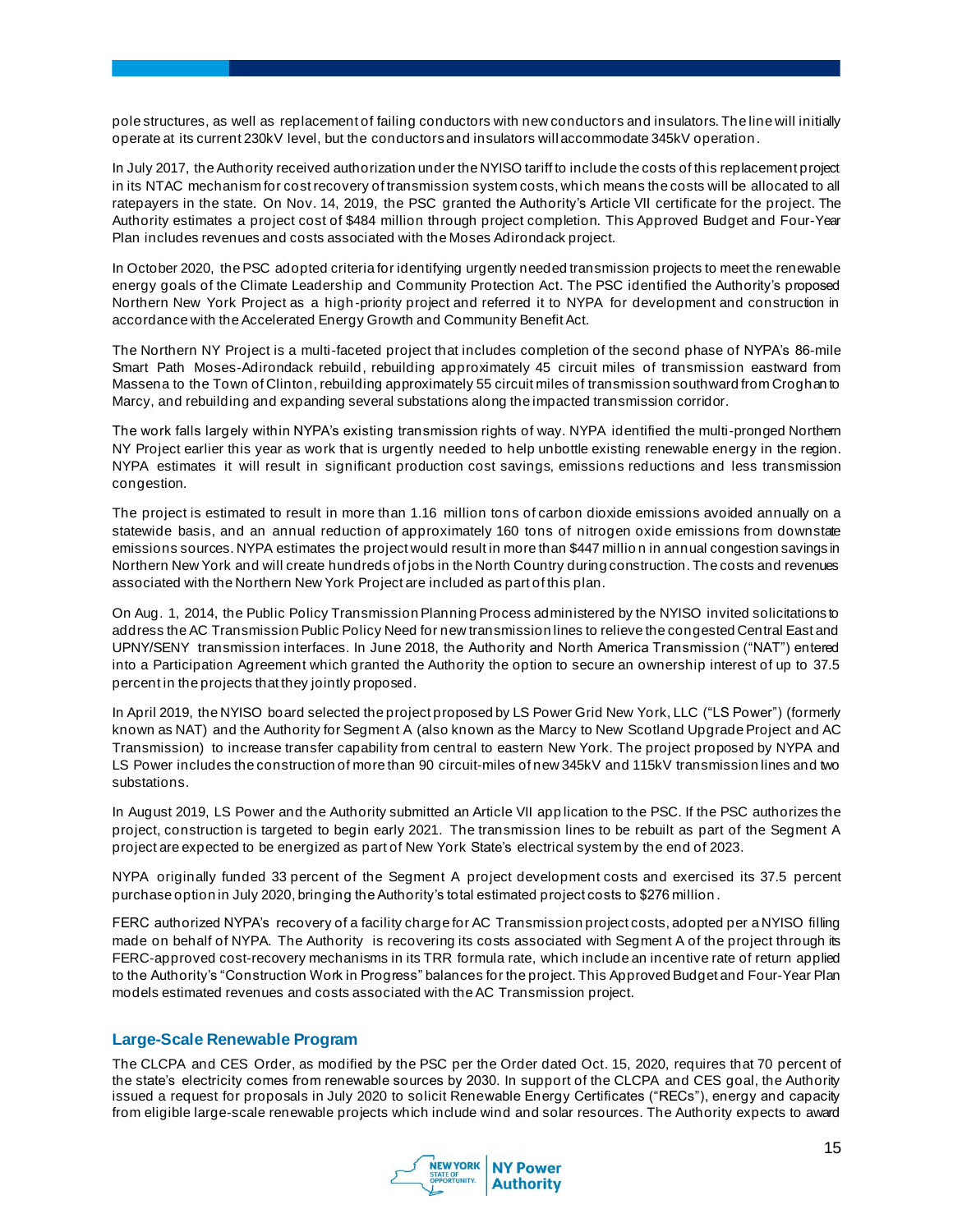project(s) with long-term agreement(s) for the purchase of RECs that will be generated from the projects.

The Authority expects to recover costs associated with the agreement(s) through sales of RECs by the Authority to the Authority's customers. The Authority anticipates that it will undertake future procurements of RECs in order to sup port its customers and the achievement of the Clean Energy Standard goals.

#### **Hudson Transmission Project**

In 2011, the Board of Trustees authorized NYPA to enter into an agreement with Hudson Transmission Partners, LLC ("HTP") for the purchase of capacity to meet the long-term requirements of the Authority's NYC Governmental Customers and to improve the transmission infrastructure serving New York City through the transmission rights associated with HTP's transmission line (the "Line") extending from Bergen County, N.J., in the PJM Interconnection, LLC ("PJM") transmission system, to Consolidated Edison Company of New York, Inc.'s ("Con Edison") West 49th Street substation in the NYISO.

The Authority executed a Firm Transmission Capacity Purchase Agreement ("FTCPA") with HTP under which the Authority gained the entitlement to 75 percent of the Line's 660 MW capacity, or 495 MW, for 20 years. NYPA's capacity payment obligations under the FTCPA began upon the Line's commencement of commercial operation, which occurred on June 3, 2013. Also, upon commercial operation, the FTCPA obligates the Authority to reimburse HTP for the cost of interconnection and transmission upgrades in New York and New Jersey associated with the Line and to pay for all remaining upgrade costs as they are incurred.

Such interconnection and transmission upgrades have been completed at a total cost to the Authority of \$334.9 million. The Authority's obligations under the FTCPA also include payment of the Regional Transmission Enh ancement Plan ("RTEP") charges allocated to HTP in accordance with the PJM tariff. RTEP costs are significant and are discussed below.

PJM's RTEP cost allocation methodology for certain upgrades, such as the Bergen -Linden Corridor ("BLC") project built by Public Service Electric & Gas Company ("PSE&G") in New Jersey, was challenged at FERC in numerous proceedings by Con Edison, the Authority, HTP and other New York parties on the grounds that PJM has disproportionately allocated the costs of those projects to those parties. These challenges are pending before the D.C. Circuit Court of Appeals.

In a separate FERC proceeding (also now before the D.C. Circuit), the Authority challenged the RTEP share of the BLC project costs allocated to HTP that were effective May 1, 2017 as a result of Con Edison's termination of its PJM firm transmission rights. The cost allocations shifted approximately \$533 million in RTEP charges for the BLC project that had been previously allocated to Con Edison to HTP. Such costs are in addition to the \$111 million in RTEP charges for the BLC project that had been previously allocated to HTP.

In July 2017, the Authority, together with HTP, petitioned FERC to relinquish the Firm Transmission Withdrawal Rights ("FTWRs") held by HTP on the Line. HTP's FTWRs formed the basis for the allocation of RTEP costs to HTP, which are the Authority's obligation under the FTCPA. By order dated Dec. 15, 2017, FERC granted the request, permitting HTP to relinquish its firm rights ("December 2017 Order").

When PJM's annual RTEP cost allocation update for 2018 was filed, the Authority's obligation to pay RTEP charges related to the BLC project was eliminated for 2018 and beyond. FERC denied requests for rehearing of the December 2017 Order, but the New Jersey Board of Public Utilities ("BPU") petitioned for review before th e D.C. Circuit, where the case is now pending.

On Jan. 19, 2018, PJM filed tariff revisions that eliminated NYPA's cost responsibility for RTEP projects subject to annual updates (a category that included the BLC project costs) and its cost responsibility for RTEP charges that are not generally updated each year. Though challenged by the PJM transmission owners and the BPU, NYPA was allocated zero RTEP charges by PJM for 2018, 2019 and the first quarter of 2020. In March 2020, FERC partially reversed PJM's allocation determinations, which is discussed below.

On March 31, 2017, the Authority and HTP executed an amendment to the FTCPA. In exchange for the Authority extending the cure period for HTP to replace underwater cables that have been subject to failure and which have resulted in the line being out of service, under the amended FTCPA the Authority received HTP's assurances to pursue certain remedies at FERC concerning the termination of the 320 MW of FTWRs in order to eliminate RTEP assessments and a guarantee that if PJM RTEP assessments cannot be eliminated despite HTP's efforts to terminate the FTWRs,

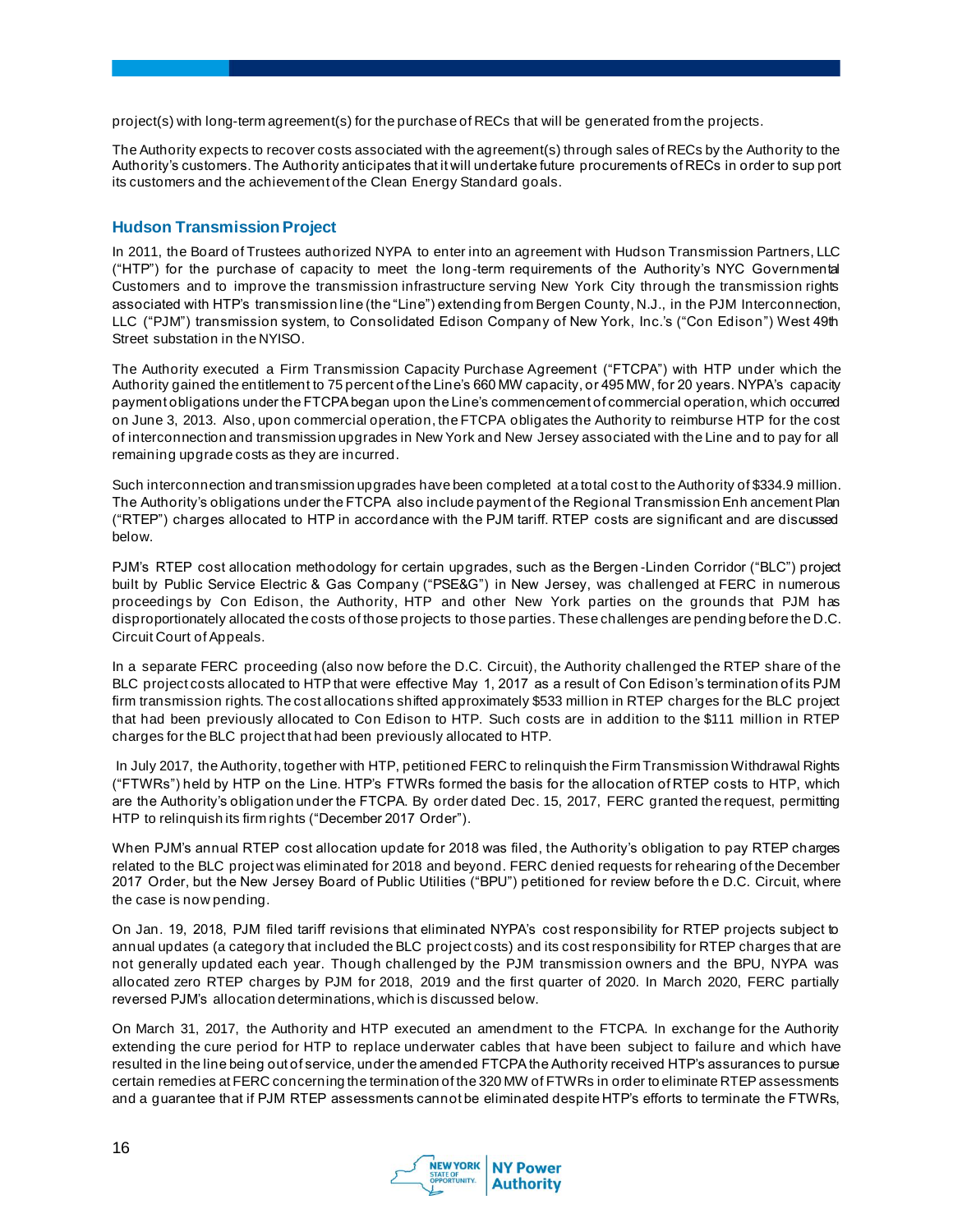that HTP will cancel its interconnection service agreement ("ISA") to physically disconnect the Line from the PJM transmission system, causing termination of all RTEP allocations.

The December 2017 Order and resulting PJM allocations have fulfilled the goal of eliminating the RTEP assessments associated with the BLC project (though subject to further legal processes as described above). In addition, the Authority and HTP agreed to: (a) based upon RTEP costs already paid, increase, by \$40 million, the size of the tracking account that is used to offset the cost to purchase the line at the end of the FTCPA term, at the Authority's option, and (b) shared rights to direct power on the line in the opposite direction of its current flow should market conditions present revenue opportunities for selling capacity and energy from New York to New Jersey.

In November 2017, HTP completed the cable replacement and, pursuant to the March 31, 2017 amendments, the Authority increased the leased portion of the line's capacity from 75 percent to 87.12 percent, bringing the total leased capacity from 495 MW to 575 MW at a monthly capacity charge rate that represents a decrease in the unit price (on a \$/MW-month basis) paid to HTP in the original FTCPA.

In 2020, FERC partially reversed PJM's January 2018 RTEP allocations over the Authority's objections. FERC determined that PJM's tariff did not permit the cancellation of RTEP cost responsibility for certain RTEP projects allocated using the older violations-based DFAX ("VBDFAX") methodology, which in this case applied to certain lower voltage RTEP facilities approved by PJM prior to February 2013.

FERC did not disturb PJM's decision to eliminate the Authority's RTEP responsibility for the BLC project, determining that the relinquishment of HTP's FTWRs eliminated any cost responsibility for RTEP projects allocated under the solutions-based DFAX method, which applied to projects (including BLC) approved February 2013 or later. But for RTEP projects allocated under VBDFAX, FERC determined the elimination of FTWRs did not alter cost responsibility, and said those RTEP costs had to be reinstated.

In May 2020, PJM informed NYPA that, pursuant to the FERC order, it intended to bill NYPA for the back charges for 2018, 2019 and the first half of 2020 starting in September 2020. PJM's RTEP charges total approximately \$33 million through the end of 2020, and RTEP charges related to these projects will continue.

NYPA/HTP sought a rehearing of the FERC order, which was denied, but an appeal is pending in the D.C. Circuit Court of Appeals. NYPA and HTP assert the sacrifice of their firm rights and use of only non -firm rights over the HTP facility made PJM initially correct in refusing to assign any further RTEP to NYPA and that the reinstatement of those VBDFAX RTEP charges is contrary to the PJM tariff. A successful appeal would enable NYPA to receive refunds for the RTEP payments made for 2018 and beyond and disallow any future RTEP allocations to NYPA.

It is estimated that the revenues derived from NYPA's rights under the FTCPA will not be sufficient to cover the Authority's costs during the 20-year term of the FTCPA.

From June 2013 through August 2020, the Authority has paid approximately \$106 million in PJM RTEP charges for the line. As noted above, the reinstatement of PJM RTEP charges for 2018/2019/2020 will result in NYPA incurring approximately \$33 million in PJM RTEP charges for 2020. In addition, the Authority will accrue approximately \$1.1 million per month effective 2021 through the term of the agreement which ends in 2033.

In August 2020, the Authority estimated its net cost per this order will be an additional \$13 million per year for 2021 through 2033 and HTP inclusive of this amount is now estimated to be approximately \$100 million per year net cost. These net cost estimates were based on projections of the capacity payment obligations, the costs of interconnection and transmission upgrades, and energy revenues.

#### **Purchased Power Expenses**

Capacity, energy and ancillary service purchases made on behalf of customers (except for those made through previously approved purchased power agreements) are assumed to be transacted at the market clearing price in the wholesale market. For purposes of developing this Approved Budget and Four-Year Plan, projected energy rates are based on published forward price curves, while capacity rates are based on internally developed capacity curves using external pricing sources such as broker quotes and trading p latforms.

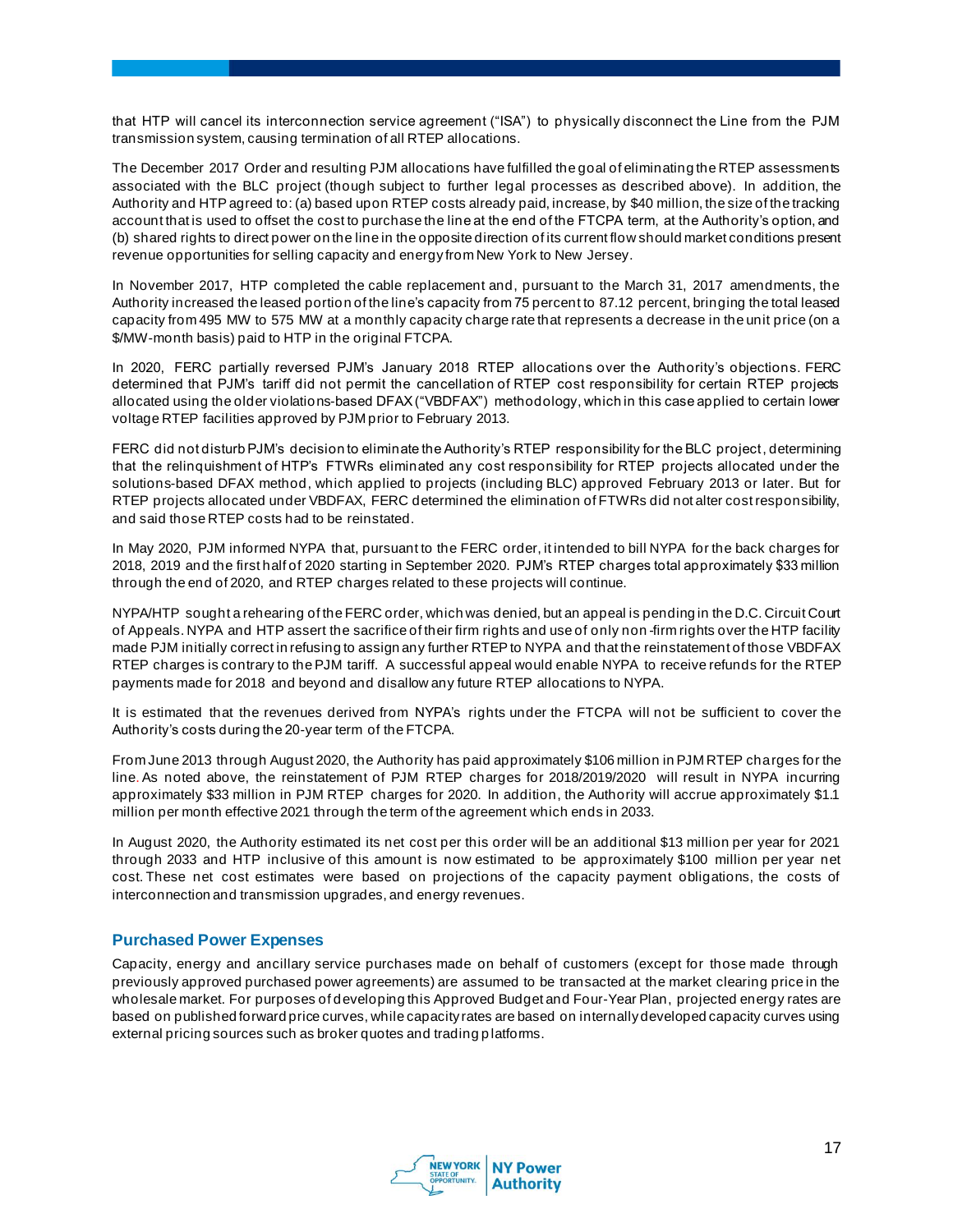#### **Fuel Expenses**

Fossil-fuel purchases in this Approved Budget and Four-Year Plan are based on expected net generation levels determined with an economic dispatch model for the Authority's plants and on available forward fuel price curves. Fuel expenses also include the costs associated with emission credit requirements under the Regional Greenhouse Gas Initiative ("RGGI.") RGGI requires the Authority to buy emission credits for its fossil-fuel plants, and the Authority also purchases such credits for the contracted Astoria Energy II plant. The projections for RGGI costs are based on projected emission rates and forecasted consumption of natural gas and oil, with such costs recovered either through specific customer contract pass-through provisions or from the wholesale market.

#### **Wheeling Expenses**

Wheeling (i.e., the transmission and/or delivery of power and energy to customers over the lines of a third party) expenses are based on contractual and/or tariff rates of the service provider and are recovered through pass-through provisions in customer contracts.

#### **Canal Corporation**

Effective Jan. 1, 2017, the Canal Corporation became a subsidiary of the Authority, and the Authority assumed certain powers and duties relating to the Canal System to be exercised through the Canal Corporation.

The Canal Corporation operates at a loss and is expected to require substantial operating and maintenance support and capital investment. The Canal Corporation's expenses are expected to be funded by transfers of fun ds from the Authority. Any transfer of funds would be subject to approval by the Authority's Board of Trustees and compliance with the Authority's General Resolution Authorizing Revenue Obligations, as amended and supplemented. Certain expenses eligible for reimbursement are expected to be reimbursed to the Authority by moneys held in the Canal Development Fund maintained by the State Comptroller and the Commissioner of Taxation and Finance.

Given the age of the Canal System, the Authority expects significant maintenance and capital investments will be required to assure the Canal System's continuing operation. The Authority's budget and financial plan for 2021-2024 includes Canal-related operating expenditures of approximately \$80-\$90 million per year and capital expenditures of approximately \$40 million per year. The Authority will continue to evaluate the condition of the Canal System and expects to allocate additional funding if deemed necessary through its annual budgeting process or reduce funding if efficiencies are found.

#### **Reimagine the Canals Initiative**

On Jan. 29, 2020, the Board of Trustees authorized an investment of up to \$300 million over five years for the Reimagine the Canals Initiative ("Reimagine the Canals") and approved \$30 million to fund Reimagine the Canals in 2020. Reimagine the Canals encompasses three prongs: (1) \$100 million of funding for economic development projects in communities along the Canal System, (2) \$65 million of funding for projects that will help prevent ice jams and related flooding, and (3) \$135 million of funding for projects related to mitigation of drought impacts on agriculture, expansion of fishing opportunities, flood mitigation, invasive species prevention and ecosystem restoration.

#### **AGILe**

The Authority, in collaboration with the State utilities, NYSERDA and NYISO, developed the Advanced Grid Innovation Laboratory for Energy ("AGILe") to create tools to better monitor, control, accommodate and respond to the evolving energy sector. On July 25, 2017, the Board of Trustees authorized capital expenditures of \$20 million for the initial phase of AGILe, which has since commenced.

Costs to the Authority are not expected to exceed \$50 million through final buildout of the facility. Upon completion, operating and maintenance costs are expected to be shared among AGILe participants. As of June 30, 2020, approximately \$4.9 million has been spent.

#### **Electric Vehicle Acceleration Initiative**

In May 2018, the Authority's Board of Trustees approved an allocation of up to \$250 million to be used through 2025 for an electric vehicle acceleration initiative called EVolve NY and authorized \$40 million for the first phase of the

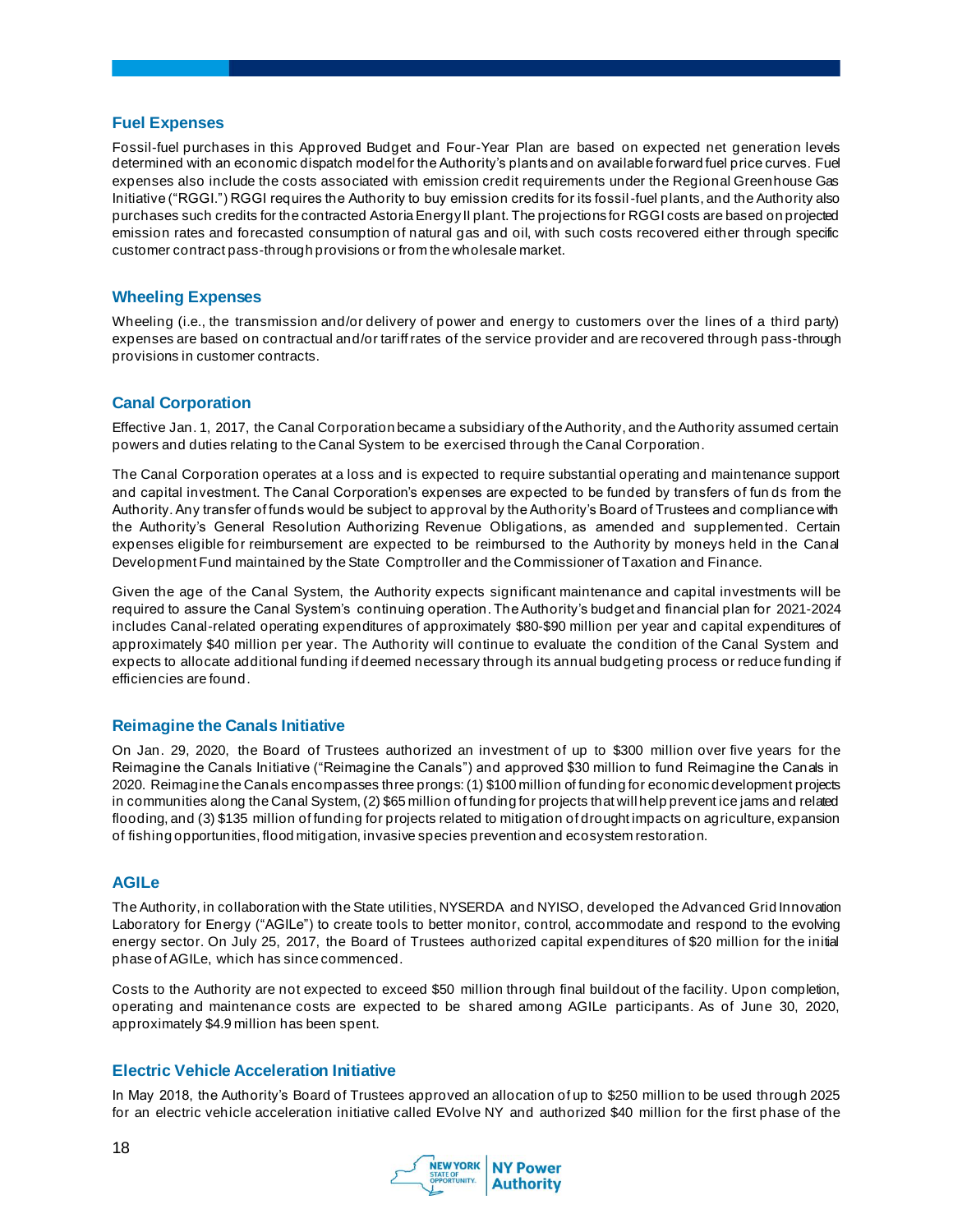initiative. The Authority will own and operate a charging network of 800 DC fast chargers across the state, the first of which became operational in September 2020. As of June 30, 2020, approximately \$3 million has been spent.

#### **Investment Income**

Investment of the Authority's funds is administered in accordance with the applicable provisions of the Bond Resolution and with the Authority's investment guidelines. These guidelines comply with the New York State Comptroller's investment guidelines for public authorities and were adopted pursuant to Section 2925 of the New York Public Authorities Law.

The Authority's investments include, but are not limited to (a) collateralized certificates of deposit, (b) direct obligations of or obligations guaranteed by the United States of America or the State of New York, (c) obligations issued or guaranteed by certain specified federal agencies and any agency controlled by or supervised by and acting as an instrumentality of the United States government, and (d) obligations of any state or any political subdivision thereof or any agency, instrumentality or local government unit of any such state or political subdivision which is rated in any of the three highest long-term rating categories, or the highest short-term rating category, by nationally recognized rating agencies.

The Authority's investments in the debt securities of Federal Home Loan Bank rated Aaa by Moody's Investors Services and AA+ by Standard & Poor's; Federal National Mortgage Association, Federal Farm Credit Bank and Federal Home Loan Mortgage Corp. were rated Aaa by Moody's Investors Services, AAA by Fitch Ratings, and AA+ by Standard & Poor's. All of the Authority's investments in U.S. debt instruments are issued or explicitly guaranteed by the United States government.

As part of its Series 2020 financing, NYPA raised over \$1.2 billion, the proceeds of which these 2020 Bonds will be used, together with other available funds, to finance capital expenditures related to the Authority's transmission assets and other capital projects, including reimbursement for prior capital spending, defease to maturity, or call for redemption prior to maturity, a portion of the Authority's Series 2011 A Revenue Bonds, refund a portion of the CP Notes which have been or are being issued to refund certain outstanding Bonds, pay capitalized interest, and pay the costs of issuance of the 2020 Bonds.

Certain proceeds of the 2020 Bonds will be used to reimburse the Authority for capital expenditures. The remaining proceeds from the transaction were used to bolster NYPA's liquidity and restructure near-term debt service, while supporting NYPA's clean energy goals.

In addition to the green aspects of the transaction, the financing was structured to match debt service to the lifespan of the utility's assets, including restructuring existing obligations. The transaction locked in the lowest interest rate in NYPA's history.

| <b>BOND TYPE</b>                  | 2020A           | 2020B (Taxable)                          |
|-----------------------------------|-----------------|------------------------------------------|
| <b>Bond Ratings (M/S/F)*:</b>     |                 | Aa2 (Stable) / AA (Stable) / AA (Stable) |
| <b>Par Amount</b>                 | \$1,120,610,000 | \$114,020,000                            |
| <b>Green Bonds:</b>               | \$791,620,000   |                                          |
| <b>All-in Total Interest Cost</b> | 3.63%           | 2.87%                                    |
| Amortization                      | $2039 - 2060$   | $2034 - 2039$                            |
| <b>Average Life</b>               | 31.5 years      | 17.2 years                               |

# **Summary of the 2020 Transaction: Summary Information**

*\* Current rating at the time of this Approved Budget and Four-Year Plan*

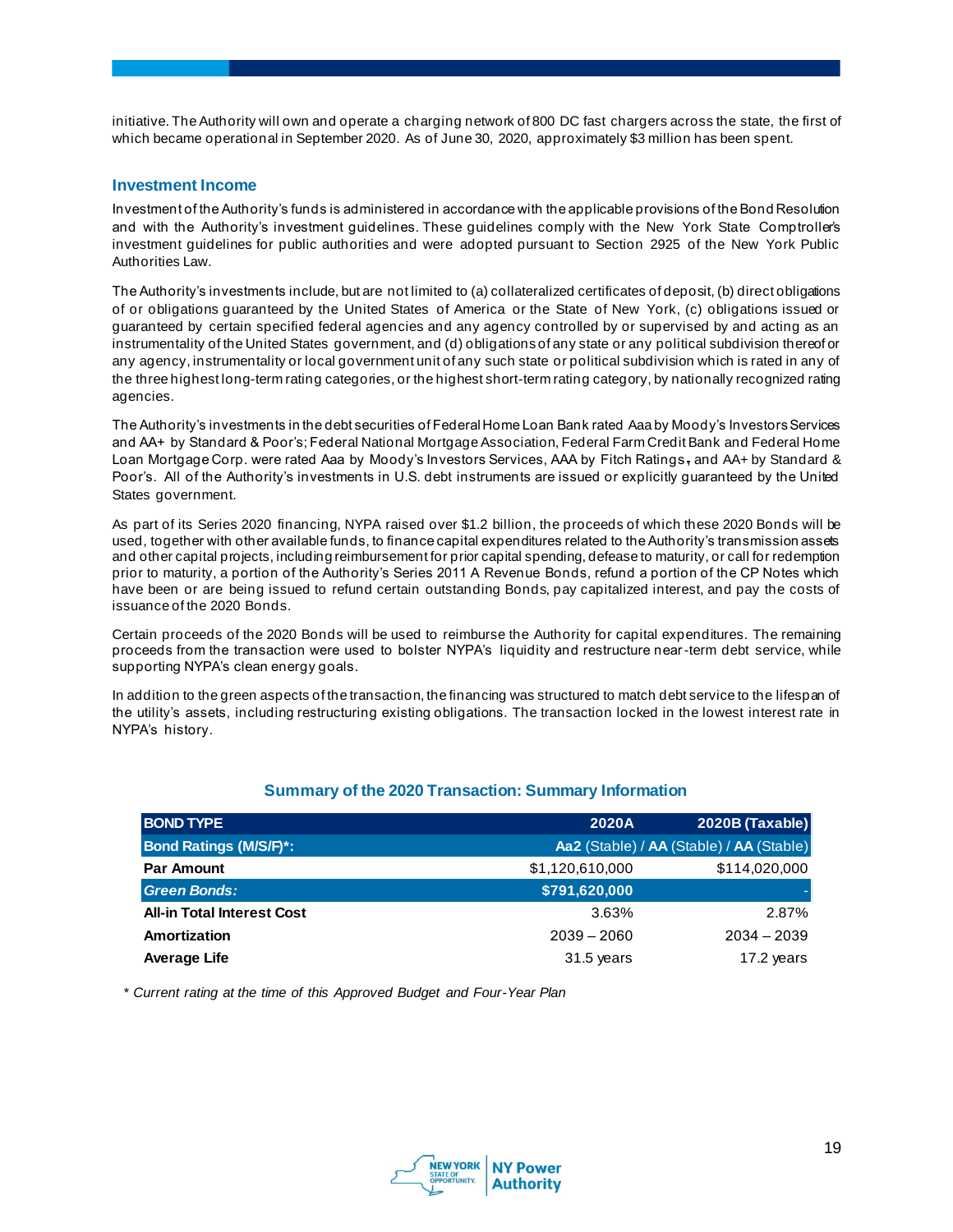# **Operations and Maintenance Expenses**

**NYPA's O&M plan for 2021-2024 is as follows:**

# **Operations and Maintenance Forecast by Cost Element** *(In \$ Millions)*

| <b>NYPA</b>                                       | 2021    | 2022    | 2023    | 2024    |
|---------------------------------------------------|---------|---------|---------|---------|
| Payroll:                                          |         |         |         |         |
| <b>Regular Pay</b>                                | \$243.8 | \$250.1 | \$256.6 | \$263.3 |
| Overtime                                          | 12.5    | 12.8    | 13.2    | 13.6    |
| Other Payroll                                     | 6.1     | 6.2     | 6.3     | 6.4     |
| <b>Total Payroll</b>                              | 262.4   | 269.1   | 276.1   | 283.3   |
| <b>Benefits:</b>                                  |         |         |         |         |
| <b>Employee Benefits</b>                          | 49.3    | 50.5    | 51.8    | 53.0    |
| Pension                                           | 31.8    | 32.6    | 33.5    | 34.3    |
| <b>OPEB</b>                                       | 15.0    | 14.9    | 14.7    | 14.6    |
| <b>FICA</b>                                       | 18.0    | 18.5    | 18.9    | 19.4    |
| <b>Total Benefits:</b>                            | 114.1   | 116.5   | 118.9   | 121.3   |
| <b>Materials/Supplies</b>                         | 28.0    | 27.5    | 27.4    | 28.1    |
| <b>Fees</b>                                       | 10.5    | 10.8    | 11.1    | 11.4    |
| <b>Office &amp; Station</b>                       | 28.9    | 29.2    | 29.7    | 30.5    |
| <b>Maintenance Repair &amp; Service Contracts</b> | 141.6   | 158.5   | 160.5   | 165.3   |
| <b>Consultants</b>                                | 48.6    | 48.9    | 49.6    | 51.0    |
| <b>Charges to:</b>                                |         |         |         |         |
| <b>Outside Agencies</b>                           | 19.0    | 19.6    | 20.2    | 20.6    |
| <b>Capital Programs</b>                           | (58.4)  | (59.9)  | (61.4)  | (63.0)  |
| <b>Total Charges:</b>                             | (39.4)  | (40.3)  | (41.3)  | (42.4)  |
| <b>Research &amp; Development</b>                 | 13.2    | 13.2    | 13.2    | 13.2    |
| <b>Total NYPA O&amp;M:</b>                        | \$607.9 | \$633.3 | \$645.1 | \$661.8 |

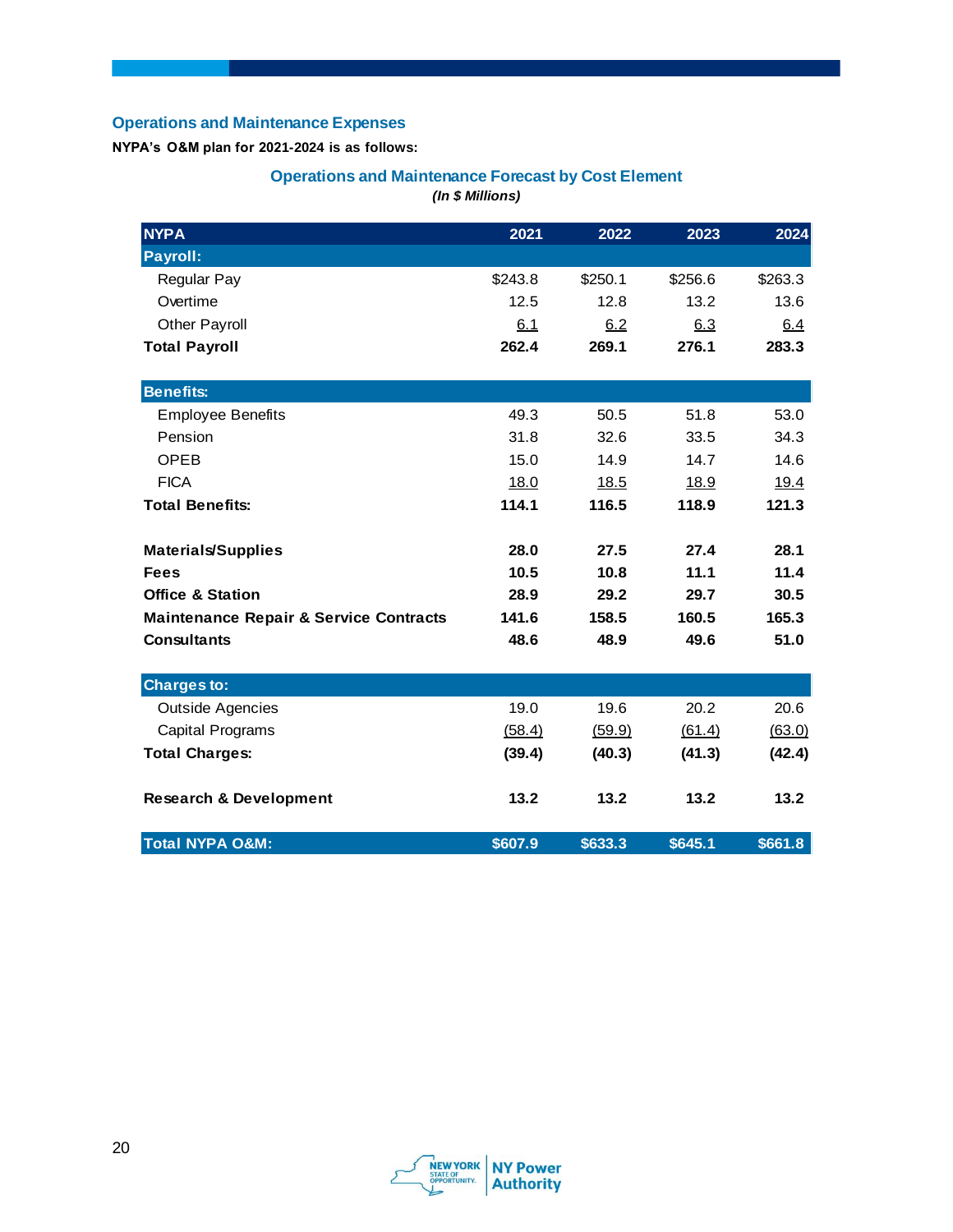| <b>Profit Center</b>               | <b>Site O&amp;M</b> | <b>HQ</b> | R&D    | <b>Total O&amp;M</b> |
|------------------------------------|---------------------|-----------|--------|----------------------|
| Niagara                            | \$64.5              | \$52.0    | \$3.6  | \$120.1              |
| St. Lawrence                       | 31.9                | 27.8      | 1.9    | 61.6                 |
| Blenheim-Gilboa                    | 20.4                | 19.5      | 1.3    | 41.2                 |
| <b>Small Clean Power Plants</b>    | 22.6                | 3.9       | 0.3    | 26.8                 |
| Flynn                              | 8.3                 | 6.4       | 0.4    | 15.1                 |
| Small Hydro                        | 9.3                 | 5.7       | 0.4    | 15.4                 |
| Zeltmann                           | 32.2                | 17.5      | 1.2    | 50.9                 |
| Recharge NY                        | 2.6                 | 2.1       | 0.1    | 4.8                  |
| <b>SENY</b>                        | 26.3                | 5.9       | 0.4    | 32.6                 |
| Transmission                       | 55.4                | 51.7      | 3.5    | 110.6                |
| <b>Total Sites, HQ and R&amp;D</b> | \$273.4             | \$192.6   | \$13.2 | \$479.2              |

# **Detailed breakout of 2021 O&M by Facility**

| <b>Other O&amp;M Categories</b> |         |
|---------------------------------|---------|
| CES                             | \$22.3  |
| <b>NYEM</b>                     | \$7.3   |
| Nonchargeable Profit Centers*   | \$7.5   |
|                                 |         |
| <b>Total NYPA O&amp;M</b>       | \$516.4 |
|                                 |         |
| <b>Total Canals O&amp;M</b>     | \$91.6  |

*\*Nonchargeable profit centers include: Green Power Supply, Reimagine Canals, EV Charging Stations, Large Energy Storage, Large Scale Renewable*

#### **Further breakout of NYPA 2021 headquarters expenses**

#### **NYPA Total Headquarters - \$192.6M** *(Corporate & Operations Headquarters)*



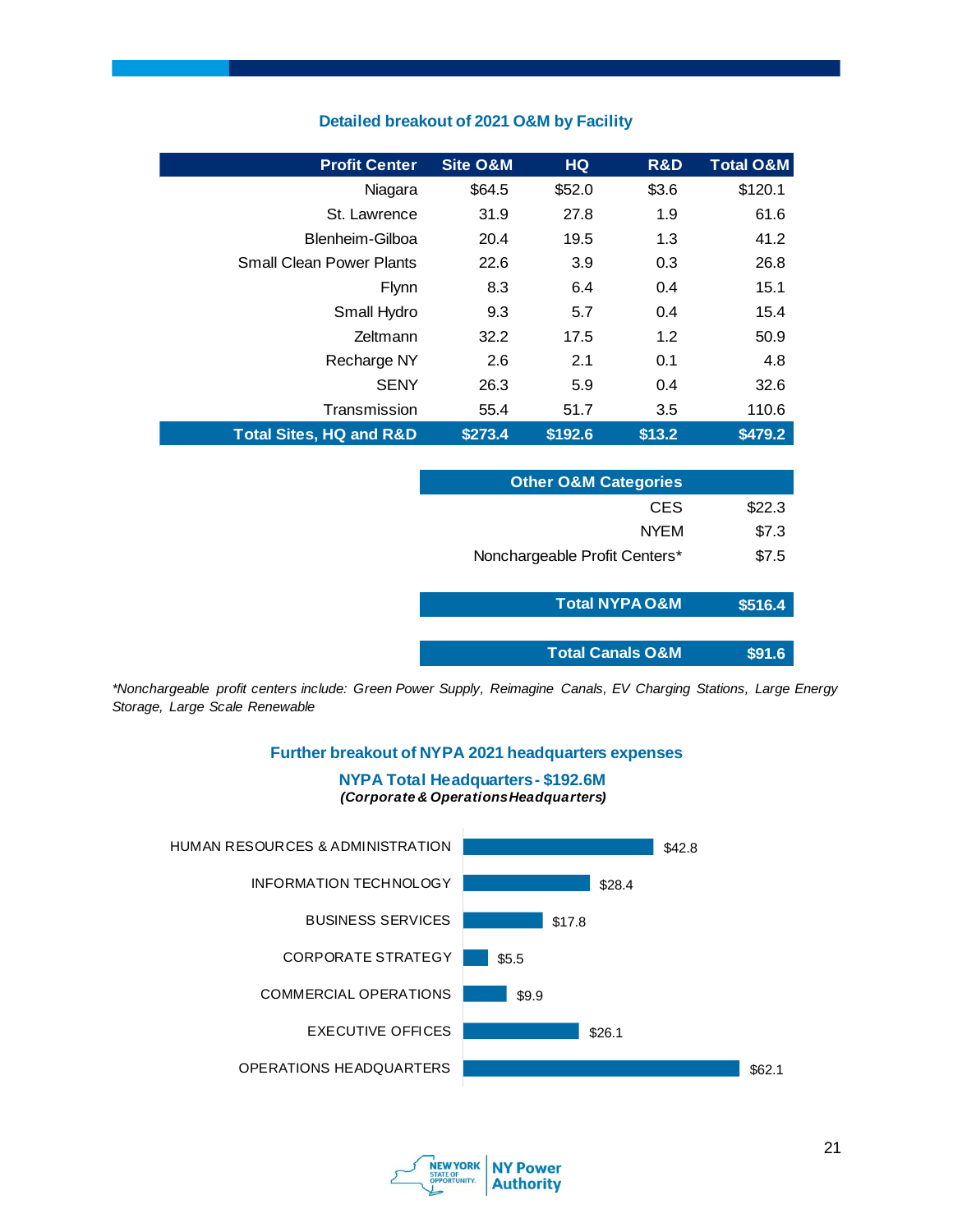#### **Depreciation and Amortization Expenses**

Depreciation of capital assets is generally provided on a straight-line basis over the estimated lives of the various classes of capital assets. The related depreciation provisions on Dec. 31, 2019 expressed as a percentage of average depreciable capital assets was 2.6 percent.

#### **Other Expenses**

The Other Expenses category largely reflects various accruals and other miscellaneous expenses (e.g., payments to the NNYED and WNY funds,) some of which require Board of Trustee authorization on a case-by-case basis.

#### **(d) Self–Assessment of Budgetary Risks**

Set forth below is a summary of key risks associated with the Authority's assets and operations. The following discussion of risks is intended only as a summary and does not purport to identify all of the risk factors that may affect the Authority's assets and operations. Any one or more of the factors discussed and others could adversely affect the Authority's operations, assets, revenues and expenses to an extent that cannot be determined at this time.

Our business units represent the first line of defense in identifying and mitigating risk within each of their verticals. This is complemented by a robust, ongoing assessment process, overseen by the Authority's Risk group and through legal review.

During the annual budgeting process, the Financial Planning team is responsible for consolidating information received from various departments at NYPA that are inputs into our financial forecast. The team actively engages and challenges all assumptions as we work toward representing the most likely future financial outcome. Additionally, the Board of Trustees authorized an enterprise-wide risk management program and through an established Risk Management group supports the business with the identification, assessment, mitigation and monitoring of risks.

#### **Enterprise Level Risks**

#### **Regulatory Environment Risks**

On Aug. 1, 2016, the PSC issued an order establishing a Clean Energy Standard (the "CES Order") to implement the clean energy goals of the State Energy Plan. Pursuant to the CES Order, load -serving entities identified in the order are required to purchase ZECs from NYSERDA to support the preservation of existing at-risk zero-emissions nuclear generation. The Authority is not subject to NYPSC jurisdiction for purposes of the CES Order but has assumed an obligation to purchase ZECs consistent with the terms of the CES Order and intends to seek recovery of such costs from the Authority's customers.

On Jan. 31, 2017, the Board of Trustees authorized (a) participation in the NYPSC's ZEC program and (b) execution of an agreement with NYSERDA to purchase ZECs associated with the Authority's applicable share of energy sales. On April 1, 2020, the Authority and NYSERDA executed an agreement under which the Authority committed to purchase ZECs in a quantity based on its proportional load in the New York control area. The agreement is in effect until April 1, 2029.

As of August 2020, the Authority estimates that it will incur ZEC purchase costs associated with participation in the ZEC program of approximately \$268.5 million in aggregate over the 2020-2023 period, of which approximately \$14.4 million is not expected to be recovered under customer contracts that predate the adoption of the CES Order. As of June 30, 2020, the Authority has paid \$167.5 million in ZEC purchase costs .

The Regional Greenhouse Gas Initiative is a cooperative effort by Northeastern and Mid -Atlantic states, including New York, to reduce carbon dioxide emission levels. Participating states have established a regional carbon dioxide emissions cap from the power sector (fossil fuel-fired power plants 25 MW or greater).

The emissions cap reduces by 2.5 percent annually until 2020. Central to this initiative is the implementation of a multistate cap-and-trade program with a market-based emissions trading system. The program requires electricity generators to hold carbon dioxide allowances in a compliance account in a quantity that matches their total emissions of carbon dioxide for the compliance period.

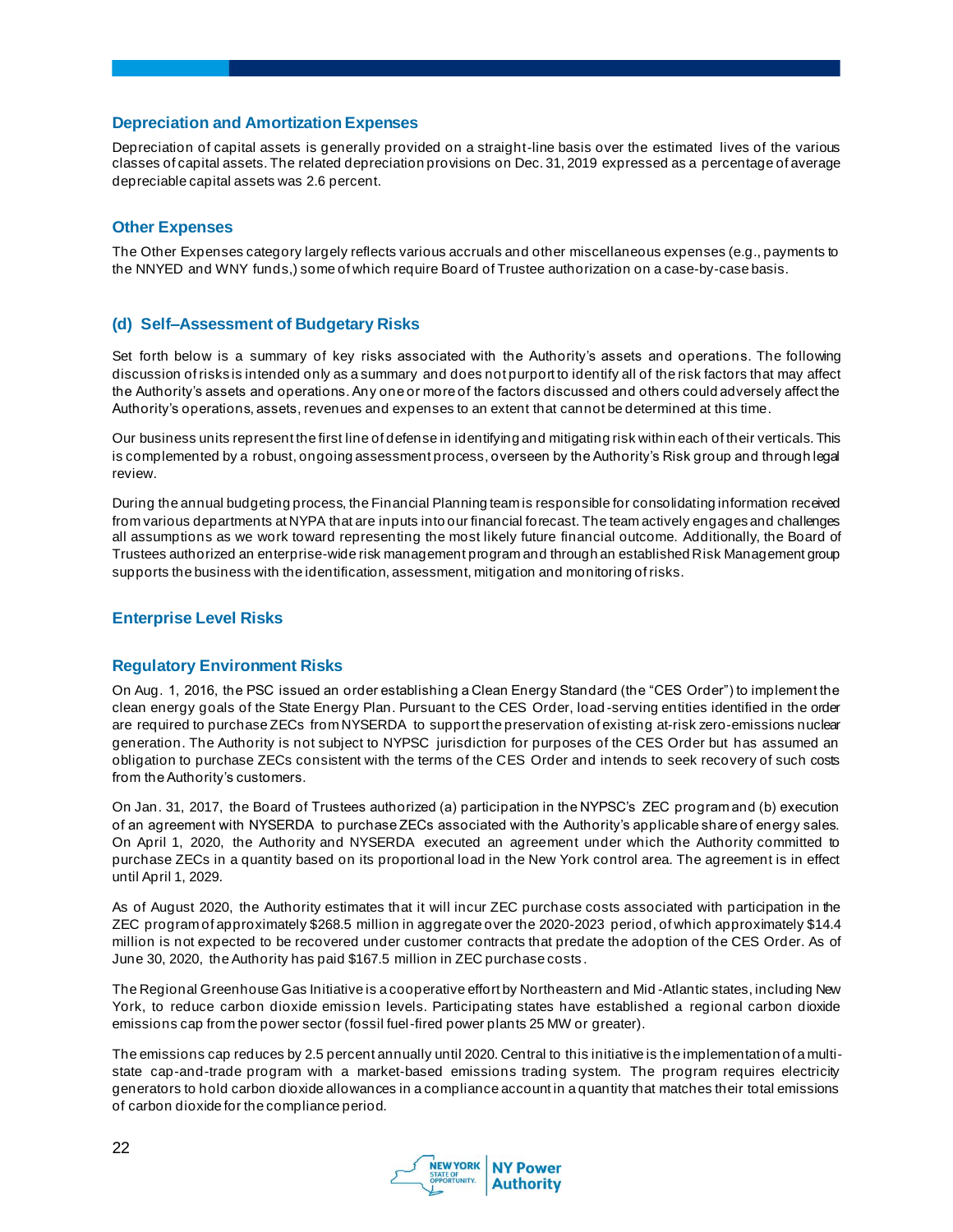The Authority's Flynn and Zeltmann plants, and the SCPPs, as well as Astoria Energy II, are subject to RGGI requirements. NYPA has participated in program auctions to acquire carbon dioxide allowances, which the Authority requires to cover operation of its fossil-fueled power plants and the Astoria Energy II plant and expects to recover RGGI costs through its power sales revenues. The number of allowances offered in the auction by RGGI cap and trade program was reduced from allowances covering 165 million tons of carbon dioxide emissions in 2013 to 60.3 million tons in 2018 and will decline by 2.5 percent each year through 2020.

On Dec. 19, 2017, the RGGI states released an updated Model Rule that includes a further decline of 2.275 million tons each year beginning in 2021, resulting in an additional 30 percent regional cap reduction between 2020 and 2030. The Authority is monitoring federal legislation and proposed programs that would impact RGGI.

On June 19, 2019, the United States Environmental Protection Agency ("EPA") released its final Affordable Clean Energy ("ACE") rule. This rule replaces the Clean Power Plan ("CPP") rule. The ACE rule established guidelines for states, including New York, to use for carbon dioxide emissions from coal-fired plants and other regulations for implementation of the Clean Air Act Section 111 (d) for existing power plants.

The CPP Rule was stayed by the U.S. Supreme Court on Feb. 9, 2016 pending disposition of petitions for review before the U.S. Court of Appeals for the District of Columbia Circuit. Thereafter, the D.C. Circuit Court granted EPA's motion to suspend cases challenging the CPP Rule, which the EPA has now rescinded and replaced, and is likely moot pending the D.C. Circuit Court formally ending the litigation.

On Aug. 13, 2019, 22 states, including New York, and seven local governments filed a petition with the U.S. Court of Appeals for the D.C. Circuit challenging the ACE rule (on Aug . 14, 2019, a coalition of health and environmental groups followed suit by filing a petition challenging ACE). On July 18, 2019, Gov. Andrew M. Cuomo signed CLCPA, which sets a goal of net-zero carbon emissions for the entire state, not limited to the energy sector, by 2050 (85 percent reduction of greenhouse gas emissions from 1990 levels and implement measures to offset the remain der), with a requirement for 70 percent of the state's electricity to be from renewable sources by 2030 (see discussion in "New Legislation Affecting the Authority"). The Authority continues to monitor developments in this area.

During 2011, the EPA issued a series of rulings to establish the Cross-State Air Pollution Rule ("CSAPR,") which was updated in 2016. CSAPR establishes emission allowance budgets for sulfur dioxide and nitrogen oxides for eastern states, including New York, and requires power plants in those states to hold allowances to cover their emissions. Certain trading of allowances is authorized under the CSAPR.

In July 2018, a proposed determination published by the EPA found that the 2016 CSAPR Update to the National Ambient Air Quality Standards ("NAAQS") was sufficient to address the good neighbor provisions of the Clean Air Act, and that no further rulemaking is required to address out-of-state emissions, as additional upwind reductions are not required to meet the 2008 ozone NAAQS. The U.S. Court of Appeals for the D.C. Circuit has not yet decided the legality of the CSAPR 2016 update (oral arguments were heard by the Court in October 2018). NYPA continues to operate its fossil-fueled plants within the allocated allowances and anticipates that operation of its fossil-fueled plants will not be impacted by CSAPR.

Congressional, state and regulatory action for the increased regulation of air, water and contaminants is periodically considered, and there are potential legislative and regulatory proposals which may affect the electric utility industry, including the Authority. The impact on the Authority's operations of any such proposals is not predictable or quantifiable.

On July 18, 2019, the state enacted CLCPA as Chapter 106 of the Laws of 2019 ("Chapter 106"). The date upon which most provisions of Chapter 106 will become effective will depend on the date that related legislation becomes effective.

Several provisions of Chapter 106 could potentially impact the Authority's business and operations, such as the following: (1) provisions authorizing the state Department of Environmental Conservation to promulgate regulations establishing limits on statewide greenhouse gas emissions and to ensure compliance with such limits; (2) a requirement that specified state entities, including the Authority, adopt regulations to contribute to achievi ng statewide GHG emissions; (3) a requirement that state entities, including the Authority, assess and implement strategies to reduce GHG emissions; (4) consideration of whether actions that the Authority would undertake in the course of its operations are consistent with state GHG emission limits that will be established pursuant the enactment; and (5) potential allocation or realignment of resources to support the state's clean energy and energy efficiency goals for disadvantaged communities.

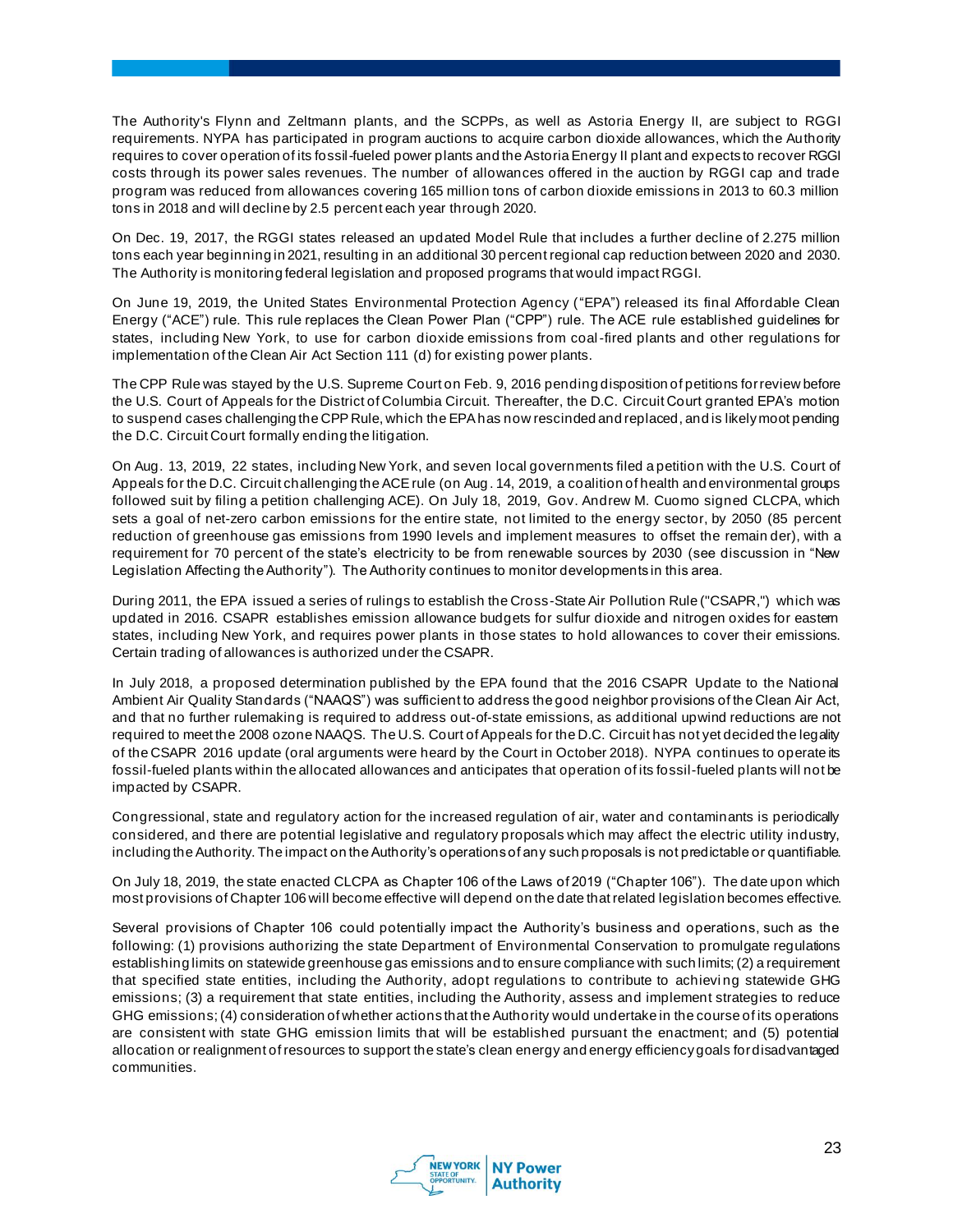Many of the provisions of Chapter 106 that could impact the Authority are not likely to be implemented for years , based on deadlines established in the enactment. Therefore, the Authority cannot evaluate the impact of any particular provision of Chapter 106 on the Authority's business and operations.

The Authority has flexible rate-setting authority for many of its power sales agreements with customers; however, due to FERC's jurisdiction over the Authority's transmission revenue requirement, NYPA's transmission cost recovery must adhere to FERC standards. In 2017, the Authority filed for a formula rate annual TRR consistent with those standards. The formula rate annual TRR is incorporated into the NYISO Open Access Transmission Tariff ("OATT"). This Approved Budget and Four-Year Plan assumes full recovery of eligible future costs under the provisions of the NYISO OATT.

#### **Legislative Environment Risks**

Legislative enactments have called for NYPA to subsidize business customers and the state's general fund. Legislation enacted into law, as part of the 2000-2001 state budget, as amended up to the present time, has authorized the Authority -- as deemed feasible and advisable by the Board of Trustees -- to make a series of voluntary contributions into the state treasury.

In the past, the Authority has, from time to time, made voluntary contributions or payments to the state or as otherwise authorized by legislation. Such payments were authorized by legislation and have been conditional upon the Board of Trustees' determination that such payments are "feasible and advisable." Any such contribution or transfer of funds must (i) be authorized by law (typically, legislation enacted in connection with the state budget), and (ii) satisfy the requirements of the Bond Resolution.

The Bond Resolution requirements to withdraw money "free and clear of the lien and pledge created by the (Bond) Resolution" are as follows: (1) such withdrawal must be for a "lawful corporate purpose as determined by the Authority," and (2) the Authority must determine "taking into account, among other considerations, anticipated future receipt of Revenues or other moneys constituting part of the Trust Estate, that the funds to be so withdrawn are not needed" for (a) payment of reasonable and necessary operating expenses, (b) an Operating Fund reserve for working capital, emergency repairs or replacements, major renewals, or for retirement from service, decommissioning or disposal of facilities, (c) payment of, or accumulation of a reserve for payment of, interest and principal on senior debt, or (d) payment of interest and principal on subordinate debt.

In May 2011, the Board of Trustees adopted a policy statement (Policy Statement) which relates to, among other things, voluntary contributions, transfers or other payments to the state by the Authority after that date. The Policy Statement provides, among other things, that in deciding whether to make such contributions, transfers or payments, NYPA shall use as a reference point the maintenance of a debt service coverage ratio of at least 2.0 (this reference point should not be interpreted as a covenant to maintain any particular coverage ratio), in addition to making the other determinations required by the Bond Resolution. The Policy Statement may at any time be modified or eliminated at the discretion of the Board of Trustees.

The 2020-2021 Enacted State Budget contains a provision authorizing the Authority as deemed "feasible and advisable by its trustees" to transfer to the state treasury to the credit of the general fund \$20 million for the state fiscal year commencing April 1, 2020, the proceeds of which will be utilized to support energy-related state activities. This amount will be accrued by Dec. 31, 2020 but is not expected to be paid by that date.

The Authority cannot predict what additional contributions to the state may be authorized. The Board of Trustees' decision as to whether and to what extent such payments are feasible and advisable will be made based on the exercise of its fiduciary responsibilities and in light of the requirements of the Authority's Bond Resolution, other legal requirements and all the facts and circumstances known to the board at the time of the decision.

In addition to the authorization for the voluntary contributions, as a result of budget legislation enacted in February 2009, the Authority was asked to make certain temporary asset transfers to the state of funds held in reserves. Pursuant to the terms of a Memorandum of Understanding dated February 2009 (the "MOU") between the state, acting by and through the state's director of Budget, and the Authority, NYPA transferred \$215 million associated with its Spent Nuclear Fuel Reserves ("Asset B") in March 2009 and \$103 million of funds set aside for future construction projects ("Asset A") in September 2009.

NYPA subsequently executed amendments to the MOU in 2014 and 2017 that extended the return date for the Asset A and Asset B, respectively, and provided for their return in installments over several years, subject to ann ual appropriation by the state Legislature. The Authority received cumulative payments of \$103 million with respect to Asset

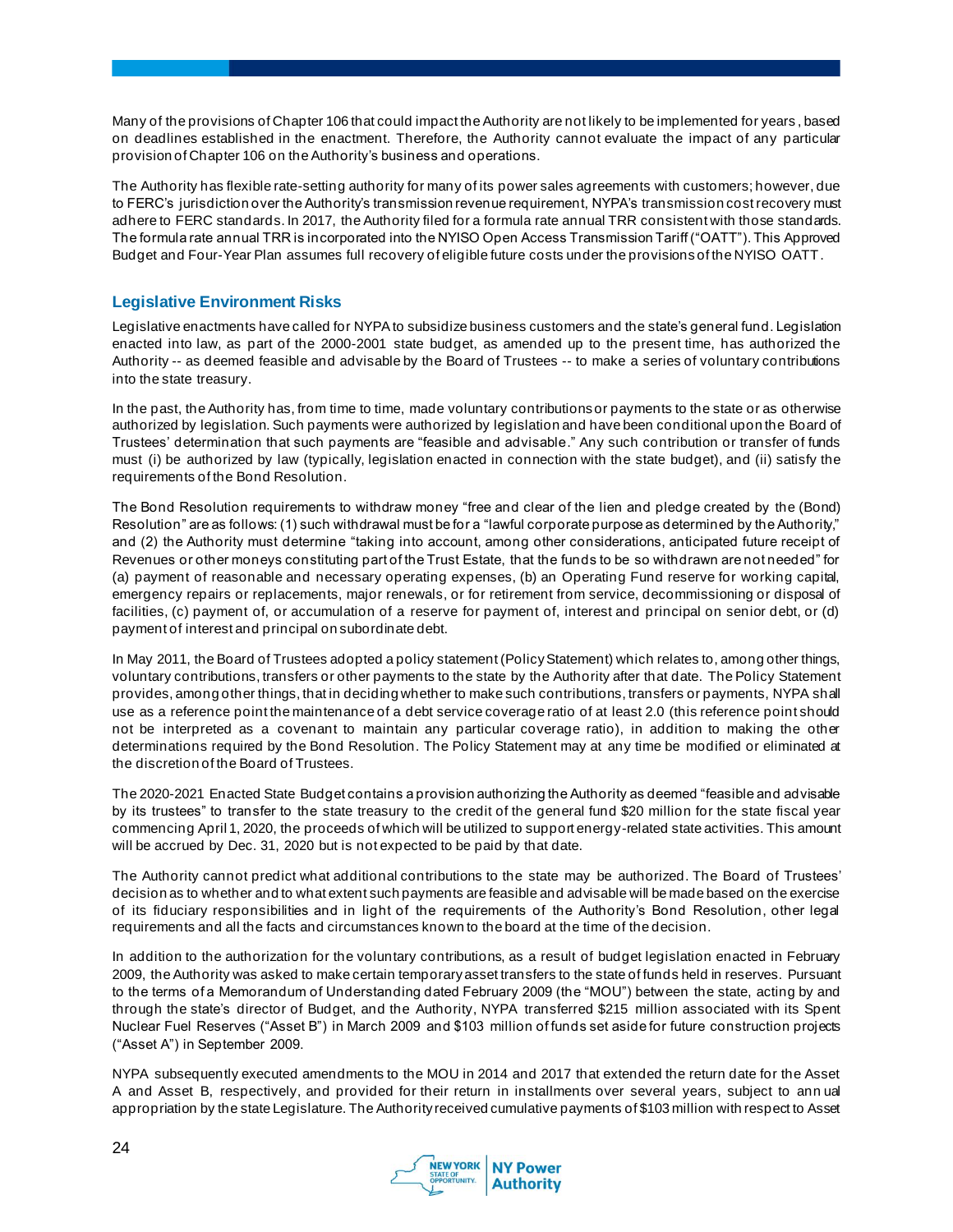A through 2018. As of June 30, 2020, NYPA has received cumulative payments of \$86 million on Asset B. Pursuant to the amended MOU, the remaining payments on Asset B of \$129 million are to be made by the state from 2020-2024, subject to annual appropriation by the state Legislature.

Both temporary transfers were authorized by the Board of Trustees and made in 2009.

In lieu of interest payments, the state waived certain future payments from the Authority to the state, including payments to which the state was entitled, pursuant to Public Authorities Law §2975, under a governmental cost recovery process for the costs of central governmental services.

On April 24, 2014, NYPA and the state executed an Amendment to the MOU which provides that the state shall, subject to appropriation by the state Legislature, return the \$103 million (Asset A) in five annual installments through state Fiscal Year 2018-2019. As of Sept. 30, 2018, the Authority has received all installment payments, totaling \$103 million on Asset A.

The Authority and the state executed a Second Amendment to the MOU, dated as of June 30, 2017, that provides for the return to the Authority of the \$215 million (Asset B) in the following amounts and by no later than Sept. 30 of each of the following state fiscal years: (1) \$22 million for 2017-18, (2) \$21 million for 2018-19, (3) \$43 million for 2019-20, (4) \$43 million for 2020-21, (5) \$43 million for 2021-22, and (6) \$43 million for 2022-23.

The obligation of the state to return the money transferred by the Authority to the state is subject to annual appropriation by the state Legislature. As of Oct. 1, 2019, NYPA has received installment payments of \$86 million on Asset B. In the Second Amendment to the MOU, the Authority and the state also agreed to enter into alternative cost recovery agreements for each of state Fiscal Year 2017-18 through state Fiscal Year 2022-23 that the asset transfers have not been fully returned to the Authority.

The alternative cost recovery agreements would relieve NYPA of any obligation to make up to \$5 million in cost recovery assessment payments to the state in each year. If the cost recovery assessment pursuant to Public Authorities Law §2975 for a given year exceeds \$5 million, the assessment due from the Authority would be limited to the difference between the assessment and \$5 million. This Approved Budget and Four-Year Plan assumes no such assessments during the 2021-2024 forecast period.

Section 1011 of the Power Authority Act ("Act") constitutes a pledge of the state to holders of Authority obligations not to limit or alter the rights vested in the Authority by the Act until such obligations together with the interest thereon are fully met and discharged or unless adequate provision is made by law for the protection of the holders thereof. Several bills have been introduced into the state Legislature, some of which propose to limit or restrict the powers, rights and exemption from regulation which the Authority possesses under the Act and other appl icable law, or otherwise would affect the Authority's financial condition or its ability to conduct its business, activities, or operations, in the manner presently conducted or contemplated by the Authority.

It is not possible to predict whether any of such bills or other bills of a similar type which may be introduced will be enacted. In addition, from time to time, legislation is enacted into New York State law that purports to impose financial and other obligations on the Authority, either individually or along with other public authorities or governmental entities. The applicability of such provisions to NYPA would depend upon, among other things, the nature of the obligations imposed and the applicability of the pledge of the state set forth in Section 1011 of the Act to such provisions. There can be no assurance that NYPA will be immune from the financial obligations imposed by any such provision.

Actions taken by the state Legislature or the Executive Branch to cause voluntary contributions or other obligation upon the Authority and which attempt to constrain the discretion of or bypass the Board of Trustees could negatively affect net income and possibly harm the Authority's credit ratings.

# **Hydropower Generation Risk**

The Authority's net income is highly dependent upon generation levels at its Niagara and St. Lawrence-FDR power projects. The generation levels are a function of the hydrological conditions prevailing on the Great Lakes; primarily, Lake Erie (Niagara Project) and Lake Ontario (St. Lawrence-FDR Project). Long-term generation level at the two projects is approximately 20.3 terawatt-hours ("TWH") annually. NYPA's hydroelectric generation forecast is 24.5 TWH in 2021, 24.0 TWH in 2022, 23.7 TWH in 2023, and 23.6 TWH in 2024.

Environmental/external factors (e.g., climate change, flooding, ice, storm frequency and duration) can cause hydrological conditions to vary considerably from year to year. Hydropower generation may also face risks due to

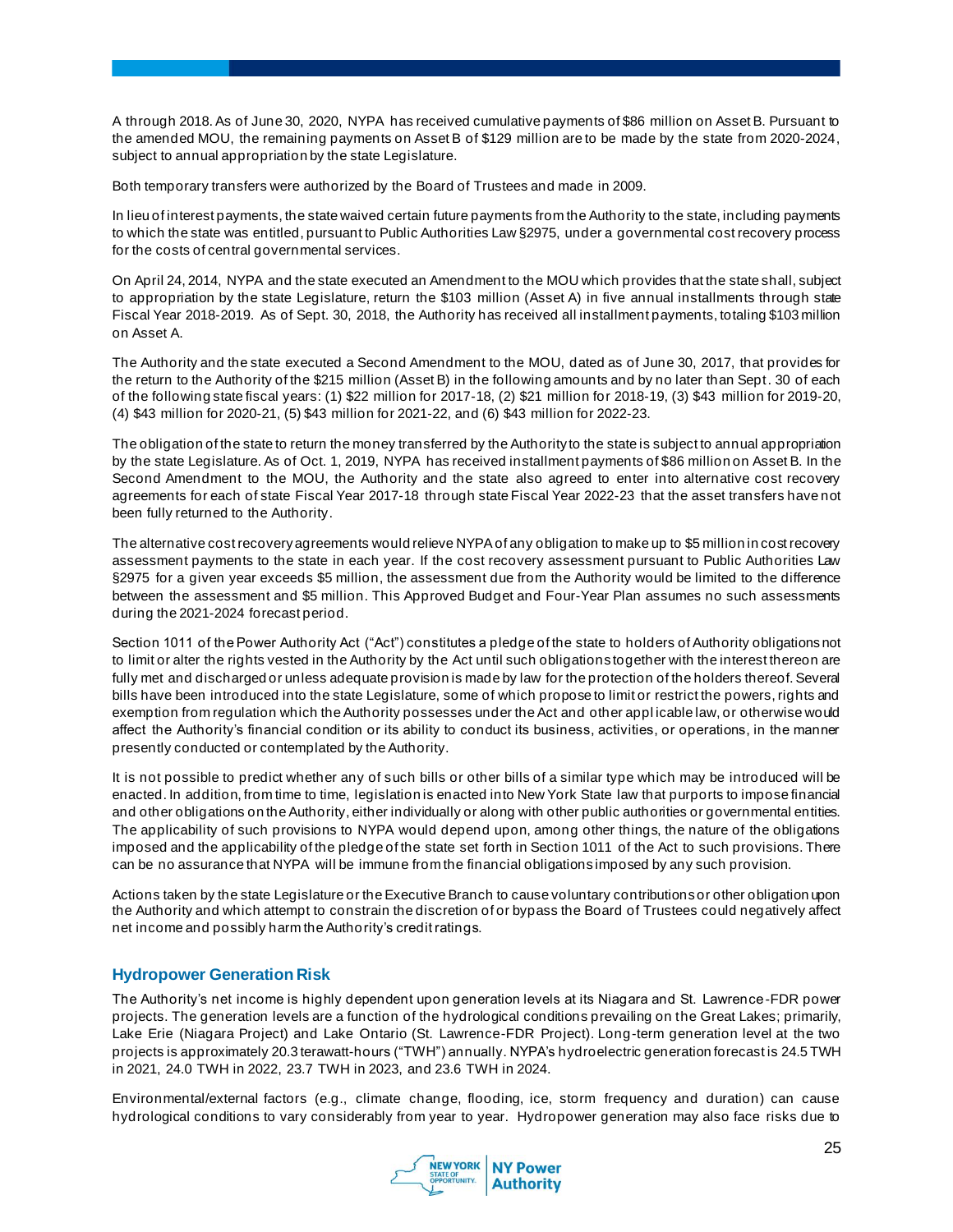transmission line constraints within the region (e.g., spilling extra hydro power flow; high transmission prices) and increased competitiveness of other types of renewable generation.

NYPA conducted high and low hydroelectric generation sensitivities for 2021-2024 that estimated the potential net income that could result over a reasonable range of hydroelectric generation occurrences. The sensitivities were calculated only for merchant generation, as merchant revenues has significant impact on Authority's net income. The effects on estimated net income, assuming all other factors remain unchanged, were as follows:

|      |                                                                  | <b>Low Generation</b>            |                                                                  | <b>High Generation</b>           |
|------|------------------------------------------------------------------|----------------------------------|------------------------------------------------------------------|----------------------------------|
| Year | <b>Net Merchant</b><br><b>Hydroelectric</b><br><b>Generation</b> | <b>NYPA Net Income</b><br>Change | <b>Net Merchant</b><br><b>Hydroelectric</b><br><b>Generation</b> | <b>NYPA Net Income</b><br>Change |
|      | (ln TWH)                                                         | (In $$$ Millions)                | (ln TWH)                                                         | (In $$$ Millions)                |
| 2021 | 7.6                                                              | (\$14.9)                         | 9.2                                                              | \$13.2                           |
| 2022 | 6.8                                                              | (\$26.6)                         | 9.1                                                              | \$24.5                           |
| 2023 | 6.4                                                              | (\$38.9)                         | 9.1                                                              | \$28.3                           |
| 2024 | 5.9                                                              | (\$54.9)                         | 8.3                                                              | \$43.6                           |

#### **Sustained Margin Reduction and Commodity Market Volatility Risk**

Through its participation in the NYISO and other commodity markets, NYPA is subject to electric energy price, fuel price and electric capacity price risks that impact the revenue and purchased power streams of its facilities and customer market areas. Volatility can have detrimental effects on NYPA's financial condition.

To moderate cost impacts to its customers and itself, NYPA, at times, hedges market risks via the use of financial instruments and physical contracts. Hedges mitigate the cost of energy or related products needed; to mitigate risk related to the price of energy and related products sold by NYPA; to mitigate risk related to electric margins (electric sales versus fuel use) where NYPA owns generation or other capacity; and mitigation of geogr aphic cost differentials of energy procured or sold for transmission or transportation to an ultimate location.

Hedges effectuated on behalf of NYPA's customers are passed through, at cost, as provided for in customer contracts. Commodities able to be hedged include, but are not limited to, natural gas, natural gas basis, electric energy, electric capacity and congestion costs associated with the transmission of electricity.

On July 21, 2010, President Barack Obama signed into law the Dodd-Frank Wall Street Reform and Consumer Protection Act ("DF Act") which addresses, among other things, interest rate and energy related commodity swap transactions of the type in which NYPA engages. The requirements and processes are set forth in regulations promulgated by the Commodities Futures Trading Commission ("CFTC"). Pursuant to CFTC rules, the Authority, as a public entity and electric utility which uses swaps solely to manage its risk, is exempted from posting collateral beyond that of any existing credit support annexes in support of its open over-the-counter hedge positions.

These CFTC rules are not anticipated to have significant impact on NYPA's liquidity and/or future risk mitigation activities. CFTC DF Act rules are still being promulgated, and the Authority will continue to monitor their potential impact on its liquidity and/or future risk mitigation activities.

# **Disruptive Innovation and Customer Energy Choices**

Transformative technologies and customer empowerment create uncertainty for the Authority and the electric utility industry that can produce new business opportunities or reduced demand for electric energy. Through its Strategic Planning and Risk Management processes, NYPA regularly evaluates its mission, objectives and customer needs, and seeks to appropriately position itself to effectively meet the challenges of the transforming electric industry. This is done through initiatives such as a long-term asset management strategy and a suite of customer solutions , including new/modified product offerings. The impact on NYPA's operations of any such industry transformation is not predictable or quantifiable.

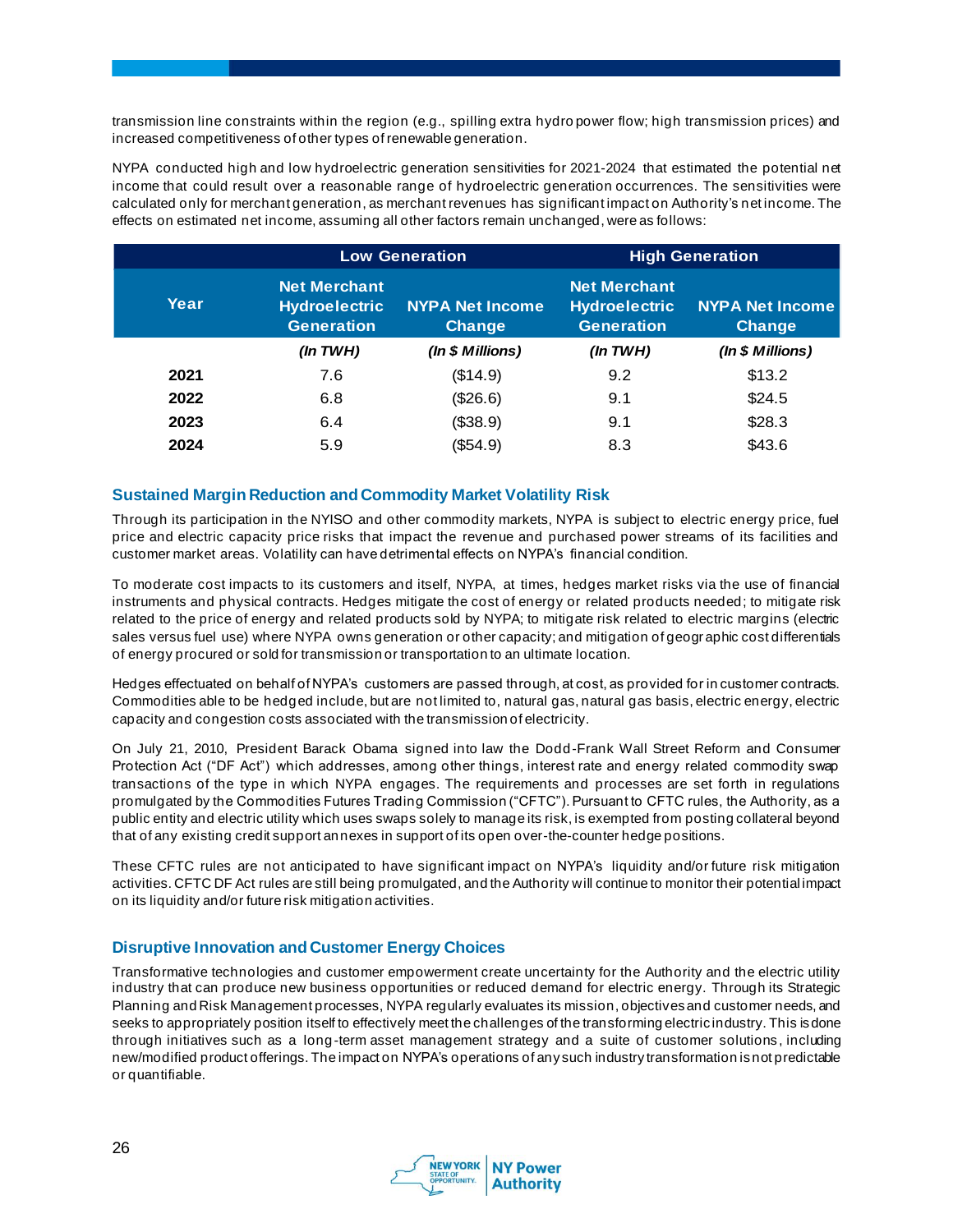#### **Attract and Retain a Qualified Workforce**

Like many other industries, the power and utility sector is seeing increased competition for, and a general shortage of, talent in high-skilled areas. This is expected to continue and be further impacted by transformations in the industry where new technologies are being developed and deployed.

The Authority recognizes the uncertainty with being able to attract and retain the skills and competencies needed to meet objectives. NYPA regularly evaluates and positions its recruiting, talent development and benefits programs accordingly, through its workforce planning strategic initiative and other ongoing efforts.

#### **Cyber Security**

The federal government recognizes the electric utility industry as critical infrastructure and works closely with the industry to ensure awareness of ongoing threats and that appropriate protections are in place against physical and cyber attacks. NYPA constantly assesses the nature of these risks and adjusts its resources to best anticipate and respond to any threats.

With more than 1,400 circuit-miles of high voltage transmission lines and 16 power generation facilities across New York State, NYPA recognizes the critical nature of its assets. Investments to harden physical and cyber assets, and their related infrastructure, are continually needed to minimize potential adverse impacts to the bulk electric system, detect and deter sabotage attempts, and protect the Autho rity and customer information. NYPA further mitigates its cyber risk through the purchase of insurance.

#### **Business Continuity**

A catastrophic natural event such as severe weather, flooding or an earthquake can negatively affect the operations of Authority assets and the bulk electric system. NYPA regularly evaluates the resiliency of its assets. In addition, the Authority has implemented disaster planning programs relating to Emergency Management, Disaster Recovery and Business Continuity. These plans are based on the specific, unique natural threats at each of its generation facilities.

The Authority regularly conducts drills and exercises to ensure advance preparation for these types of events. NYPA maintains close working relationships with local first responders and government agencies to ensure its ongoing preparedness.

An outbreak of disease or similar public health threat, such as the COVID-19 pandemic, or fear of such an event, could have an adverse impact on the Authority's financial condition and operating results.

#### **Canal Corporation**

The Authority has identified key risk areas relating to the Canal Corporation and continues to employ and assess risk mitigation options across multiple enterprise risk fronts to manage o r reduce potential exposures. As part of the ongoing Canals management strategy, the Authority will adjust and allocate resources accordingly.

#### **COVID-19**

The COVID-19 pandemic changed societal and business operation norms and impacted the risk profiles of organizations globally. Despite the uncertainty associated with COVID-19 (i.e. vaccine development, treatment advancements, phase 2 and 3 infection waves) NYPA is mitigating its risk through proactive and robust pandemic responses plans. The Authority is well positioned to address future pandemic and business concerns by employing mitigation strategies such as an Incident Command System, Business Continuity Plans, and Return to Work procedural and physical modifications.

#### **Critical Infrastructure**

NYPA is exposed to potential critical infrastructure failure that may lead to service disruption, injury and/or degradation of system reliability, all of which could impact financial results. The Authority engages in several activities to mitigate these risks, including ISO 55001 Asset Management certification, the purchase of insurance, redundancy of major equipment, capital investments and a robust operatio ns maintenance program.

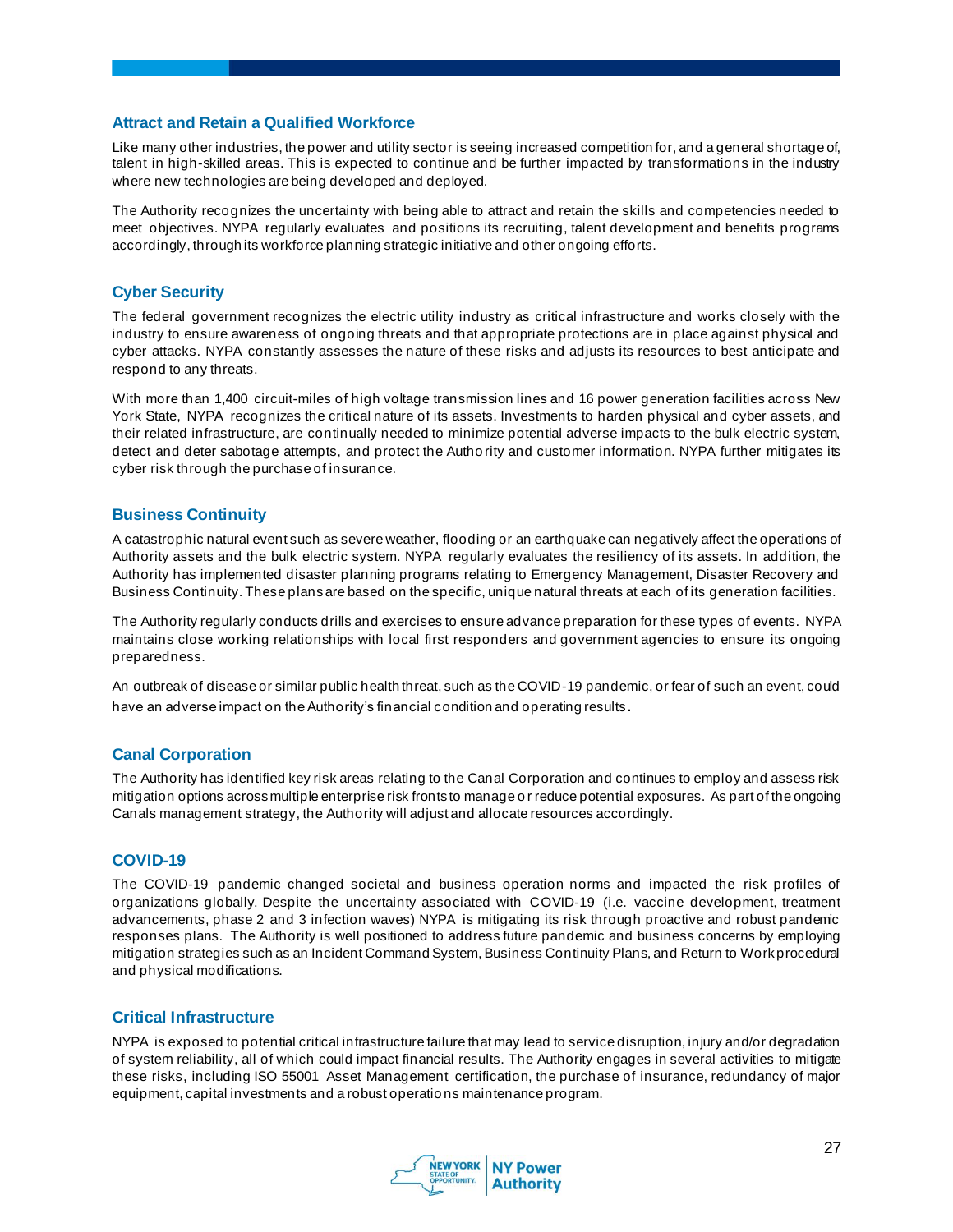#### **Workforce Health and Safety**

NYPA is exposed to a variety of health and safety risks. The health and safety of NYPA's workforce, customers, contractors and the citizens of New York State are of the highest priority to the Authority. NYPA has multiple levels of controls, policies, procedures and training programs in place to reduce and/or eliminate health and safety incidents.

#### **Litigation Risk**

#### **St. Regis Litigation**

In 1982 and 1989, several groups of Mohawk Indians, including a Canadian Mohawk tribe, filed lawsuits (the St. Regis litigation) against the state, the state's governor, St. Lawrence and Franklin counties, the St. Lawrence Seaway Development Corporation, the Authority and others. The plaintiffs claimed ownership of certain lands in St. Lawrence and Franklin counties and to Barnhart, Long Sault and Croil islands. The islands are within NYPA's St. Lawrence-FDR Power Project and Barnhart Island is the location of significant NYPA facilities. Settlement discussions were held periodically between 1992 and 1998. In 1998, the federal government intervened on behalf of all Mohawk plaintiffs.

The parties agreed to a land claim settlement, dated Feb. 1, 2005, which, if implemented, would have included the payment by the Authority of \$2 million a year for 35 years to the tribal plaintiffs and the provision of up to 9 MW of lowcost NYPA power for use on the reservation. The legislation required to effectuate the settlement was not enacted and the litigation continued.

In 2013, all claims against NYPA were dismissed and the lawsuit against the Authority was concluded. On May 28, 2014, New York State, the St. Regis Mohawk Tribe, St. Lawrence County and the Authority executed a Memorandum of Understanding ("St. Regis MOU") that outlined a framework for the possible settlement of all the St. Regis land claims.

In the St. Regis MOU, the Authority endorses a negotiated settlement that, among other terms and conditions, would require NYPA to pay the tribe \$2 million a year for 35 years and provide up to 9 MW of its hydropower at preference power rates to serve the needs of the tribe's reservation. The St. Regis MOU would require an Act of Congress to forever extinguish all Mohawk land claims prior to such a settlement becoming effective.

Any settlement agreement, including the terms endorsed in the St. Regis MOU, would in the first instance need to be negotiated and agreed upon by all parties to the St. Regis litigation, including parties that did not execute the St. Regis MOU, such as the two other Mohawk groups, the federal government and Franklin County. In addition, before any settlement becomes effective and NYPA would be obligated to make any payments contemplated by the St. Regis MOU, federal and state legislation must be enacted which approves the settlement and extinguishes all Mohawk land claims. NYPA is continuing settlement discussions with some o f the parties to the St. Regis litigation.

#### **Long Island Sound Cable Project**

In January 2014, one of the Long Island Sound Cable Project's underwater cables was severely impacted by an anchor and/or anchor chain dropped by one or more vessels, causing the en tire electrical circuit to fail and the circuit breaker to trip. Dielectric fluid was released into Long Island Sound.

On Dec. 31, 2019 and Dec. 31, 2018, the consolidated statements of net position includes approximately \$19 million and \$18 million, respectively, in other long-term assets, reflecting the cost of damages net of insurance recoveries. The Authority believes it can recover the full amount of its damages through legal proceedings, insurance coverage and contractual obligations.

#### **Helicopter Incident Near the Authority's Transmission Lines in Beekmantown, New York**

In April 2014, NYPA contracted with Northline Utilities, LLC ("Northline") to install fiber optic ground wire along the Authority's transmission system. Thereafter, Northline engaged Catalyst Aviation, LLC ("Catalyst") to provide helicopter services. On Oct. 30, 2018, a Catalyst helicopter was destroyed when it collided with a wooden utility pole and power lines near Beekmantown, N.Y. Some members of the helicopter crew were injured, and two died as a result of their injuries.

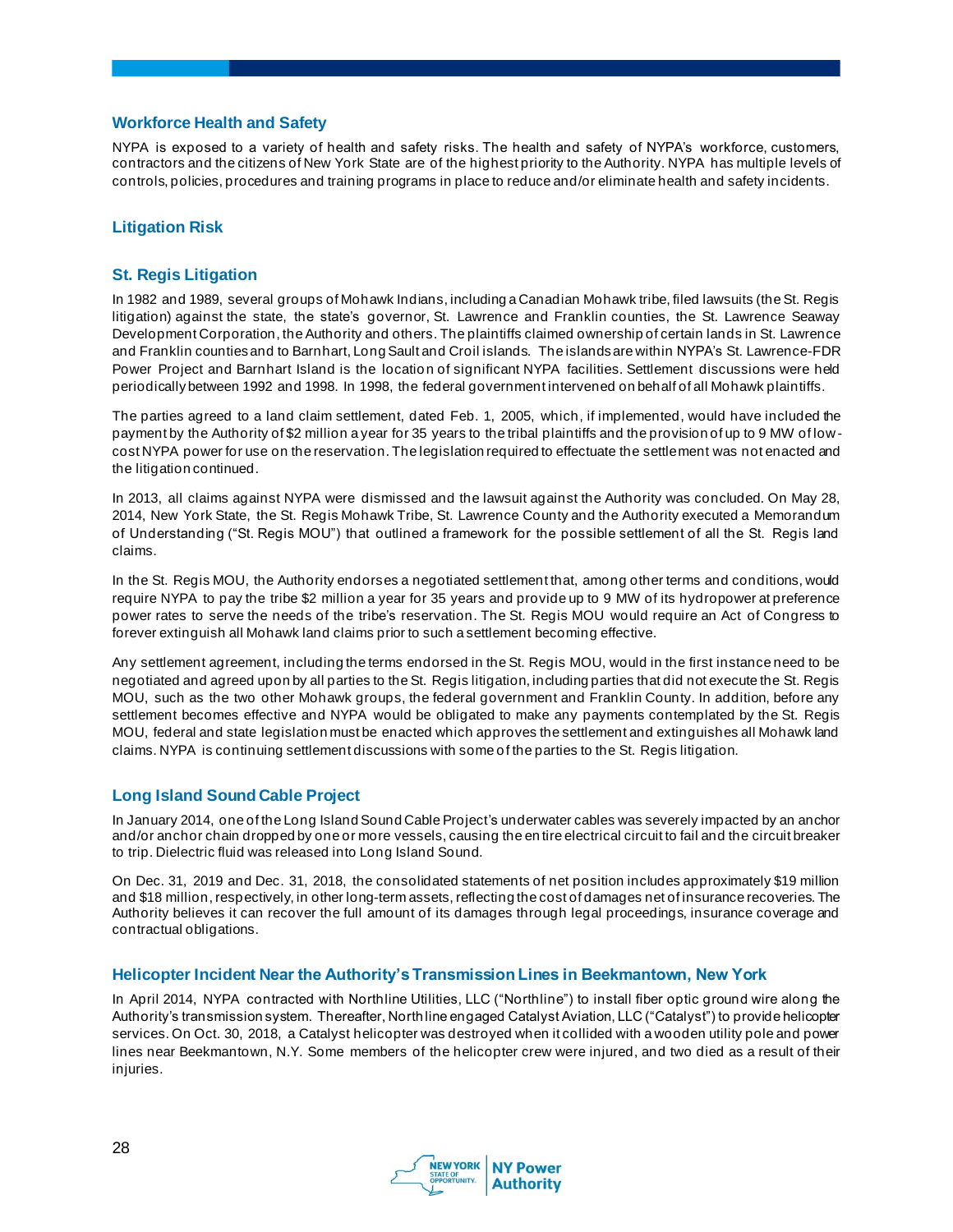NYPA has received two notices of claim arising out of this incident. The Authority has pursued insurance coverage under Northline's insurance policies that name NYPA as an additional insured. The Authority tendered its defense of these notices of claim to Northline's insurer and the insurer has accepted the Authority's tender.

NYPA believes there is sufficient insurance coverage to cover these claims. In any event, to the extent that the insurance coverage limitations are insufficient, Northline is responsible under the defense and indemnification provisions of its contract with the Authority.

#### **Miscellaneous**

Additional actions or claims against the Authority are pending for the taking of property in connection with its projects, for negligence, for personal injury (including asbestos-related injuries), in contract, and for environmental, employment and other matters. All of such other actions or claims will, in NYPA's opinion, be disposed of within the amounts of the Authority's insurance coverage, where applicable, or the amount which NYPA has available therefore and without any material adverse effect on its business.

#### **Economic Outlook and View on Energy Markets**

Energy markets indicate an expectation that in 2021 prices will rebound somewhat from 2020's mild winter and the impact of COVID-19. Achieving long-term CLCPA goals will depress wholesale power prices, so upstate forward power prices are anticipated to be stagnant or decline from 2021 through 2023. Downstate, however, forward markets indicate that in the near-term, wholesale price depression due to CLCPA is not expected to overcome the effects of awaited unit retirements (Indian Point 3, as well as New York City "peaker" plants retiring due to the DEC's new nitrogen oxide rule). Consequently, downstate power prices are expected to mildly rise over the next four years.

Capacity prices are expected to remain low for upstate supply, and to decline off current highs in New York City. Both cases are driven by the quadrennial Demand Curve Reset resulting in lower Reference Points, and by reductions in peak loads due in part to COVID-19 impacts.

Ancillary Services prices are expected to mildly decline over the next few years, as more flexible generation replaces Indian Point, and over the longer term as responsive energy storage comes online. Ancillary Services could rebound beyond the next few years as intermittent renewables represent a larger share of supply.

Revenues from NYISO sales are expected to remain fairly static over the next few years. As always, such a statement is subject to the usual fluctuations due to weather. An additional source of energy market uncertainty is the potential for a more robust carbon dioxide price.

The Regional Greenhouse Gas Initiative (RGGI) is a mature program at this point, but efforts by the NYISO to support decarbonization by assessing a carbon dioxide charge commensurate with the social cost of carbon, or a federal assessment at such levels, could shift wholesale power prices upwards . This represents an opportunity for renewable generators and providers of energy efficiency and energy management services.

Customer expectations are continuously evolving, as the needs for improved service levels and movements toward decarbonization, are growing. These increasingly complex needs are not fully met by current offerings and domestic and international entrants into New York State's energy market are beginning to take share, raising the bar for all players with sophisticated customer solutions.

In addition, through continuous technology improvements, renewable energy sources are becoming more costcompetitive than traditional power sources, such as hydro and gas, and disrupting wholesale markets. New technologies such as electric vehicles, storage and hydrogen are either beginning to scale or starting to emerge and change the landscape. In parallel, players across the power value chain are embracing digitization and automation in pursuit of efficiency and growth, enabling a more decentralized, two -way power ecosystem.

Competition in New York State's ecosystem is taking shape as offshore wind solicitations are gathering momentum and downstream solar and storage are growing rapidly. The large and well-planned expansion of the transmission grid is widely recognized as a critical need and distribution utilities are taking actions to modernize their grids and provide new services, while new entrants are competing for business.

With the adoption of CLCPA, the state has set one of the most ambitious decarbonization agendas in the U.S., with significant implications for all participants in the state's energy and cross-sector ecosystems. The outcome of the 2020 U.S. presidential election could accelerate implementing national decarbonization plans.

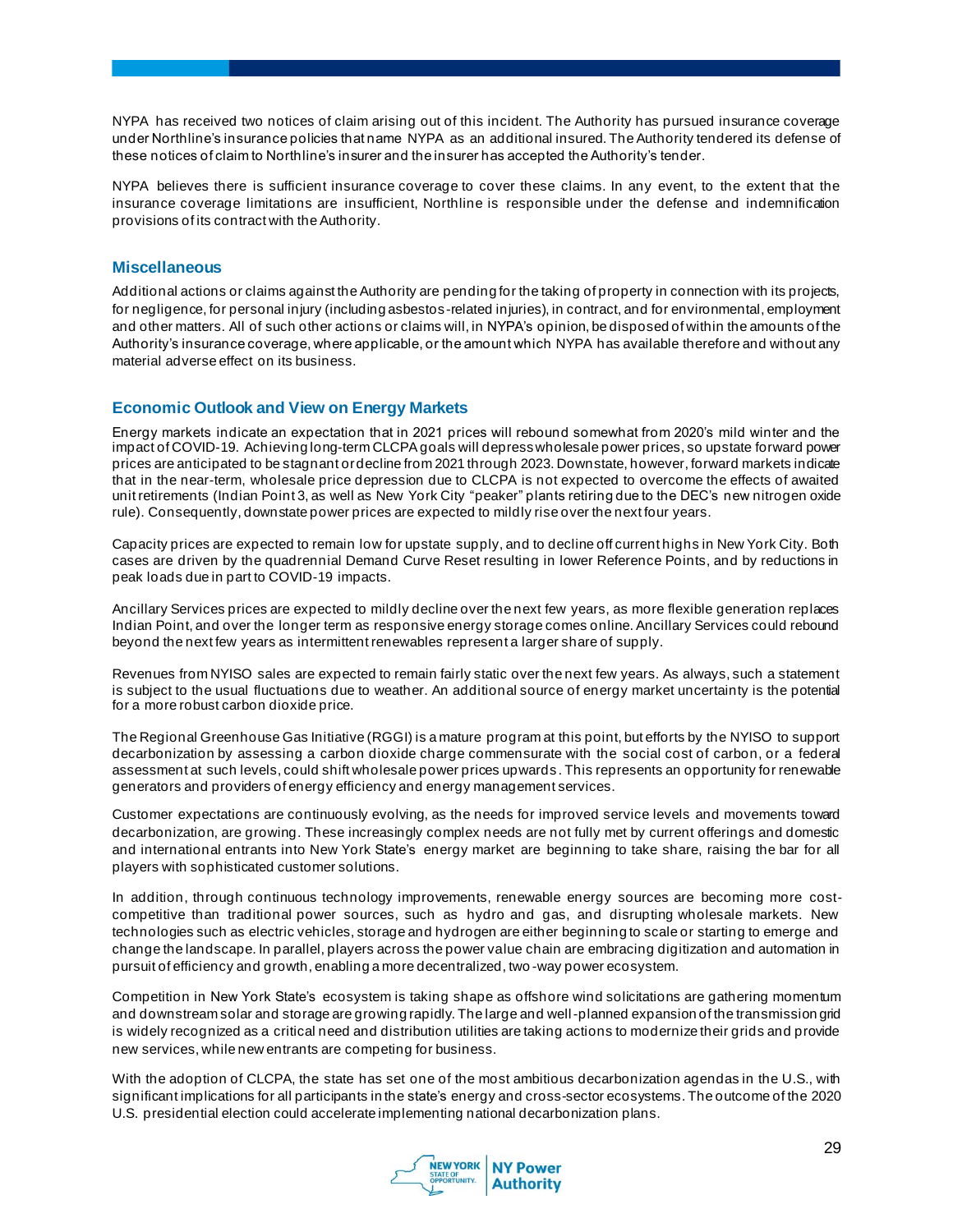Lastly, high uncertainty around a macroeconomic recovery from COVID-19 pandemic remains, while NYPA customers are facing new challenges and financial strains. The ways of working are being redefined and remote working may create substantial value even after COVID-19, in areas such as access to talent and operational efficiencies.

# **(e) Revised Forecast of 2020 Budget**

#### **Revised Forecast of 2020 Budget** *(In \$ Millions)*

|                                    |                                |                         | Variance Favorable /  |
|------------------------------------|--------------------------------|-------------------------|-----------------------|
|                                    | <b>Original Budget</b><br>2020 | <b>Forecast</b><br>2020 | (Unfavorable)<br>2020 |
| <b>Operating Revenues:</b>         |                                |                         |                       |
| <b>Customer Revenues</b>           | \$1,785.9                      | \$1,628.2               | (\$157.7)             |
| NYISO Market Revenues              | 764.2                          | 640.3                   | (123.9)               |
| Other Revenue                      | 30.1                           | <u>19.8</u>             | (10.3)                |
| <b>Total Operating Revenues</b>    | 2,580.2                        | 2,288.3                 | (291.9)               |
|                                    |                                |                         |                       |
| <b>Operating Expenses:</b>         |                                |                         |                       |
| <b>Purchased Power</b>             | 681.7                          | 512.6                   | 169.1                 |
| Fuel - Oil and Gas                 | 147.7                          | 103.9                   | 43.8                  |
| <b>Wheeling Expenses</b>           | 644.1                          | 647.1                   | (3.0)                 |
| <b>O&amp;M Expenses</b>            | 590.4                          | 568.8                   | 21.6                  |
| <b>Other Expenses</b>              | <u>119.8</u>                   | 136.3                   | (16.5)                |
| <b>Total Operating Expenses</b>    | 2,183.7                        | 1,968.7                 | 215.0                 |
| <b>NET OPERATING INCOME</b>        | 396.5                          | 319.6                   | (76.9)                |
| <b>Other Income:</b>               |                                |                         |                       |
| Investment Income                  | 28.4                           | 29.4                    | 1.0                   |
| Other Income                       | 0.0                            | 0.0                     | 0.0                   |
| <b>Total Other Income</b>          | 28.4                           | 29.4                    | 1.0                   |
| <b>Non-Operating Expenses:</b>     |                                |                         |                       |
| Depreciation and Amortization      | 262.5                          | 261.6                   | 0.9                   |
| Interest & Other Expenses          | 120.9                          | 104.9                   | 16.0                  |
| <b>Total Non-Operating Expense</b> | 383.4                          | 366.5                   | 16.9                  |
| <b>NET INCOME:</b>                 | \$41.5                         | (\$17.5)                | (\$59.0)              |

# **(f) Reconciliation of 2020 Budget and 2020 Revised Forecast**

The 2020 year-end net income forecast is (\$17.5) million, which is (\$59.0) million below budget. This negative variance is primarily due to lower than budgeted merchant energy prices and lower than budgeted customer margins partially offset by higher than budgeted merchant energy MWh's sold in the market, favorable hedge settlements, and favorable capacity sales. It is additionally driven by higher than budgeted HTP RTEP payments, lower than budgeted Energy Efficiency revenue, an increase to pension expenses and by other expenses related to NYPA's response to COVID-19. This is offset by an reduction to operating expenses driven by underspend in site operations & maintenance expenses, realized gain on sale of securities and lower-than-budgeted depreciation.

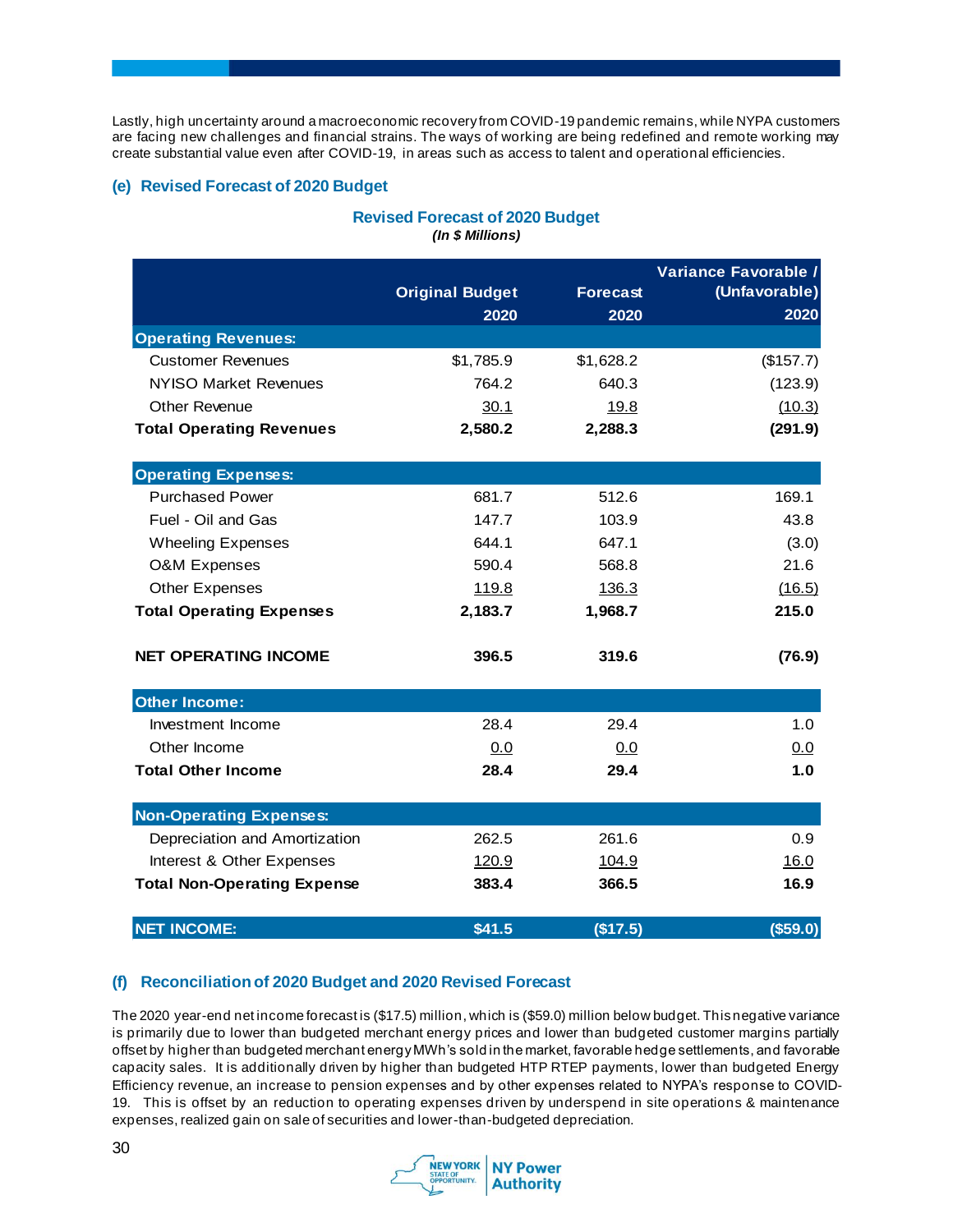#### **(g) Statement of 2019 Financial Performance**

|                                     | <b>Actual</b><br>2019 | <b>Budget</b><br>2019 | Variance Favorable /<br>(Unfavorable)<br>2019 |
|-------------------------------------|-----------------------|-----------------------|-----------------------------------------------|
| <b>Operating Revenues:</b>          |                       |                       |                                               |
| <b>Customer Revenues</b>            | \$1,671.2             | \$1,825.2             | (\$154.0)                                     |
| NYISO Market Revenues               | 671.2                 | 762.7                 | (91.5)                                        |
| <b>Other Revenue</b>                | 27.7                  | 20.9                  | 6.8                                           |
| <b>Total Operating Revenues</b>     | 2,370.0               | 2,608.8               | (238.7)                                       |
| <b>Operating Expenses:</b>          |                       |                       |                                               |
| <b>Purchased Power</b>              | 528.0                 | 696.9                 | 168.9                                         |
| Fuel Consumed - Oil & Gas           | 139.8                 | 189.2                 | 49.4                                          |
| Wheeling                            | 647.0                 | 644.1                 | (2.9)                                         |
| Operations & Maintenance            | 601.2                 | 596.3                 | (5.0)                                         |
| <b>Other Expenses</b>               | 118.3                 | 117.2                 | (1.2)                                         |
| Depreciation & Amortization         | 250.1                 | 244.1                 | (6.0)                                         |
| Allocation to Capital               | (18.6)                | (18.3)                | 0.3                                           |
| Asset Impairment Charge             | 0.0                   | 0.0                   | 0.0                                           |
| <b>Total Operating Expenses</b>     | 2,265.9               | 2,469.4               | 203.6                                         |
| <b>NET OPERATING INCOME</b>         | 104.2                 | 139.4                 | (35.2)                                        |
| <b>Other Income:</b>                |                       |                       |                                               |
| Investment Income                   | 47.4                  | 30.5                  | 16.9                                          |
| Other Income                        | 0.0                   | 0.0                   | 0.0                                           |
| <b>Total Other Income</b>           | 47.4                  | 30.5                  | 16.9                                          |
| <b>Non-Operating Expenses:</b>      |                       |                       |                                               |
| Interest and Other Expenses         | 128.6                 | 149.0                 | 20.4                                          |
| <b>Total Non-Operating Expenses</b> | 128.6                 | 149.0                 | 20.4                                          |
| <b>NET INCOME:</b>                  | \$23.0                | \$20.9                | \$2.1                                         |

#### **Net Income - Actual vs. Budgeted for the Year ended December 31, 2019** *(In \$ Millions*)

Net Income for the year ended Dec. 31, 2019 was \$23 million, which was \$2.1 million higher than the budget of \$20.9 million. The increase in net income was primarily attributable to higher investment income due to an increase in the market value of NYPA's investment portfolio, lower interest expenses due to lower interest rates, and offset by lower operating income due to lower margins resulting from lower energy prices.

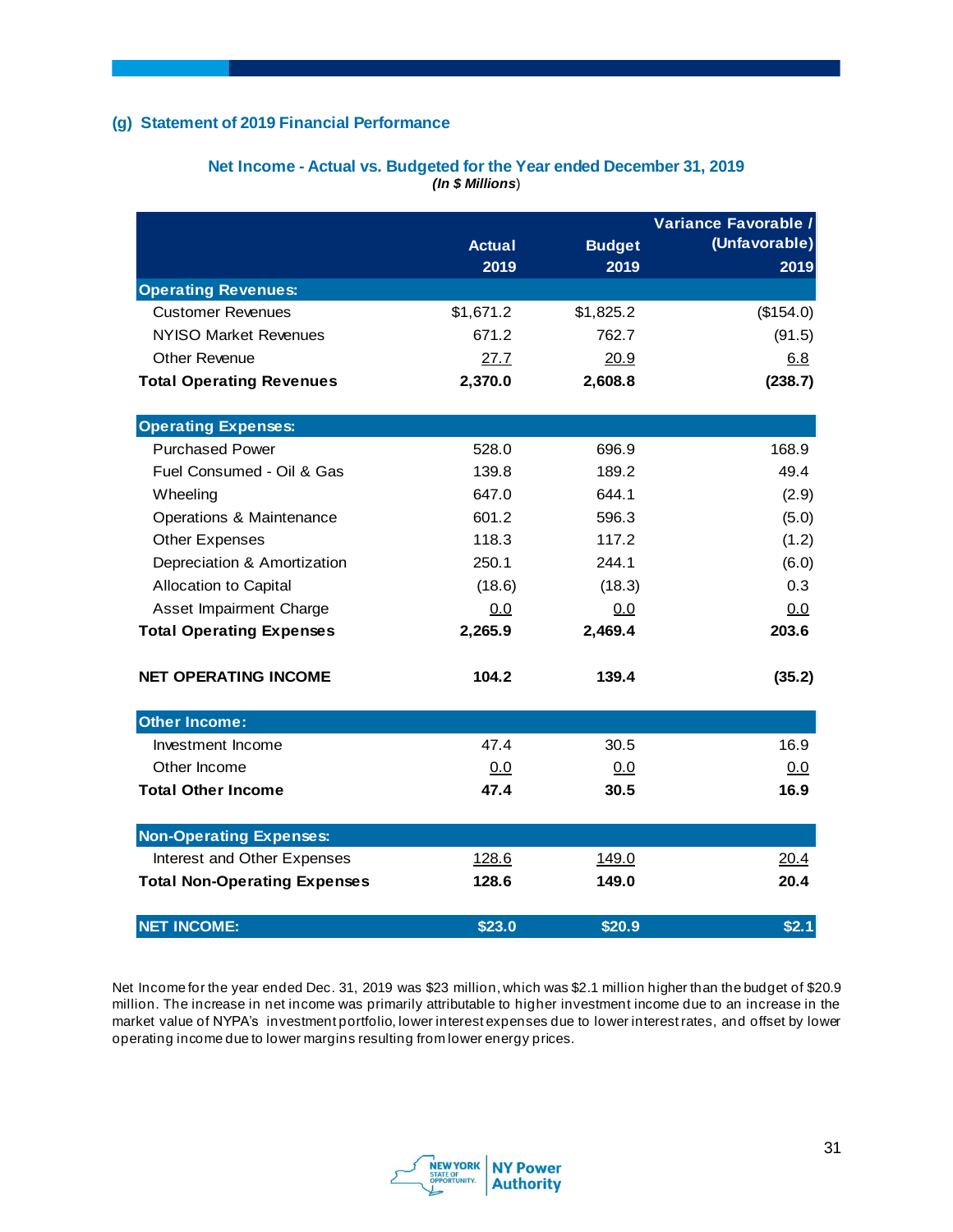# **(h) Employee Data – number of employees, full time, FTEs and functional classification**

| <b>NYPA</b>                      | 2021      | 2022       | 2023      | 2024      |
|----------------------------------|-----------|------------|-----------|-----------|
| Headquarters                     | 857       | 857        | 857       | 857       |
| <b>Power Generation</b>          | 974       | 974        | 974       | 974       |
| Transmission                     | 203       | 203        | 203       | 203       |
| R&D                              | <u>14</u> | <u> 14</u> | <u>14</u> | <u>14</u> |
| <b>Total NYPA:</b>               | 2,048     | 2,048      | 2,048     | 2,048     |
|                                  |           |            |           |           |
| Canals                           | 482       | 482        | 482       | 482       |
| <b>Total NYPA &amp; CANALS*:</b> | 2,530     | 2,530      | 2,530     | 2,530     |

# **NYPA Headcount Projections 2021-2024**

*\* Authorized positions including vacancies.*

#### **(i) Gap-Closing Initiatives – revenue enhancement or cost-reduction initiatives**

When building a multiyear operating plan, NYPA has developed a series of contingency plans to adapt to unforeseen changes in its financial results. The Authority projects positive net income for the 2021-2024 period, constructed upon a level of expenses outlined within this final Budget and Financial Plan. If that net income projection materially changes during the forecast period, NYPA will take actions if deemed appropriate.

The Authority continues to be impacted by the ongoing COVID-19 pandemic, with effects including the shift of the majority of the employee base to a remote work configuration, a halt and subsequent restart of the planned Capital and O&M work portfolio, the temporary sequestration of operations staff to maintain reliable electric serv ice, and increased employee/facility health and safety measures to mitigate any potential infection.

An incremental \$28 million in total costs, both Capital and O&M, is the projected impact to NYPA for costs directly associated with these efforts in the 2020 budget year. However, efforts are underway to recover a significant portion of those expenses (approximately 40 percent) via reimbursement through the Federal Emergency Management Agency.

In addition to the direct financial costs of addressing COVID-19 outlined above, NYPA experienced additional financial impacts related to lower energy prices, which reduced our merchant revenues, and a decline in Energy Efficiency project completions, which reduced revenues for that business line. To lessen the effect of these revenue drops, NYPA undertook a comprehensive approach of reviewing and reducing operating costs throughout the Authori ty to mitigate the financial impact of the pandemic.

Moving into 2021, the risk of additional COVID-19 "waves" does exist, and could again result in similar actions taken by NYPA. However, it is expected that any impact on finances or operations should be greatly reduced due to the amount of planning conducted in preparation for such an event. This plan does not assume another shutdown within the financial forecast.

#### **(j) Material Non-Recurring Resources – source and amount**

Except as discussed elsewhere in this report, there are no material non-recurring resources expected in the 2021-2024 period.

#### **(k) Shift in Material Resources**

There are no anticipated shifts in material resources from one year to another.

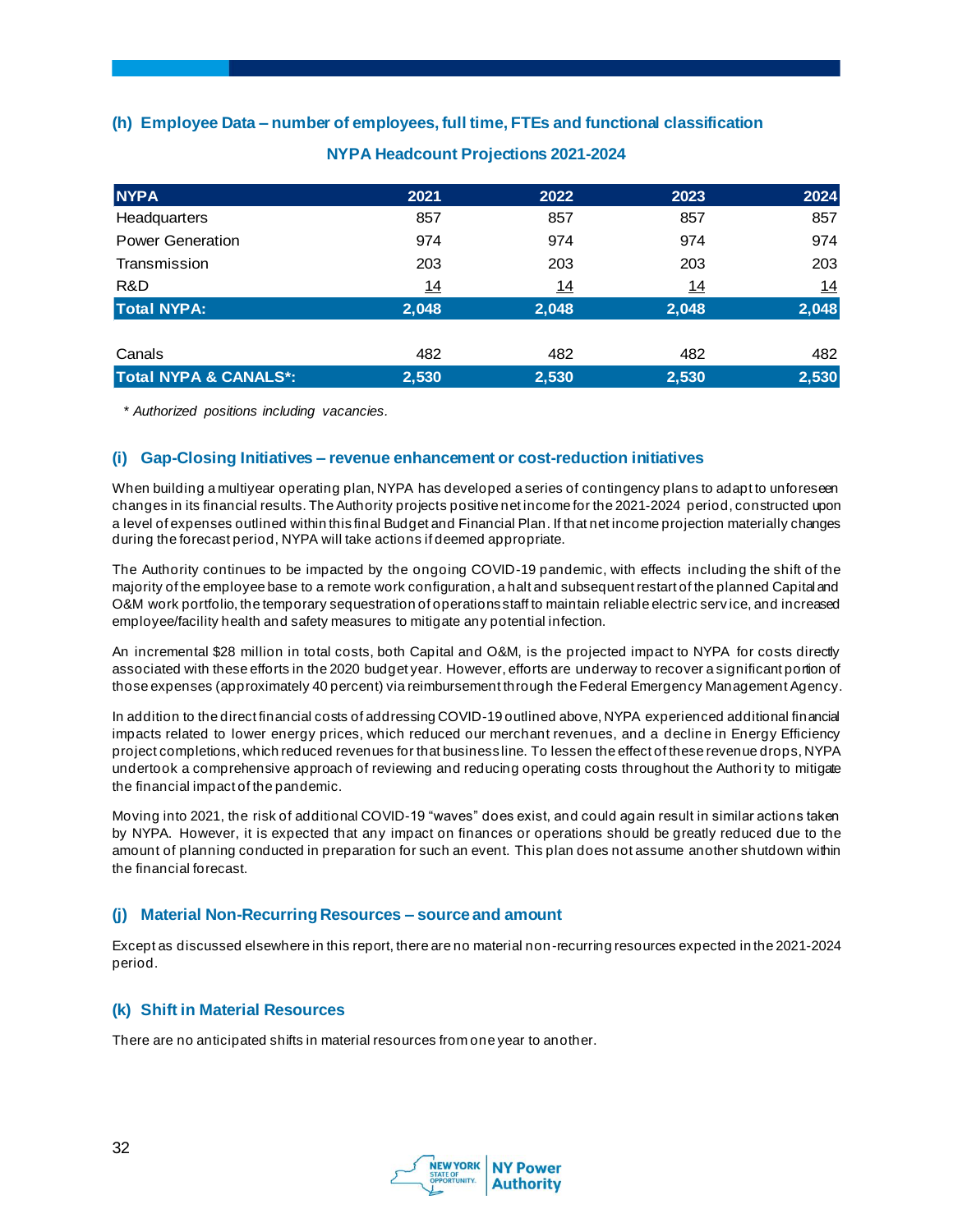# **(l) Debt Service**

#### **New York Power Authority Projected Debt Outstanding (FYE)** *(In \$ Thousands)*

| <b>NYPA</b>                         | 2021                     | 2022        | 2023        | 2024        |
|-------------------------------------|--------------------------|-------------|-------------|-------------|
| <b>Revenue Bonds</b>                | \$1.624.840              | \$1.624.840 | \$1,913,416 | \$1,897,521 |
| <b>Adjustable Rate Tender Notes</b> | $\overline{\phantom{a}}$ |             |             |             |
| <b>Subordinated Notes</b>           | \$41,185                 | \$38,530    | \$37,635    | \$36,715    |
| <b>Commercial Paper Notes</b>       | \$463.012                | \$463.012   | \$463.012   | \$463.012   |
| <b>Grand Total:</b>                 | \$2,129,038              | \$2,126,382 | \$2,414,063 | \$2,397,248 |

#### **Debt Service as Percentage of Pledged Revenues (Accrual Based)** *(In \$ Thousands)*

| <b>NYPA</b>                         |             | 2021<br>2022           |             | 2023                   |             | 2024                   |             |                        |
|-------------------------------------|-------------|------------------------|-------------|------------------------|-------------|------------------------|-------------|------------------------|
|                                     | <b>Debt</b> | $%$ of                 | <b>Debt</b> | $%$ of                 | <b>Debt</b> | $%$ of                 | <b>Debt</b> | $%$ of                 |
|                                     |             | <b>Service Revenue</b> |             | <b>Service Revenue</b> |             | <b>Service Revenue</b> |             | <b>Service Revenue</b> |
| <b>Revenue Bonds</b>                | \$31,279    | 1%                     | \$31,279    | 1%                     | \$60,947    | 2%                     | \$95,900    | 3%                     |
| <b>Adjustable Rate Tender Notes</b> | \$0         | $0\%$                  | \$0         | 0%                     | \$0         | 0%                     | \$0         | $0\%$                  |
| <b>Subordinated Debt</b>            | \$2,421     | $0\%$                  | \$4,200     | $0\%$                  | \$2,370     | $0\%$                  | \$2,371     | $0\%$                  |
| <b>Commercial Paper Notes</b>       | \$7.457     | $0\%$                  | \$7,457     | $0\%$                  | \$7.457     | $0\%$                  | \$7.457     | $0\%$                  |
| <b>Grand Total Debt Service:</b>    | \$41,157    | 2%                     | \$42,936    | 2%                     | \$70,774    | 3%                     | \$105,728   | 4%                     |
| <b>Debt Service Coverage Ratio:</b> | 10.4X       |                        | 10.0X       |                        | 6.7X        |                        | 4.8X        |                        |

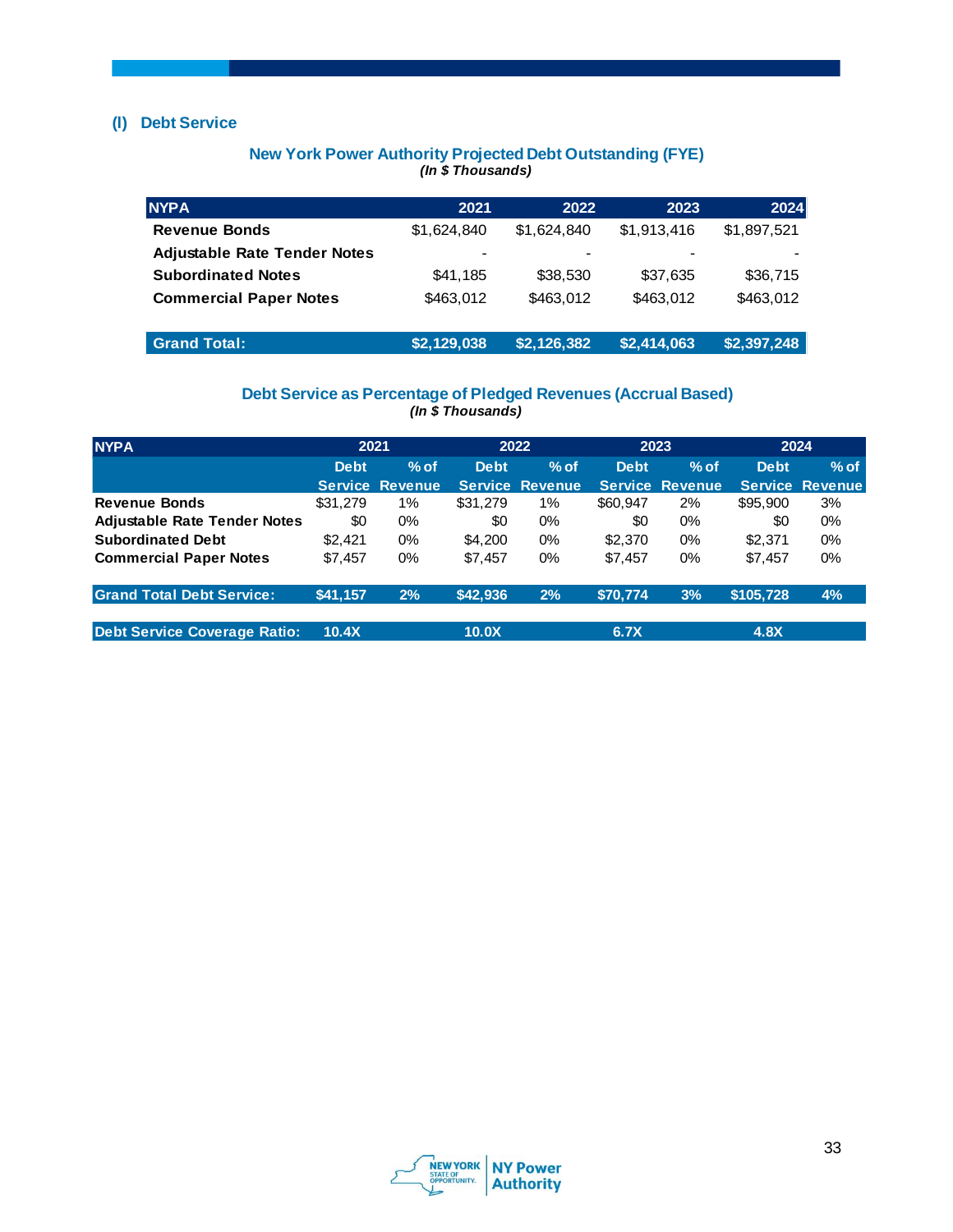# **Scheduled Debt Service Payments (Accrual Basis) Outstanding (Issued) Debt** *(In \$ Thousands)*

| Scheduled Debt Service Payments (Accrual Basis) Outstanding (Issued) Debt<br>(In \$Thousands) |                  |                 |              |  |  |
|-----------------------------------------------------------------------------------------------|------------------|-----------------|--------------|--|--|
| Year                                                                                          | <b>Principal</b> | <b>Interest</b> | <b>Total</b> |  |  |
| 2021                                                                                          | \$855            | \$40,302        | \$41,157     |  |  |
| 2022                                                                                          | \$2,655          | \$40,281        | \$42,936     |  |  |
| 2023                                                                                          | \$895            | \$69,879        | \$70.774     |  |  |
| 2024                                                                                          | \$16,815         | \$88,913        | \$105,728    |  |  |

# **Proposed Debt**

| <b>Proposed Debt</b> |                  |                 |              |  |  |
|----------------------|------------------|-----------------|--------------|--|--|
| Year                 | <b>Principal</b> | <b>Interest</b> | <b>Total</b> |  |  |
| 2021                 | \$0              | \$0             | \$0          |  |  |
| 2022                 | \$0              | \$0             | \$0          |  |  |
| 2023                 | \$0              | \$10,495        | \$10,495     |  |  |
| 2024                 | \$0              | \$10,495        | \$10,495     |  |  |

# **Total Debt**

| <b>Total Debt</b> |                  |                 |           |  |  |
|-------------------|------------------|-----------------|-----------|--|--|
| Year              | <b>Principal</b> | <b>Interest</b> | Total     |  |  |
| 2021              | \$855            | \$40,302        | \$41,157  |  |  |
| 2022              | \$2,655          | \$40,281        | \$42,936  |  |  |
| 2023              | \$895            | \$80,374        | \$81,269  |  |  |
| 2024              | \$16,815         | \$99,408        | \$116,223 |  |  |

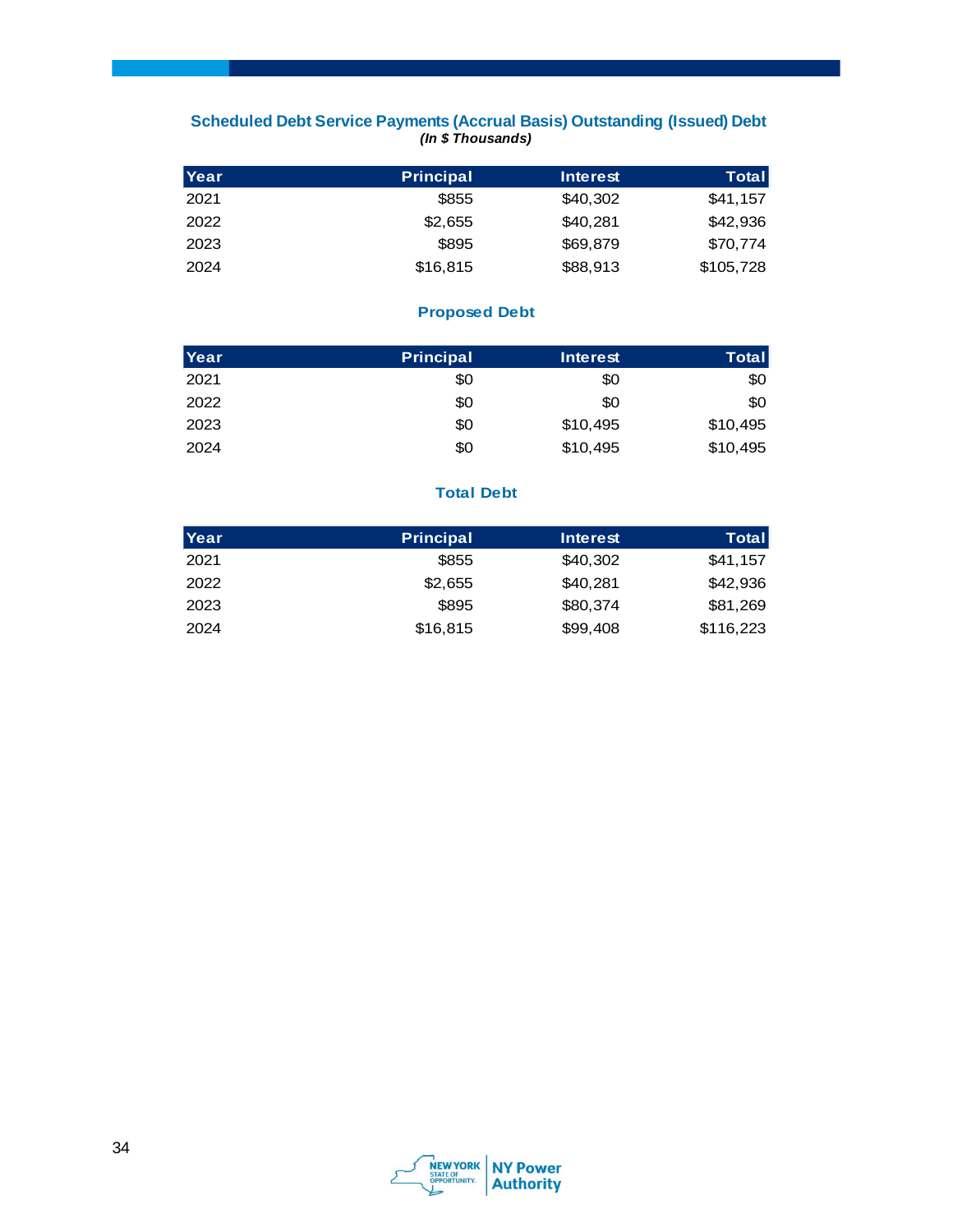#### **New York Power Authority Planned Use of Debt Issuances** *(In \$ Thousands)*

| <b>TYPE</b>                                 | <b>Amount</b> | <b>Interest Rate</b> | <b>Project / Description</b>     |
|---------------------------------------------|---------------|----------------------|----------------------------------|
| Period January 1, 2021 - December 31, 2021: |               |                      |                                  |
| Tax Exempt Commercial Paper                 | \$0           | 1%                   | <b>Energy Efficiency Program</b> |
| <b>Taxable Commercial Paper</b>             | \$0           | 1%                   | <b>Energy Efficiency Program</b> |
| Tax Exempt Revenue Bonds                    | \$0           | 4%                   | Transmission                     |
| <b>Taxable Revenue Bonds</b>                | \$0           | 5%                   | Robert Moses Power Plant /       |
|                                             |               |                      | Lewiston Pump Generating Plant   |
| Total Issued 2021                           | \$0           |                      |                                  |
| Period January 1, 2022 - December 31, 2022: |               |                      |                                  |
| Tax Exempt Commercial Paper                 | \$0           | 1%                   | Energy Efficiency Program        |
| <b>Taxable Commercial Paper</b>             | \$0           | 1%                   | <b>Energy Efficiency Program</b> |
| Tax Exempt Revenue Bonds                    | \$0           | 4%                   | Transmission                     |
| <b>Taxable Revenue Bonds</b>                | \$0           | 5%                   | Robert Moses Power Plant /       |
|                                             |               |                      | Lewiston Pump Generating Plant   |
| Total Issued 2022                           | \$0           |                      |                                  |
| Period January 1, 2023 - December 31, 2023: |               |                      |                                  |
| Tax Exempt Commercial Paper                 | \$0           | 1%                   | <b>Energy Efficiency Program</b> |
| <b>Taxable Commercial Paper</b>             | \$0           | 1%                   | <b>Energy Efficiency Program</b> |
| Tax-Exempt Revenue Bonds                    | \$249,089     | 4%                   | Transmission                     |
| Taxable Revenue Bonds                       | \$39,488      | 5%                   | Robert Moses Power Plant /       |
|                                             |               |                      | Lewiston Pump Generating Plant   |
| Total Issued 2023                           | \$288,576     |                      |                                  |
| Period January 1, 2024 - December 31, 2024: |               |                      |                                  |
| Tax Exempt Commercial Paper                 | \$0           | 1%                   | <b>Energy Efficiency Program</b> |
| Taxable Commercial Paper                    | \$0           | 1%                   | <b>Energy Efficiency Program</b> |
| Tax-Exempt Revenue Bonds                    | \$0           | 4%                   | Transmission                     |
| <b>Taxable Revenue Bonds</b>                | \$0           | 5%                   | Robert Moses Power Plant /       |
|                                             |               |                      | Lewiston Pump Generating Plant   |
| Total Issued 2024                           | \$0           |                      |                                  |

*Note: The full faith and credit of the Authority are pledged for the payment of bonds and notes in accordance with their terms and provisions of their respective resolutions. NYPA does not have taxing power, and its obligations are not debts of New York State or any political subdivision of the state other than the Authority. NYPA's debt does not constitute a pledge of the faith and credit of the state or of any political subdivision thereof, other than the Authority.*

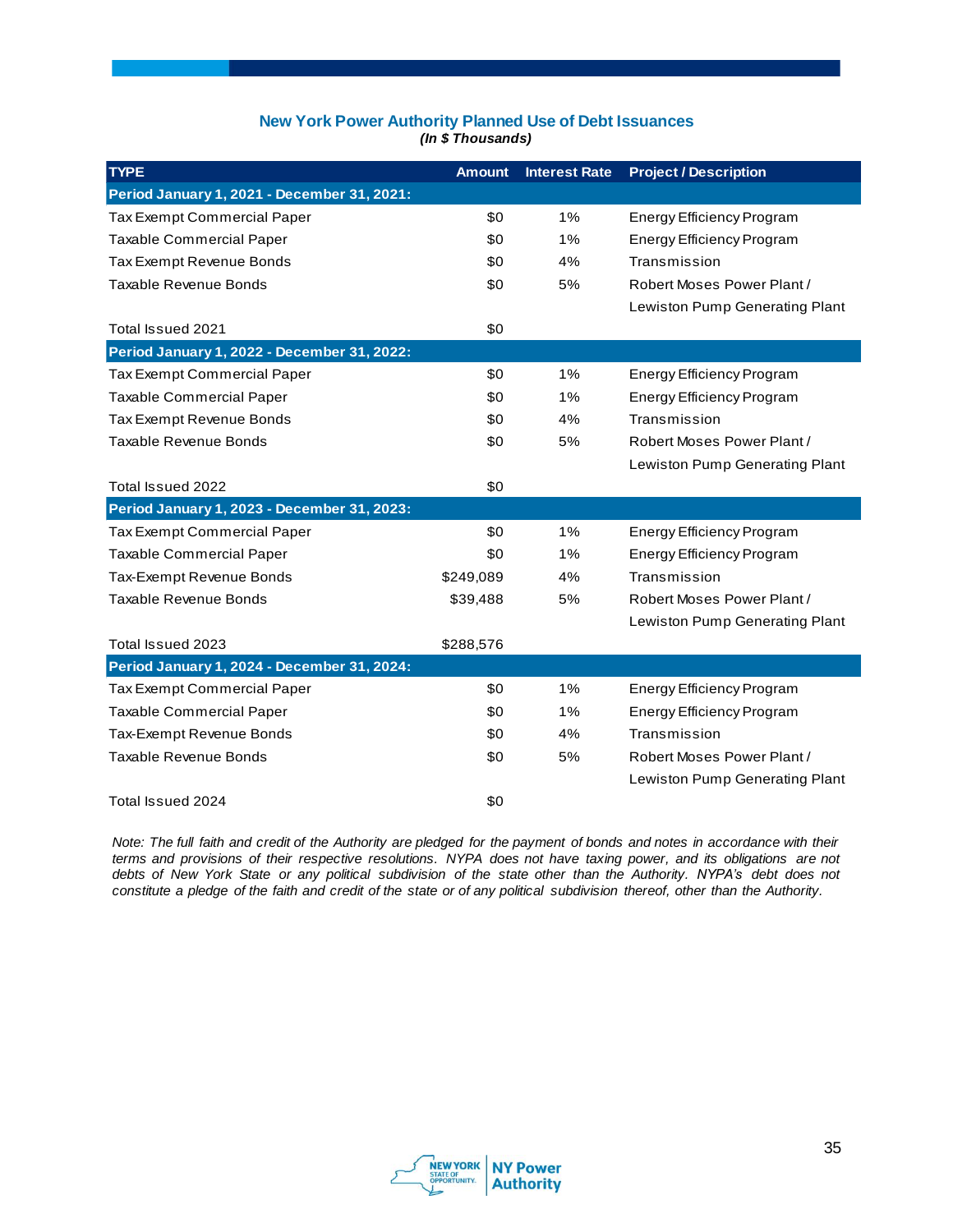# **(m) Capital Commitments and Sources of Funding**

The Authority's commitments for various capital improvements are approximately \$2.8 billion over the financial period 2021-2024. NYPA anticipates these improvements will be funded with existing construction funds, internally generated funds and additional borrowings. Additionally, the Authority is projecting to spend approximately \$1.2 billion in Energy Services projects for our customers, which will be separately financed. Projected capital commitments during this period include those listed in the table below.

# **2021-2024 Capital Commitments by Function**

*(In \$ Millions)*

| <b>NYPA</b>                                   | 2021    | 2022    | 2023    | 2024    |
|-----------------------------------------------|---------|---------|---------|---------|
| Generation                                    |         |         |         |         |
| Robert Moses LEM (NextGen Niagara)            | \$44.3  | \$36.3  | \$51.7  | \$54.8  |
| Lewiston Pump Generating Plant LEM            | \$26.1  | \$17.4  | \$0.0   | \$0.0   |
| Sensor Deployment (Gen)                       | \$6.6   | \$0.0   | \$0.0   | \$0.0   |
| <b>Other Generation</b>                       | \$104.8 | \$45.6  | \$31.7  | \$60.7  |
| Transmission                                  |         |         |         |         |
| Northern New York Transmission                | \$7.6   | \$179.2 | \$226.1 | \$133.1 |
| Moses Adirondack Upgrade (Smartpath)          | \$113.5 | \$121.1 | \$73.6  | \$0.0   |
| Marcy-Scott Yard Upgrade (AC Project)         | \$95.3  | \$113.4 | \$47.8  | \$0.0   |
| Transmission Life Extension & Modernization   | \$73.4  | \$48.4  | \$43.9  | \$25.6  |
| <b>Communications Backbone</b>                | \$53.2  | \$26.5  | \$21.6  | \$0.3   |
| NNY to Ontario Phase Shifter Replacement      | \$17.4  | \$9.1   | \$2.0   | \$0.0   |
| Sensor Deployment (Trans)                     | \$12.8  | \$0.0   | \$0.0   | \$0.0   |
| <b>Other Transmission</b>                     | \$34.2  | \$46.6  | \$10.0  | \$23.1  |
| HQ                                            |         |         |         |         |
| Digital, Network & Cyber                      | \$59.2  | \$28.7  | \$19.6  | \$18.8  |
| Reimagine Canals                              | \$29.7  | \$74.8  | \$80.2  | \$17.9  |
| EVolve                                        | \$33.6  | \$49.9  | \$16.3  | \$0.0   |
| White Plains Office Infrastructure            | \$13.7  | \$17.9  | \$29.3  | \$7.9   |
| <b>Customer Digital Experience</b>            | \$14.7  | \$0.0   | \$0.0   | \$0.0   |
| Other HQ                                      | \$24.9  | \$19.2  | \$1.0   | \$4.4   |
| <b>Canals</b>                                 |         |         |         |         |
| Canals                                        | \$40.3  | \$40.3  | \$40.3  | \$40.3  |
| <b>Total NYPA &amp; Canals Funded:</b>        | \$805.1 | \$874.3 | \$695.1 | \$386.8 |
| <b>Energy Services - Separately Financed:</b> | \$291.4 | \$311.7 | \$333.6 | \$347.5 |

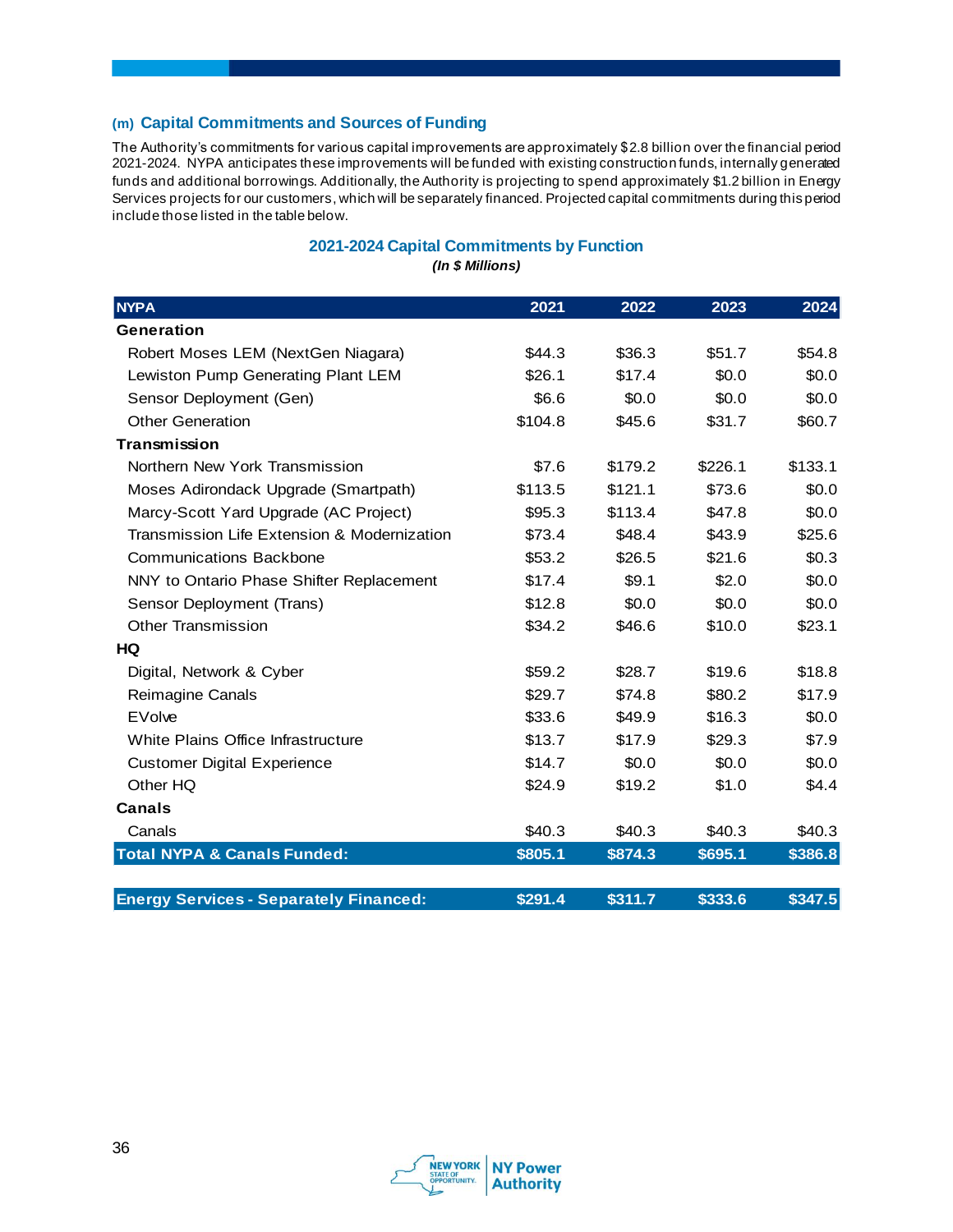### **2021-2024 NYPA & Canals Capital Commitments by Function**  *(In \$ M illions)*



# **2021-2024 Energy Services Capital Commitments** *(In \$ M illions)*



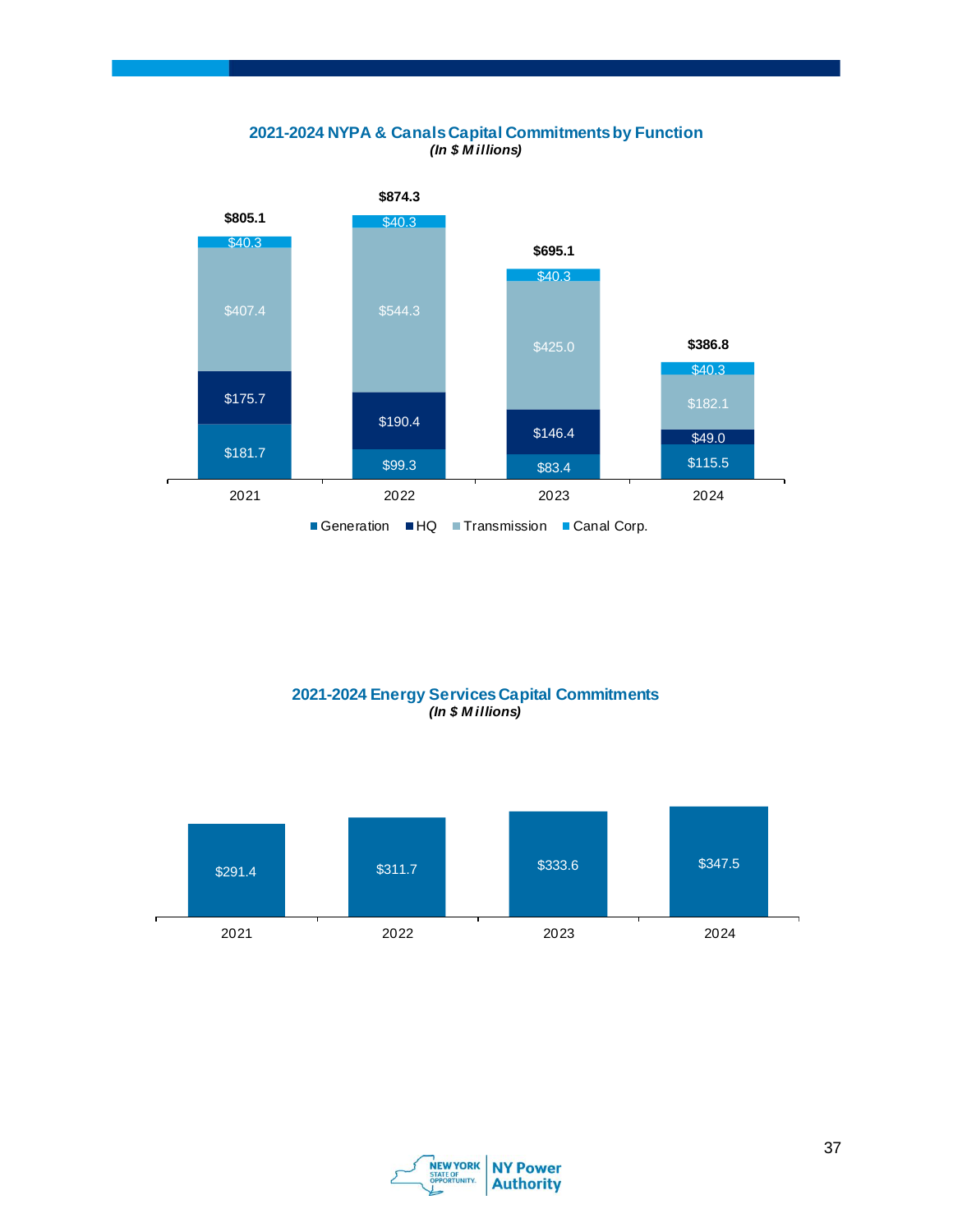# **2021 NYPA & Canals Capital Project Detail by Facility**



# **Niagara Capital Projects: \$103.8M**

# **St. Lawrence Capital Projects: \$39.5M**



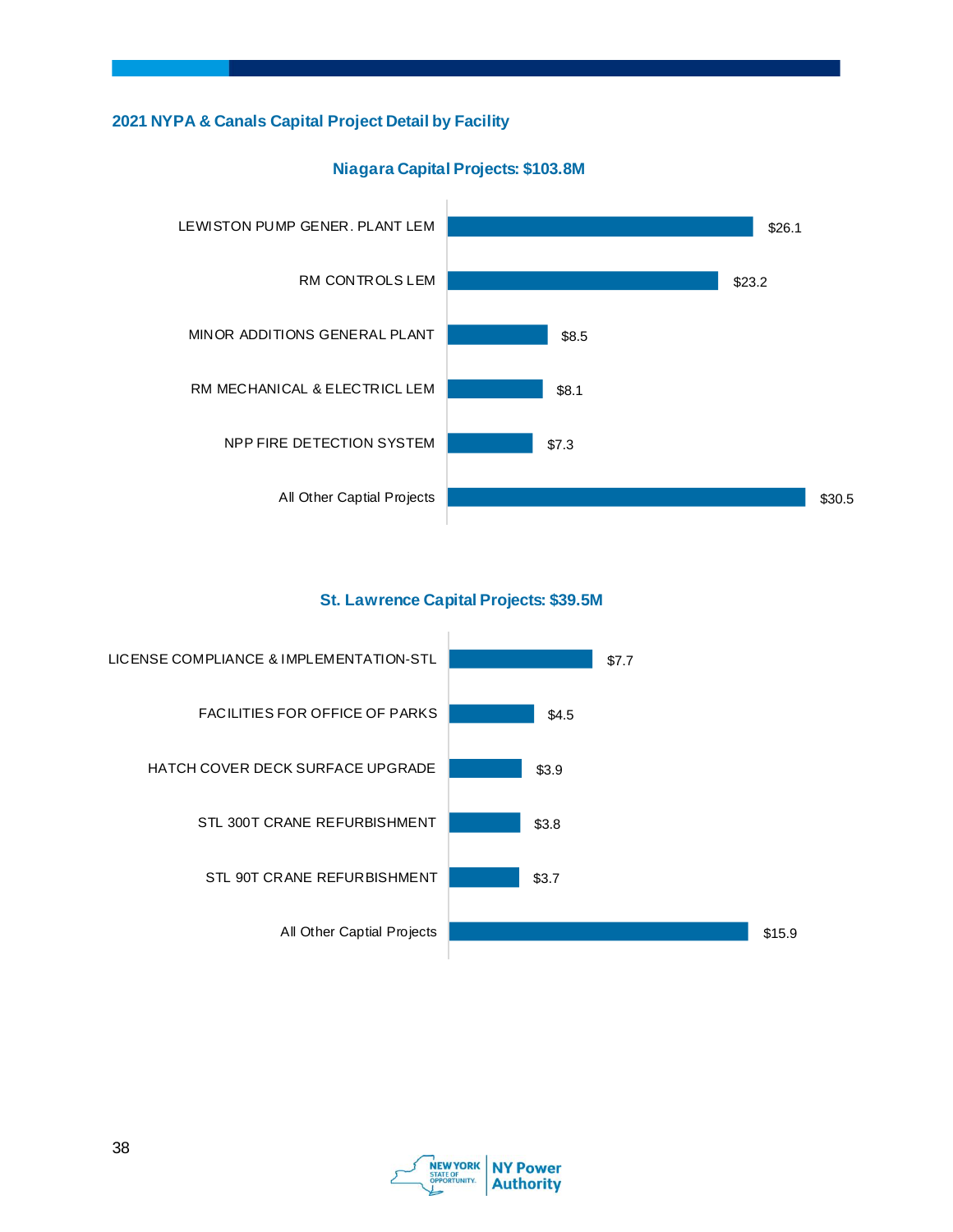# **Blenheim-Gilboa Capital Projects: \$13.9M**



# **Zeltmann Captial Projects: \$13.8M**



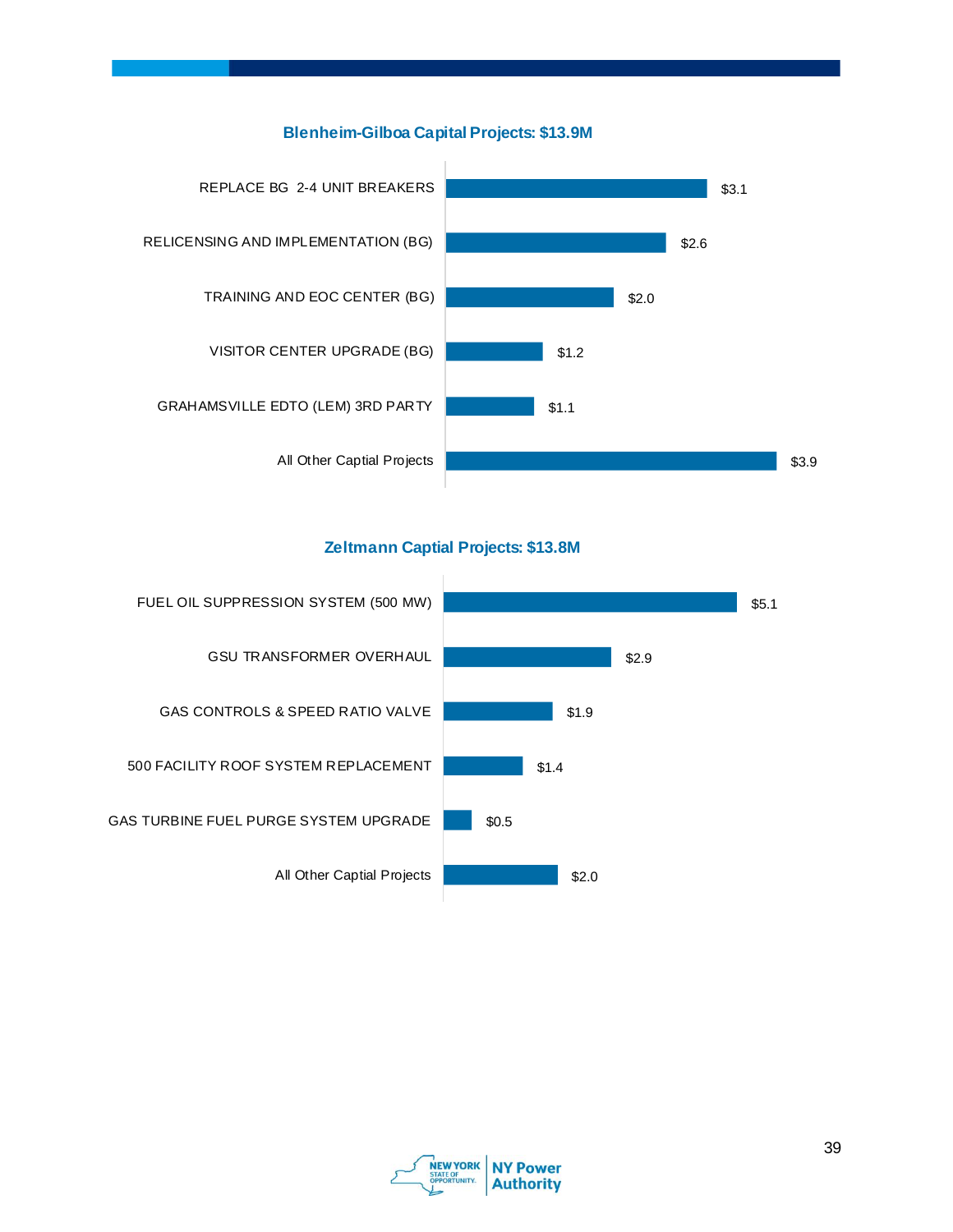



# **Flynn Capital Projects: \$0.5M**



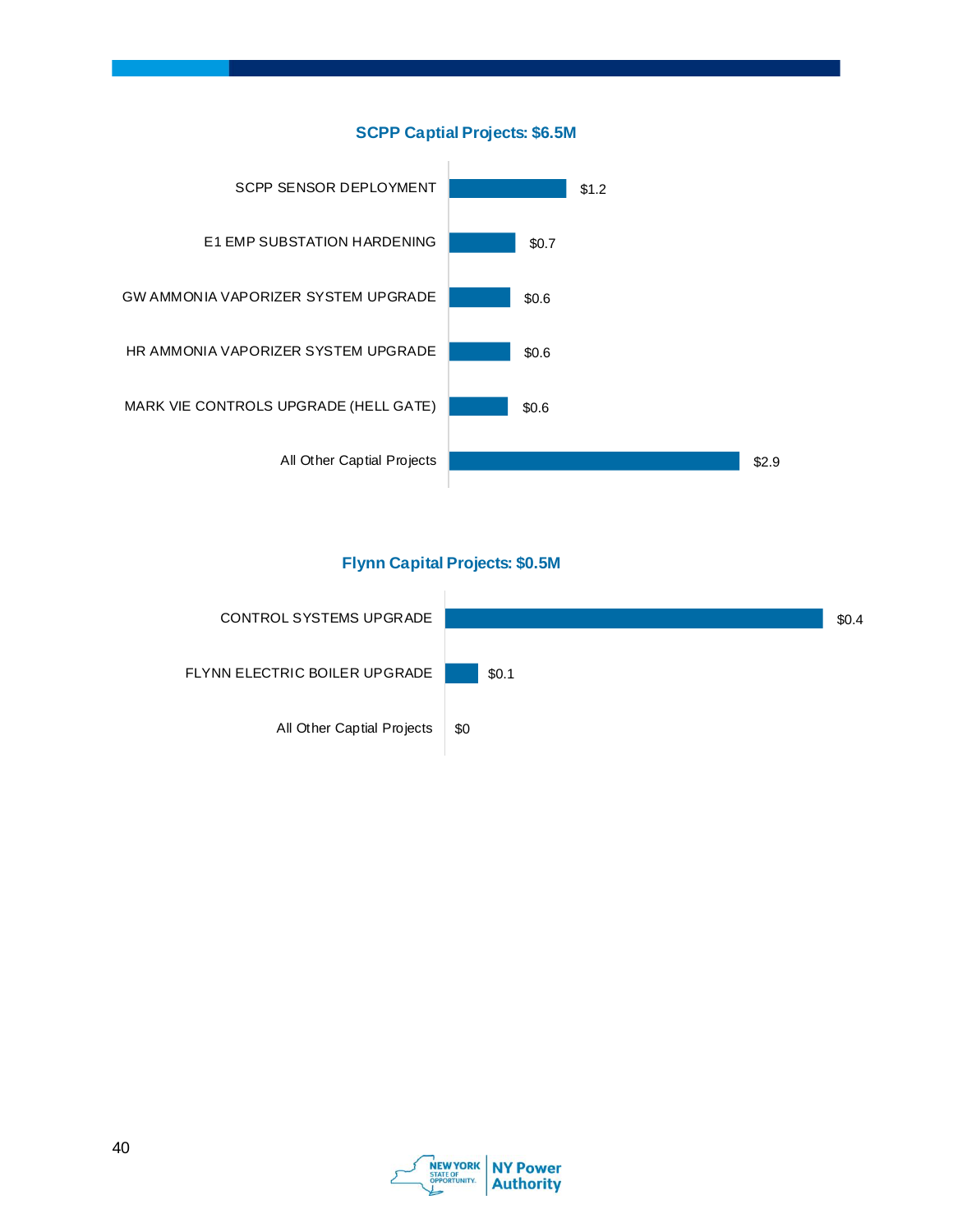



**Headquarters Captial Projects: \$143.7M**



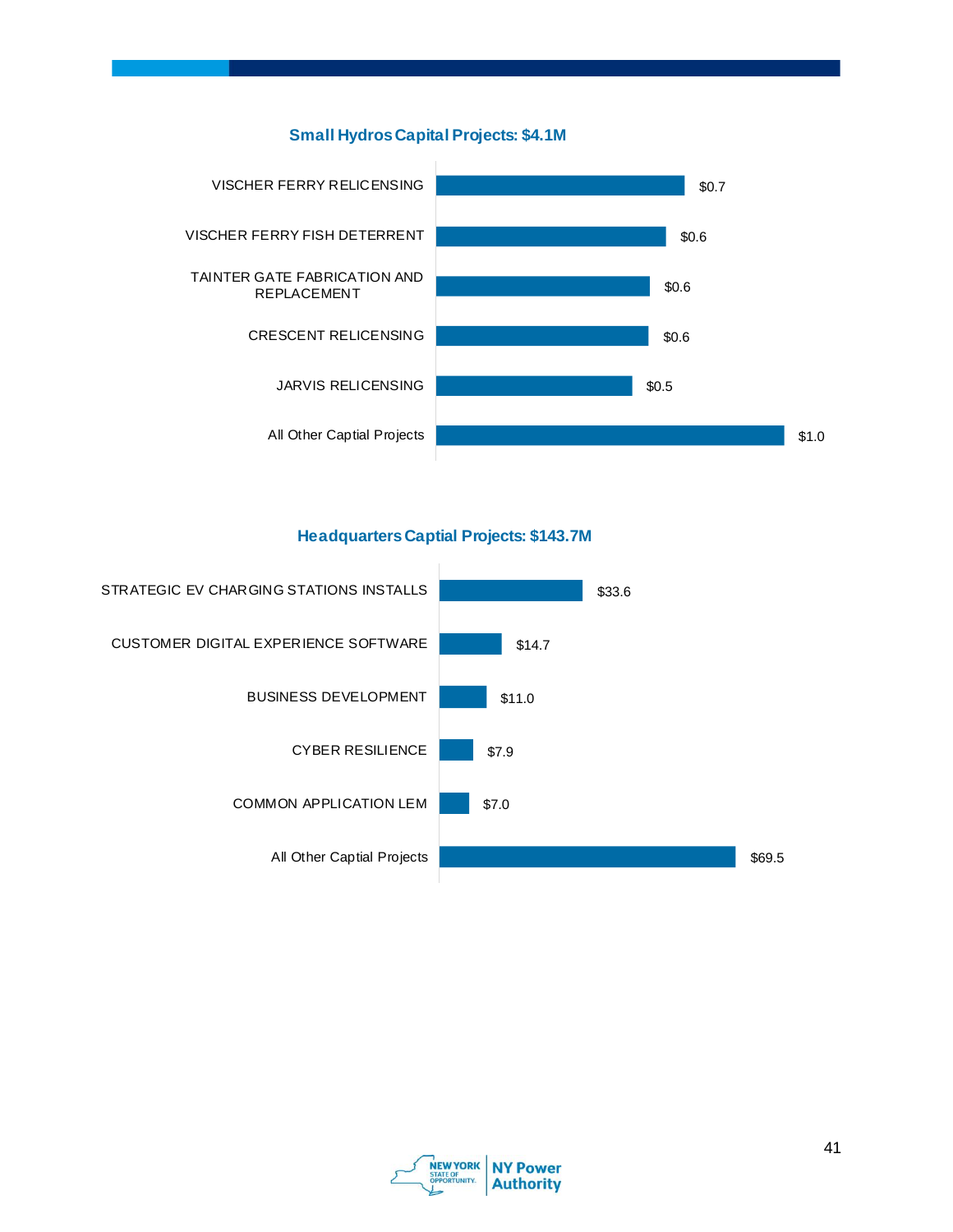

# **Transmission Capital Projects: \$509.4M**

# **Reimagine Canals Capital Projects: \$29.7M**



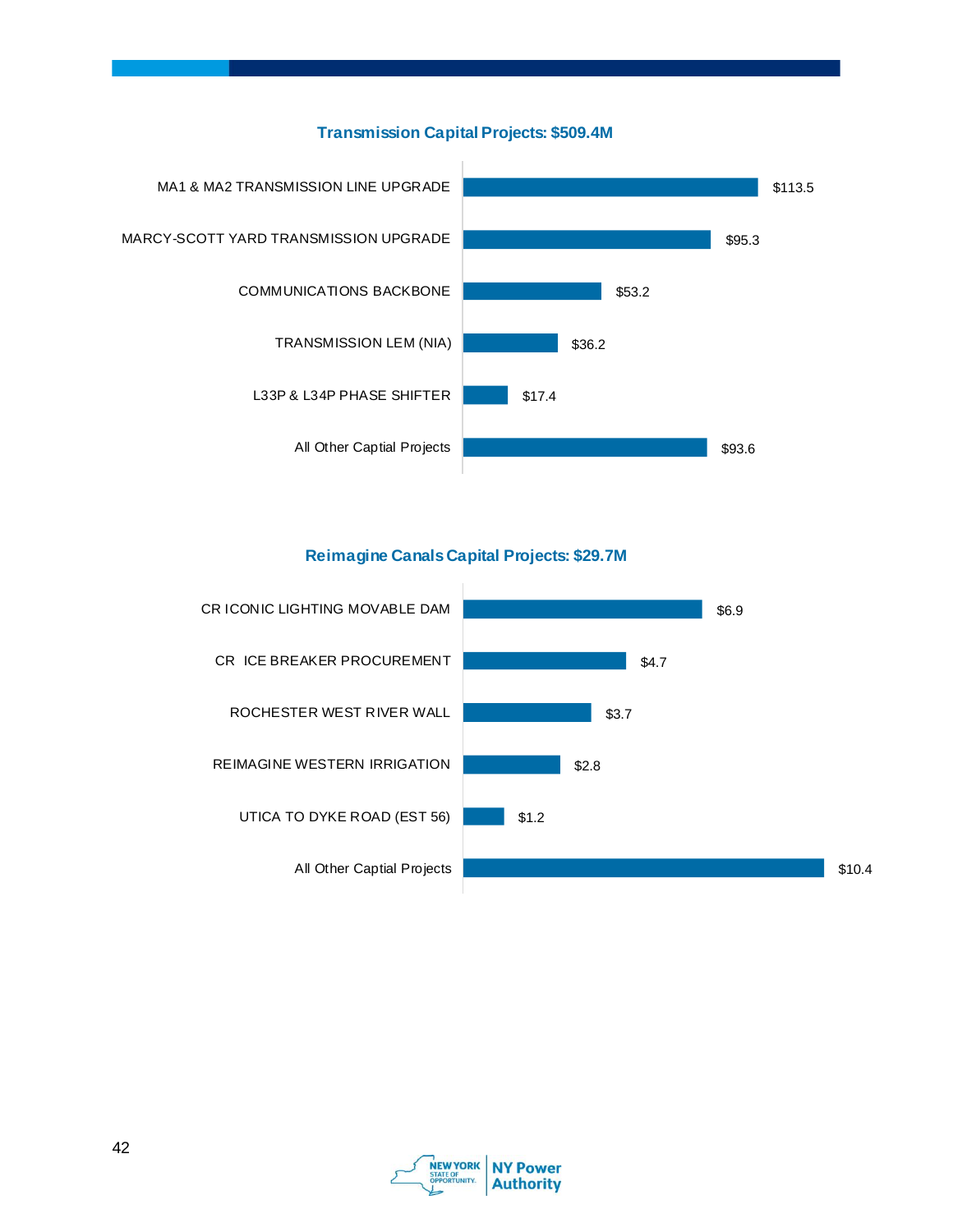

# **Canals Capital Projects: \$40.3M**

# **2021 Energy Services Detail Energy Services Captial Projects: \$291.4M**



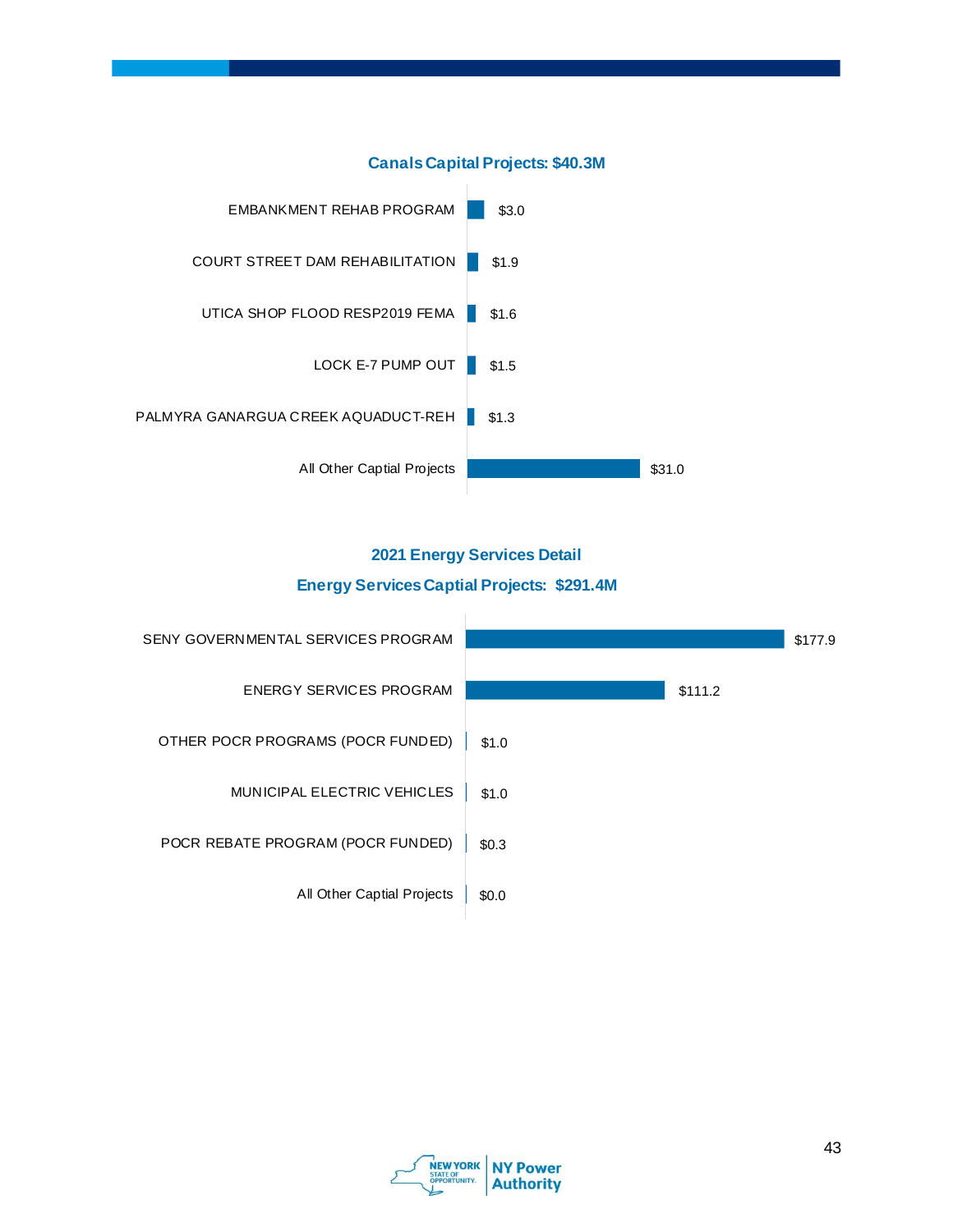#### **(n) Credit Discussion**

Maintaining a strong relationship with the capital markets is critical to how NYPA operates. Fitch Ratings and S&P Global Ratings assign a AA rating to the Authority's long-term bonds, while Moody's Investor Services assigns a Aa2 rating to the Authority's long-term bonds, which is among the highest rating given to public electric utilities. This allows us to borrow money for capital projects at competitive rates, and to continue to offer low-cost financing to qualified customers to help fund impactful energy initiatives.

The Authority's long-term bonds are issued pursuant the "General Resolution Authorizing Revenue Obligations" (as amended and supplemented up to the present time, the Bond Resolution). The Bond Resolution covers all of NYPA's projects, which it defines as any project, facility, system, equipment or material related to or necessary or desirable in connection with the generation, production, transportation, transmission, distribution, delivery, storage, conservation, purchase or use of energy or fuel, whether owned jointly or singly by the Authority, including any output in which NYPA has an interest authorized by the Act or by other applicable state statutory provisions, provided, however, that the term "Project" shall not include any Separately Financed Project as that term is defined in the Bond Resolution.

NYPA has covenanted with bondholders under the Bond Resolution that at all times the Authority shall maintain rates, fees or charges, and any contracts entered into by the Authority for the sale, transmission, or distribution of power shall contain rates, fees or charges sufficient together with other monies available therefor (including the anticipated receipt of proceeds of sale of Obligations, as defined in the Bond Resolution, issued under the Bond Resolution or other bonds, notes or other obligations or evidences of indebtedness of the Authority that will be us ed to pay the principal of Obligations issued under the Bond Resolution in anticipation of such receipt, but not including any anticipated or actual proceeds from the sale of any Project), to meet the financial requirements of the Bond Resolution.

NYPA's revenues (excluding revenues attributable directly or indirectly to the ownership or operation for Separately Financed Projects and after deductions for operating expenses and reserves, including reserves for working capital, operating expenses or compliance purposes) are applied first to the payment of, or accumulation as a reserve for payment of, interest on and the principal or redemption price of Obligations issued under the Bond Resolution and the payment of Parity Debt issued under the Bond Resolution.

The Bond Resolution also provides for withdrawal for any lawful corporate purpose as determined by NYPA, including but not limited to the retirement of Obligations issued under the Bond Resolution, from amounts in the Operating Fund in excess of the operating expenses, debt service on Obligations and Parity Debt issued under the Bond Resolution, and subordinated debt service requirements.

To support our Aa2/AA/AA bond ratings and all of the advantages it offers the Authority and its customers, NYPA sets certain targets which are consistent with other peer-rated organizations. In May 2011, the Authority's Board of Trustees adopted a policy statement (Policy Statement) which relates to, among other things, voluntary contributions, transfers, or other payments to the State by the Authority after that date.

The Policy Statement provides, among other things, that in deciding whether to make such contributions, transfers, or payments, NYPA shall use as a reference point the maintenance of a debt service coverage ratio of at least 2.0 (this reference point should not be interpreted as a covenant to maintain any particular coverage ratio), in addition to making the other determinations required by the Bond Resolution. The Policy Statement may at any time be modified or eliminated at the discretion of the Board of Trustees.

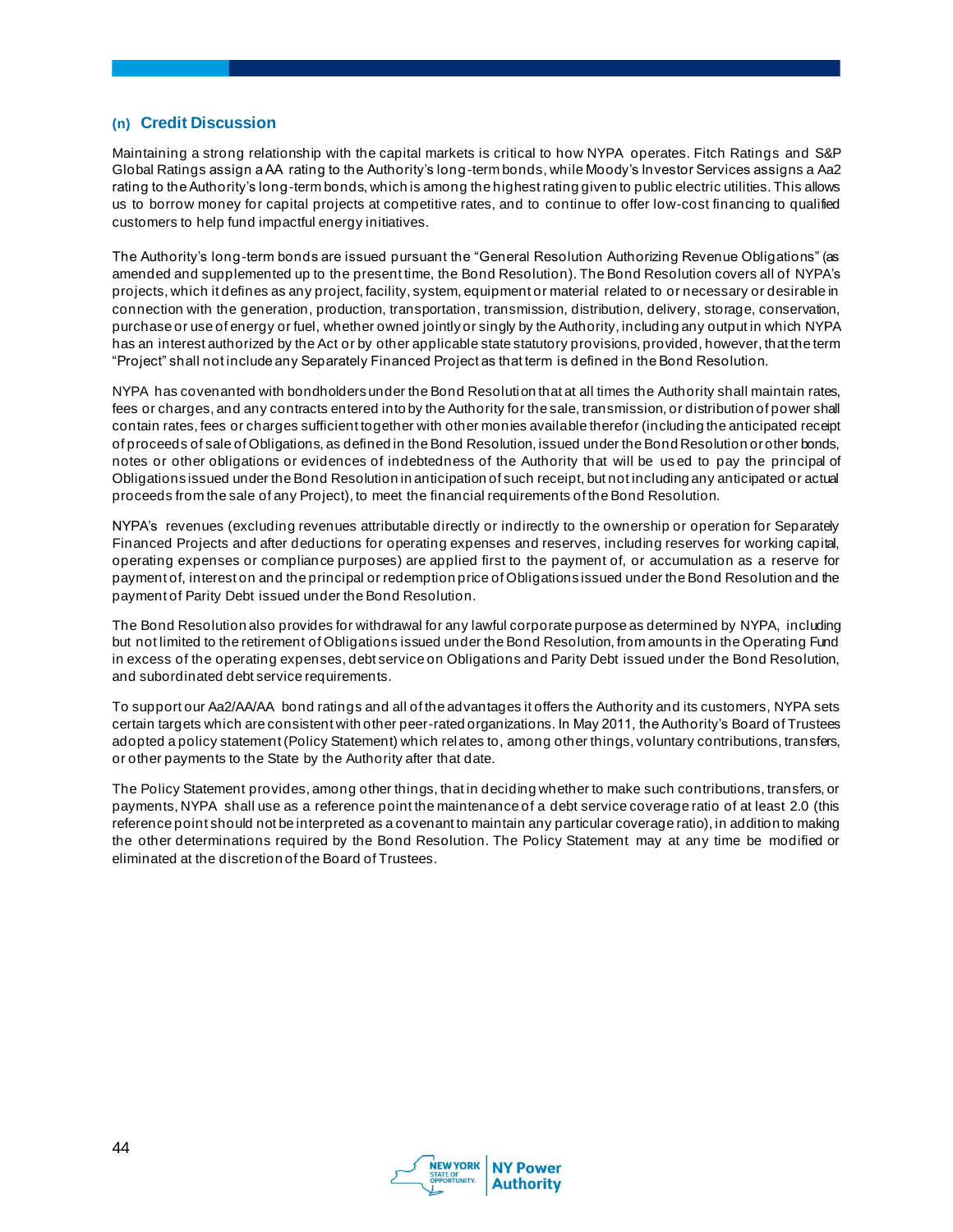**Certification of Assumptions and Method of Estimation for Approved 2021 Budget and 2021-2024 Financial Plan in accordance with the Comptroller's Regulation § 203.9 Certification**

December 9, 2020

To the Board of Trustees

Power Authority of the State of New York

To the best of my knowledge and belief after reasonable inquiry, I, the undersigned, certify that the "Authority's Method of Estimation of Approved 2021 Budget and 2021-2024 Financial Plan" is based on reasonable assumptions and methods of estimation and that the regulations enumerated in Part 203, "Budget and Financial Plan Format, Supporting Documentation and Monitoring - Public Authorities" have been satisfied.

Just 7 Kent

Joseph Kessler Chief Operating Officer

Alex Agenty

Adam Barsky Chief Financial Officer